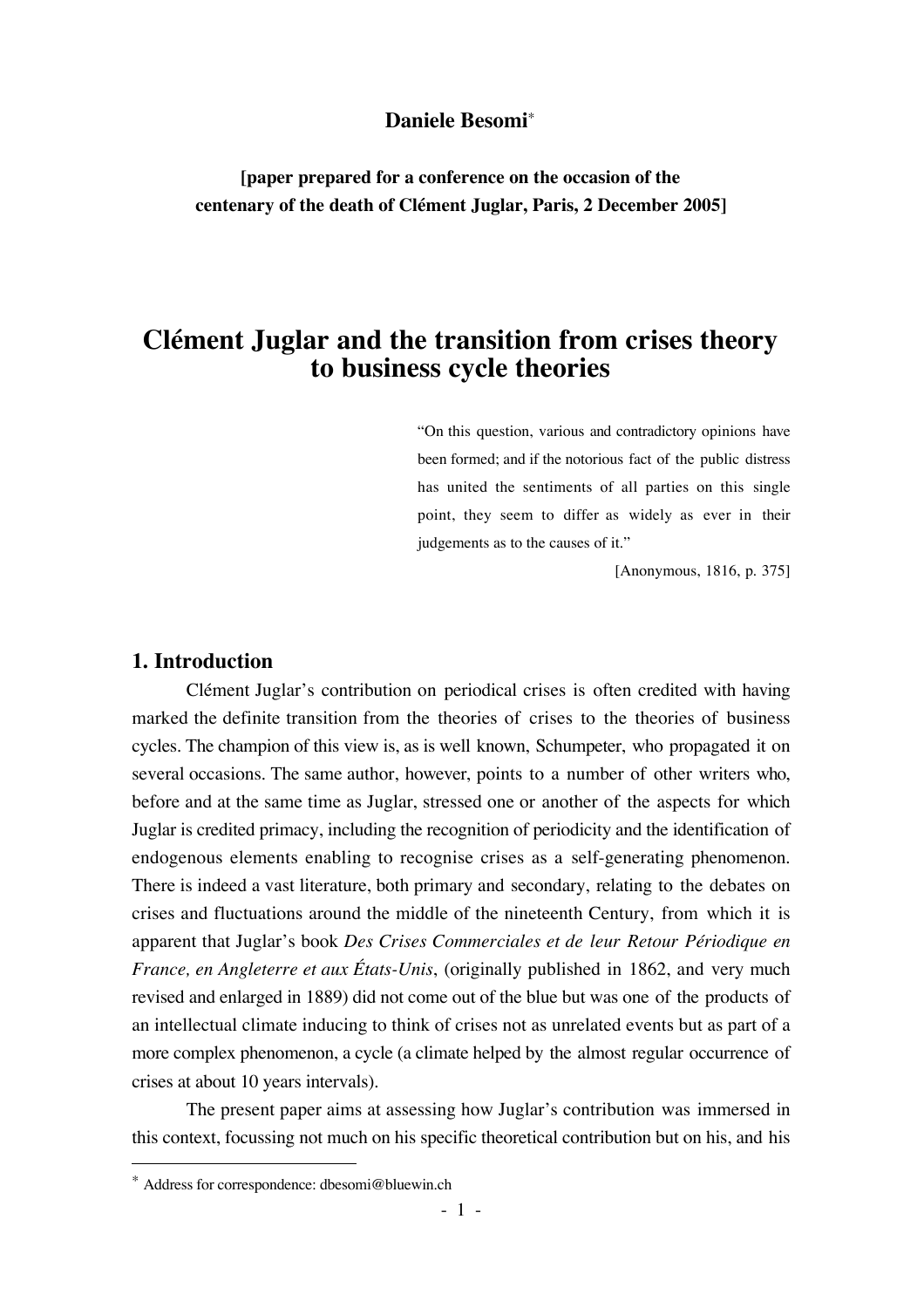contemporaries', conceptions of cycles and crises. Starting from the premise that it is widely recognised that *some* of the ideas necessary to pass from crises to cycle theories were (or, at least, were becoming) common at the time, in particular the notion that crises where recurring, approximately in a regular way, following a common path, in stages systematically following each other, it makes sense not only to assess the truth of such statements, but also to examine some related and equally fundamental aspects of the same issue, the exploration of which has not so far been systematically pursued: what are the methodological premises for the examination of the 'new' phenomenon of cycles, in particular regarding the notion of causation? How are the alternative approaches—those relying on the individuality of crises—disposed of, methodologically and rethorically? What role do crises and cycle play in the working of the economic system? And how do they relate to the 'normal' state of the system?

The more appropriate form I have found to deal with these problems is that of a (somehow Juglar-centred) partial survey —unavoidably partial, because of the very nature of the materials at hand: most writings were housed in pamphlets, ephemera and articles in general purpose journals which today are not easy to retrieve, and only very rarely in books or articles in professional journals (in part because professional journals were rare at the time, in part because, as Schumpeter observed, "not much to their credit, the scientific leaders of the profession were not conspicuous" among the participants in the debates on crises (1954, p. 742)). It will not, however, be a hunt for Juglar's forerunners: ideas only make sense in their context, and apparently similar ideas taken in isolation may not prove fecund of further illumination. What matters here is the context, consisting in writers of different sorts (from lawyers to merchants, politicians to financiers, and occasionally economists as well) fiercely debating the causes of crises, and their possible remedies.1 This will be more the story of a set of *problems* than an account of the *answers* (although in some cases the answers were formulated without full awareness of the generality of the problem). The picture that emerges is that Juglar was not alone in taking up some of the above-mentioned problems, while he left untackled other important issues his contemporaries were instead discussing.

The story is thus more complicated than what can be read from Schumpeter's passages on Juglar taken in isolation: it features many characters, only partially aware of the net of interrelated components necessary to produce a consistent theory of the cycle

<sup>&</sup>lt;sup>1</sup> To some observers it was already clear not only that crises were coming in waves, but were followed by surges of diagnoses of each event. Marx, for instance, wrote to Lassalle that the time of crises, in England, is also the time of theoretical research (letter of 23 January 1855, in Marx and Engles 1967). Mills noted that "It is scarcely a matter for surprise, and still less for regret, that every commercial crisis occurring in this country is promptly followed by a literature of pamphlets, discussing the phenomena and their supposed causes, while they are yet a matter of painful interest to the public mind" (Mills 1868, p. 11).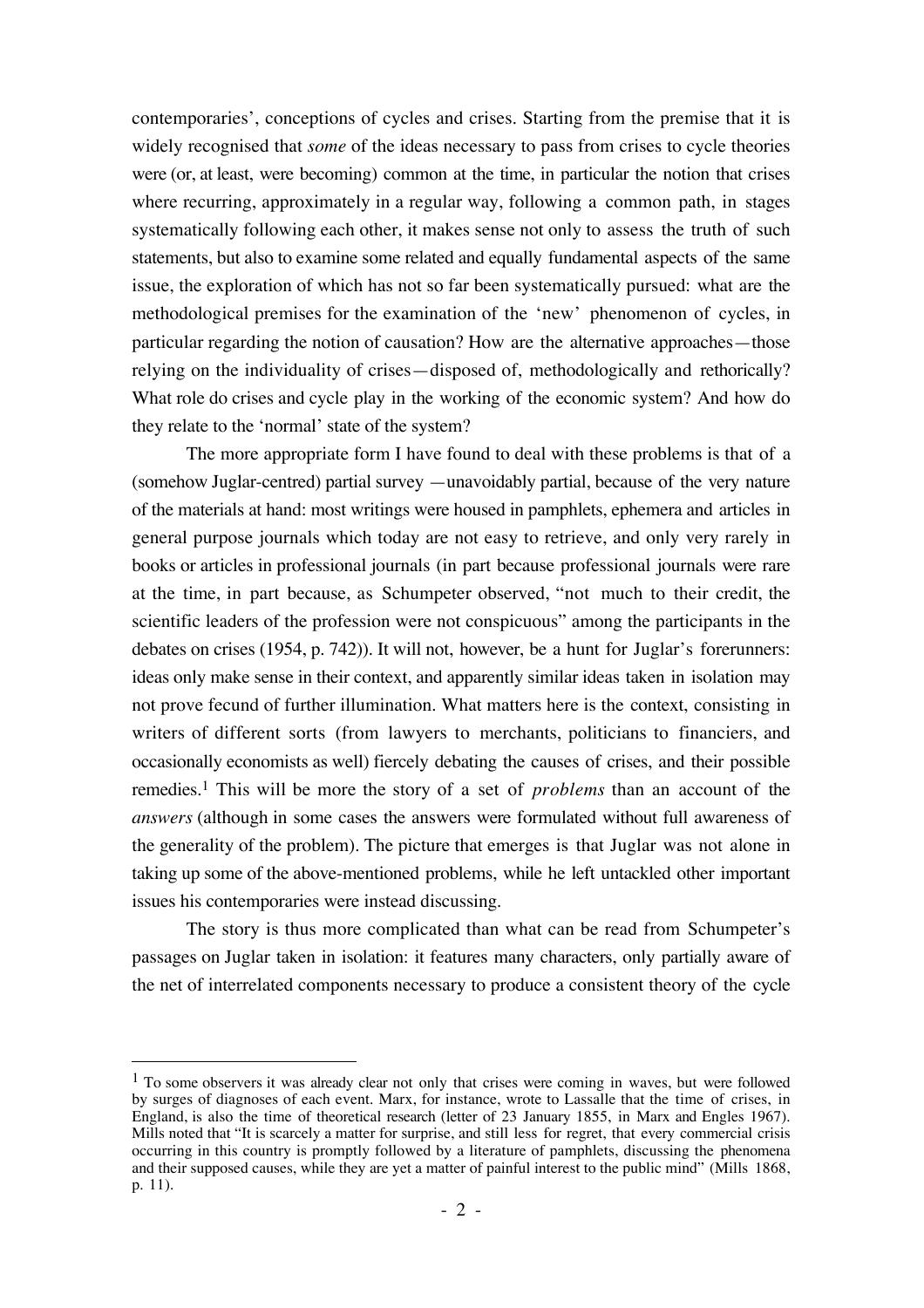but each working (some partially consciously —and Juglar is among them—, some fully unawarely) towards the gradual euthanasia of crises and glorification of cycles.

The paper is structured as follows. Section 2 singles out the main components of Juglar's view of the cycle, beginning from his early writings and with his more mature work (in separate sections, as the changes were at places rather drastic). The timing is important, for in the almost three decades spanning between Juglar's two editions lots of events and discussions took place. Section 3 examines the state of the debate before and at Juglar's time, with respect to the recurence and concatenation of phases, causation, the relationship of growth an cycles, the use of statistics, the ingredients of Juglar's analytical construction, the implications of the usage of medical metaphors, and the relationship of crises to equilibrium. Section 4 takes up more or less the same problems, but in the light of the subsequent developments, in particular the phase of consolidation of business cycle theories. Section 5 examines how Juglar's views were received in the literature of his time, their impact on theorists at the nadir of the business cycle era, and reports Schumpeter's view. The closing section draws some conclusions.

## **2. Juglar's views on periodical crises**

#### **2.1. Laying out the premises**

 $\overline{a}$ 

Juglar's argument, as developed in a long article on "Des Crises Commerciales et Monétaires de 1800 à 1857" in the *Journal des Économistes* (Juglar 1857), in more detail in the first edition of *Des Crises Commerciales et de leur Retour Périodique en France, en Angleterre et aux États-Unis* (1862), and taken up in the entry on "Commercial crises" for Block's *Dictionnaire général de la politique* (1863), is simple enough. Historically, commercial crises (*crises commerciales*) are always accompanied by monetary crises (*crises monétaires*). Juglar thus2 analysed long series of banking statistics (discounts, metallic reserves, circulation of banknotes, deposits), at first only for France (1857) and later also for England, the Unites States and to a lesser extent for Prussia and Hamburg (1862), which he compared with the variations in population,  $3$  the price of corn, import and exports, rents and public revenue. He noted a strict correlation (especially in the variations of discounts and reserves) and that changes go through specific phases, always the same, and are in concordance in the countries where commerce

<sup>&</sup>lt;sup>2</sup> "On puovait hésiter sur le point de départ de ce travail; mais quand on réfléchit que la Banque de France est le grand intermédiaire du commerce, et que le mouvement des escomptes représente assez bien le mouvement commercial, il était naturel de s'en servir comme point de comparaison" (Juglar 1857, p. 37). This explanation is a bit flimsy; however, at the time of Juglar's first inquiries examinations of the relationship of financial crises and the banking system were quite common and did not call for any special justification. For France see e.g. H. Say 1847 and 1855.

<sup>3</sup> In 1852, Juglar wrote an article on population in France from 1725 to 1849. In the introduction to his book, Juglar indicates that after having recorded the influence of epidemics, wars and famines, he wanted to examine how the state of trade affects population dynamics (1862, pp. i-ii). A short chapter of the book is dedicated to this problem.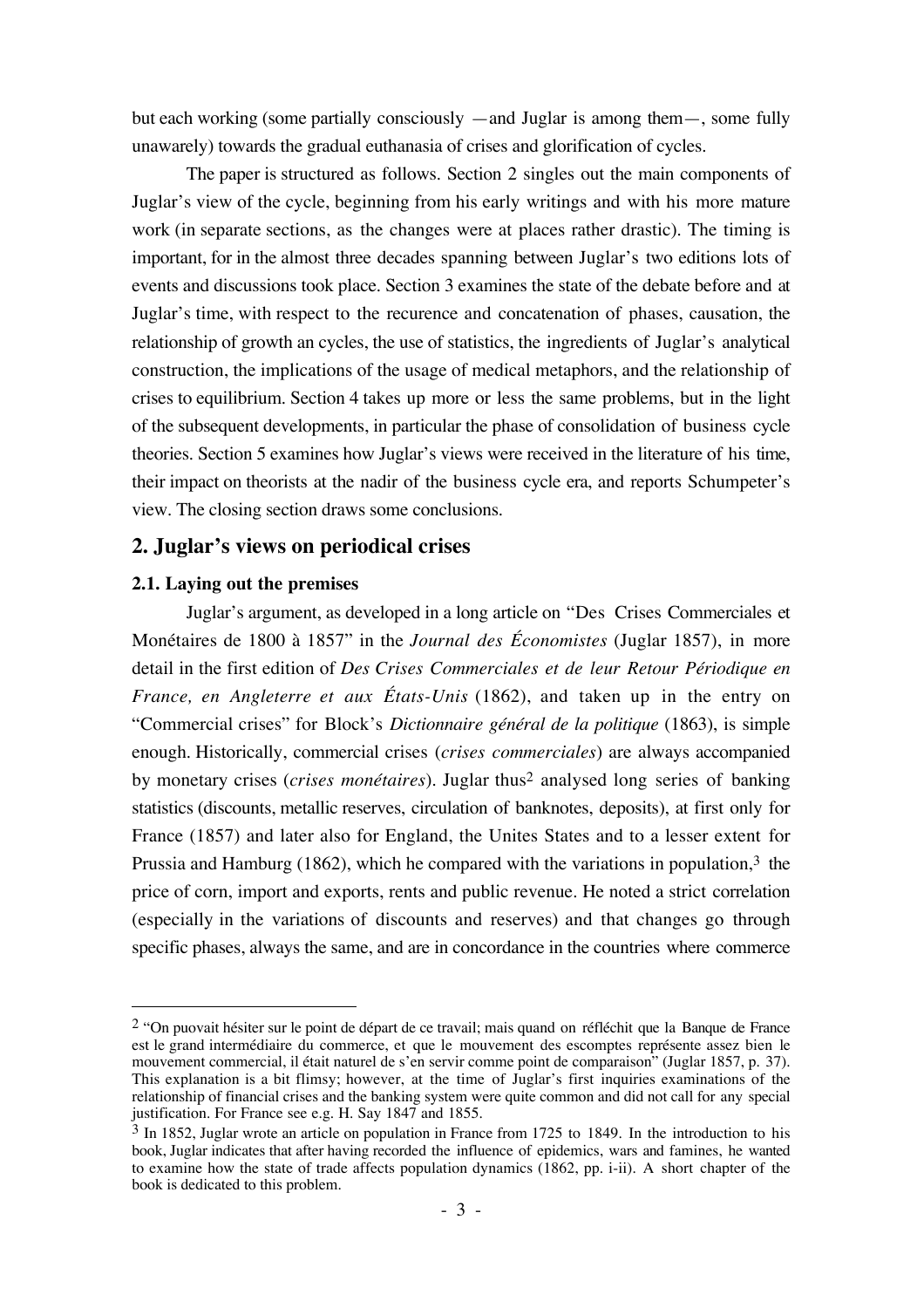and industry are more developed. From this regularity, Juglar inferred<sup>4</sup> that the common premise to all crises lies in the excesses of speculation and in the inconsidrate expansion of industry and trade:

Les crises se renouvellent avec un telle constance, une telle régularité, qu'il faut bien en prendre son parti et y voir le résultat des écarts de la spéculation et d'un développment inconsidéré de l'industrie et des grandes entreprises commerciales (1857, p. 36, and 1862, pp. 6 and 164).

The exuberance of speculation and enterprise is rooted in human nature (1857, p. 37, and 1862, p. 7), liable to become overexcited (1857, p. 37) and to fall prey of the passion for gamble (1862, pp. 205–6) during the prosperous phase of activity, when "tout parait conspirer pour donner un essort sans pareil aux affaires; toutes les entreprises qui se fondent trouvent les capitaux nécessaires; on s'arrache les titres, on les achète avec une confiace sans réserve dans l'avenire" (1862, pp. 6–7; 1857, p. 36). Expenditure can, for a time, exceed receipts only thanks to credit (1862, p. 164): excesses are thus nothing else than abuse of credit  $(1862, pp. 34, 38)$ .<sup>5</sup> But this cannot last: a crisis will intervene, bad credits and other excesses will be liquidated, the system is brought back to its normal course of developent which it will be able to follow for a few years, before new abuses shatter again its foundations.

The theoretical apparatus is admittedly scanty: as Juglar himself pointed out in the second edition of his book, looking back at his original statement, the "loi des crises et de leu périodicité" was derived "sans faire intervenir aucune théorie, aucune hypothèse", but by way of "l'observation seule des faits" (1889, p. xv).6 Moreover, he was also wary of generalizations that could be drawn from his observations as to the cause of crises: "Quoique l'examin des documents statistiques qui vont suivre puisse engager à conclure et à reconnaitre une loi économique, la prudence conseille de ne pas trop se hâter" (1862, p. 6). Juglar's purpose, indeed, was not the development of an analysis of the causes of crises, but stressing that these follow a common path and are related to each other:

Le renouvellement et la succession des mêmes faits, dans des *circumstances spéciales*, dans tous les *temps*, dans tous les *pays* et sous toutes les *régimes*, voilà ce qu'il fallait faire remarquer (1862, p. xiii).

Juglar's book was an answer (indeed, the winning answer) to a competion launched by the Académie des Sciences Morales et Politiques in 1860, setting the task of

<sup>4</sup> Rather unwarrantedly: see **footnote 23 "One may also note …"**

<sup>5</sup> At this point, however, Jugalr's emphasis if fully on speculation (see e.g. 1862, p. 199); credit will conquer the center of the stage in the second edition of Juglar's book, where the explanatory mechanism will be considerably amplified and centred on the relationship of credit, prices and speculation. **See below, section 2.2**.

<sup>6</sup> Niehans stresses that in Juglar "very little economic analysis" is to be found (1992, p. 549).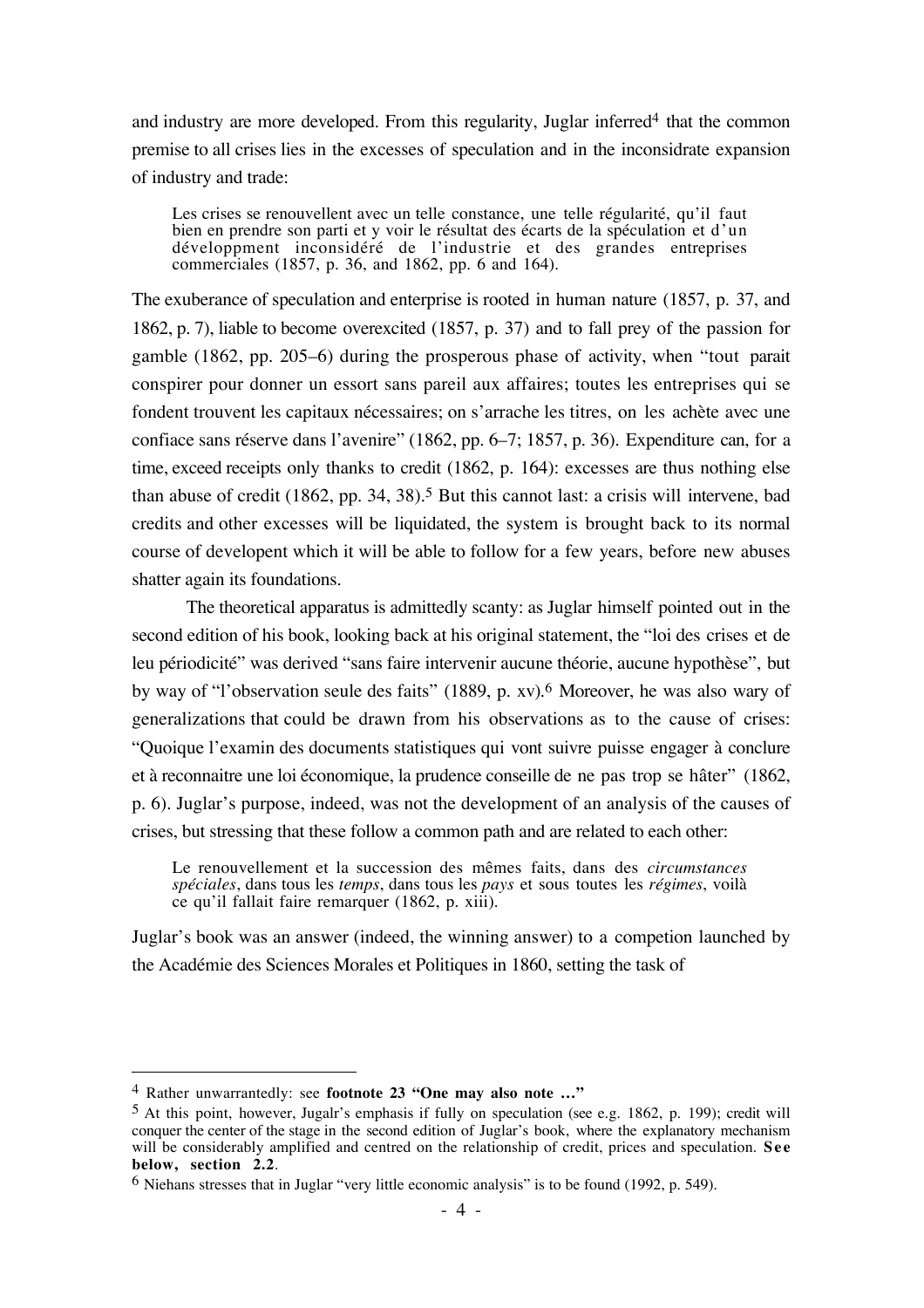Inquire into the causes, and indicate the effects, of commercial crises<sup>7</sup> that took place in Europe and North America during the XIX Century. These crises have been frequent at any epoch; but, as commercial relations have expanded, the perturbations crises bring with are also touching more and more regions (Académie des Sciences Morales et Politiques, 1860).

Juglar's approach consisted in relying on large numbers and long periods rather than on disputable assertions.8 It was a precise methodological choice, which he pursued at the price of producing a tedious book:

la répétition constante des même accidents donne une monotonie réelle à notre historie: nous sommes forcé de passer successivement et toujours par les mêmes phases, non sans causer un certain ennui à l'esprit qui aime la variété et toujours avide de nouvotés; n'est-ce pas cependant la meilleure confirmation de ce que nous voulions démontrer? (1862, p. xii)9

Methodology and rethorics are better married in the following stage of Juglar's argument. If crises are not to be taken as disconnected individual occurrences but have some features in common and tend to recur cyclically, there must be a common explanation of the phenomenon, in spite of the different circumstances affecting different economic systems at different times. In the literature of the time, however, crises were attributed to a number of different causes. Juglar was aware that he had to play two games at the same time if he wanted to win his case: on the one hand, he had to reconduce all crises under the same scheme in spite of the objective differences between each special occurrence, by reinterpreting the role of the special events and of the general premises of crises. On the other hand, he had to counter all his opponents' arguments at once.

Juglar handled this challenge very effectively. The first edition of his book began with a discussion of the term 'cause'.<sup>10</sup> Juglar took up the distinction, rooted in the medical reflection of the time, between 'causes déterminantes' and 'prédisposition'. As he only explained and exemplified the second term (1862, p. 2) but not the first (which he used on p. 1), it is expedient to refer to the entry on 'causes' in the *Dictionnaire de Médicine Usuelle*, published only three years after Juglar completed his medical dissertation on the influence of heart diseases on the lungs

<sup>7</sup> The plural should be noted. As it will be argued below (**section 3.2**), the idea that crises recur and are part and parcel of capitalistic development was already widely shared at the time of Juglar's first writings on the subject.

<sup>&</sup>lt;sup>8</sup> "En nous appuyant non seulement sur des relevés statistiques, mais sur des grand nombres, sur des longues périodes, et dans trois grand pays, nous pensons avoir rempli beaucoup mieux que par des assertions toujours discutables les principales conditions d'une démonstration scientifique" (Juglar 1862, p. xiii).

<sup>9</sup> "A proof by boredom!" (Morgan 1990, p. 41). We find a similar argument in Tugan-Baranowsky: "there is evident an extraordinary resemblance between [crises] in all their essential characteristics. […] This makes the history of crises very monotonous and serves as the best evidence of the uniformity of the phenomenon under investigation" (Tugan-Baranowsky 1914, Engl. translation p. 745). Della Bona also took it up, leaving however the boring pieces to De Laveleye, Juglar and Max Wirth (1888, p. 76).

 $10$  The passages cited in these paragraphs also appeared in the second edition, but as the second chapter (1889, pp. 27–29).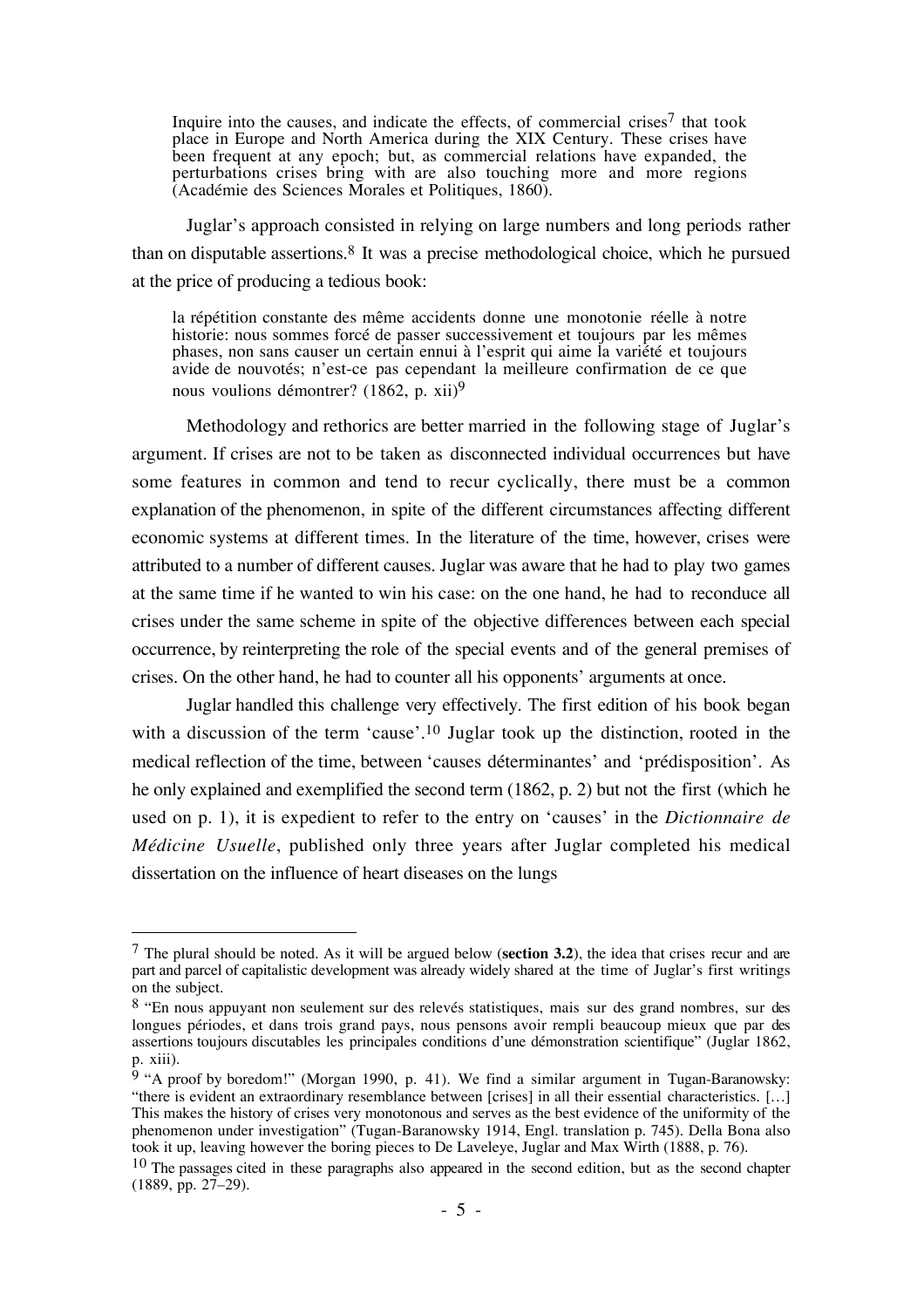Nous nous bornerons donc aux divisions principales ou à la classification des causes morbides. Il en est qui préparent les maladies; elles sont pour la plupart dans l'organisation elle même: on les nomme *prédisposantes*; d'autres, presque toutes extérieures, font éclater la prédisposition et produisent la maladie, et l'on appelle celles-là *déterminantes* ou *occasionnelles*. Prenons un exemple: cet homme a le cœur volumineux, le sang abondant, le cou court, cette complexion est la cause prédisposante à l'apoplexie; que, maintenant, dans un accès de colère, il soit foudroyé, l'émotion sera la cause occasionnelle. Sans la prédisposition, les influences maladives sont impuissantes, mais les signes qui la révèlent sont souvent cachés. Ce ne serait pas une mince difficulté que d'annoncer *à priori* quelle serait la part de chacun de quatre imprudents qui, couchés en sueur sur de la terre humide, devraient se relever l'un avec un rhumatisme, l'autre avec un catarrhe pulmonaire, le troisième avec une diarrhée, le quatrième en santé parfaite. L'examen préalable de l'organisation de chacun aiderait sans doute à la solution du problème, mais avant l'épreuve le résultat resterait souvent incertain. (Lagasquie 1849, p. 313)

Without mentioning crises (thus remaining at the level of general principles of explanation), Juglar pointed out that when we look for the "causes déterminantes" of what surrounds us we are "under siege by a crowd of occasional causes" that "impair our view and often induce us to mistake the accident for the very origin of the affliction" (Juglar 1862, p. 1). The following passage is a rethorical masterpiece, as it expounds the principle that will subvert the adversaries' approach while at the same time very subtly ridiculing them:

Le véritable critérium des causes, c'est de les voir, dans des circonstances semblables, reproduire les mêmes effets, particularité malheureusement assez rare dans les phénomènes sociaux et dans tout ce qui touche à la vie. Dans cette incertitude, on invoque tour à tour les causes les plus contraires pour se rendre compte des mêmes effets. On est surpris de la légèrete, de la facilité avec laquelle l'esprit humain accepte tout ce qu'on lui propose; tellement il est avide de savoir, de se rendre compte, et, quand il ne trouve rien de mieux, combien facilement il se paye de mots. La multiplicité même des causes que l'on invoque le plus souvent suffit, il nous semble, pour prouver leur peu d'efficacité, puisque, alors qu'une seule devrait suffire, on en accumule un grand nombre, sorte que, comme elles ne sont pas toujours réunies pour produire le même effet, on peut aussi rigoureusement, conclure, en les éliminant une à une, qu'aucune n'est cause déterminante, pas même secondaire, puisque sa présence n'est pas indispensable pour produire le résultat attendu. (Juglar 1862, p. 2)

Juglar concluded that one should study the "état antérieur […] en l'absence duquel les causes que l'on croirait les plus puissantes sont sans action. C'est ce qu'en médecine on appelle la prédisposition" (ibid.). Accordingly, when we pass to crises (which in Juglar's argument only appear at this point), we have to identify "les conditions indispensables à leur existence, sur les phénomènes constants que l'on observe alors en dehors des causes si diverses, si variées, que l'on invoque selon le besoin du moment" (p. 3).<sup>11</sup> Juglar could thus successfully contrast his unifying perspective to his opponents' special views, and

<sup>11</sup> Groenewegen (2001, pp. 122–3) emphasised the medical origin of Juglar's notion of predisposition and caught well its meaning and implication without, however, noticing that the concept was counterposed to the 'determining cause', which also plays a part in the methodology and the rethorics of Juglar's construction. Frobert, in his otherwise interesting essay on the medical metaphor in Juglar, missed the point altogether (Frobert and Hamouda 2005).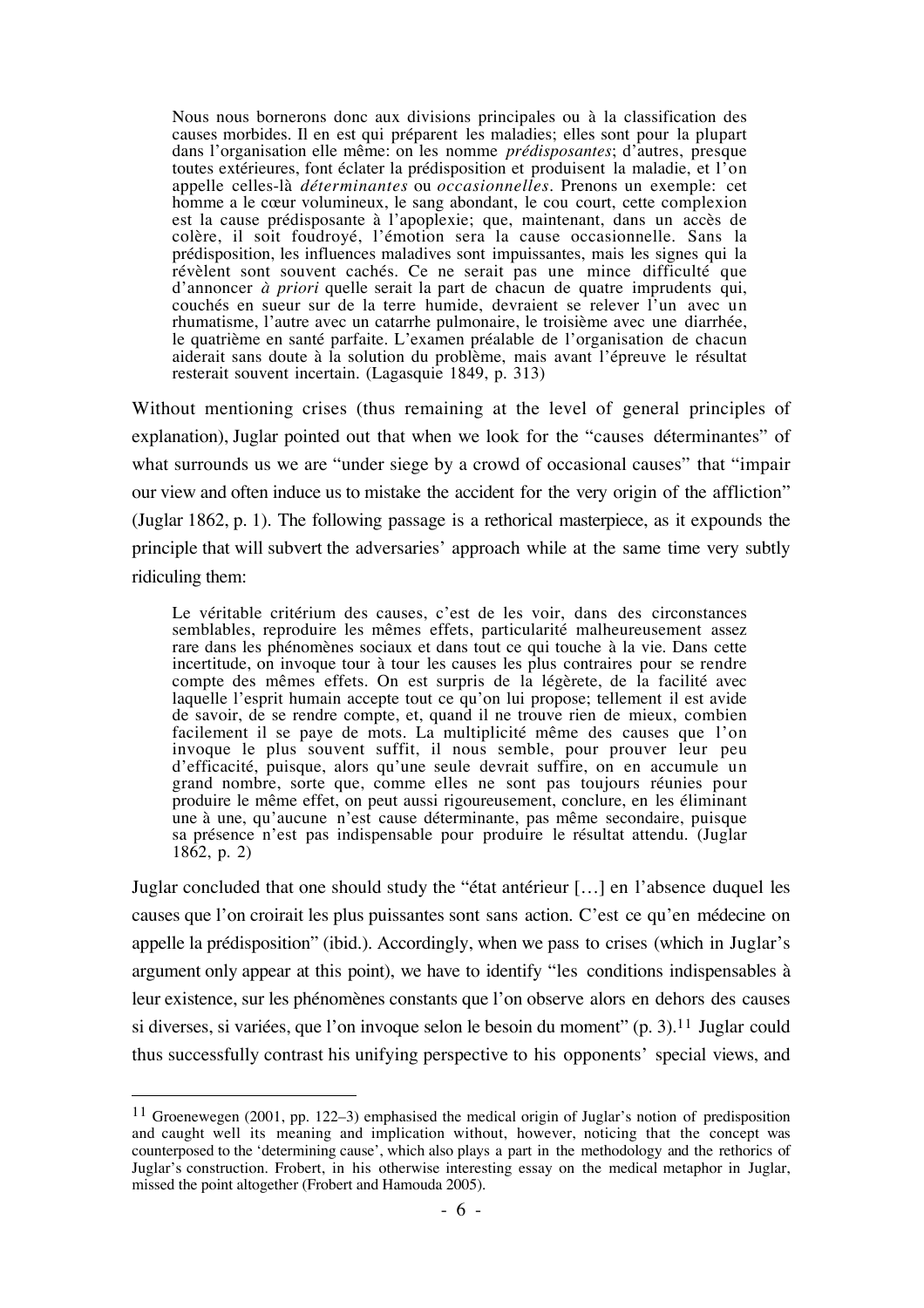indeed he took every chance to do so (for instance 1862, iii, ix-xi, 1-2, 5-6, and passim; he further insisted on this in the second edition of his book, 1889, pp. 5; 27-29, 36, 43, 165, 197)

Juglar's emphasis on the predisposing causes has two consequences. One is that in the absence of predisposition a cause that could bring havoc would instead be ineffective (1862, p. 2): during prosperity, when people are overexcited, "une grande guerre ne saurait arrêter le mouvement" (1857, p. 57). The second is that the actual determining causes are not that relevant, as the crisis would have happened anyway: when everything is predisposed for the crisis, any accidental cause would precipitate it, like the last drop overflowing a full glass of water (1862, p. v). "Les mauvaises récoltes, la cherté des céréales, les disettes, par leur retour périodique se rencontrent assez souvent dans notre pays avec l'engorgement du portefeuille des banques, et apportent une nouvelle complication à une situation déjà mauvaise: leur présence n'est cependant pas indispensable pour produire une crise commerciale"  $(p, x)$ .<sup>12</sup> These causes are thus reinterpreted as explaining not the actual crisis, but its specific character. The interpretation of crises as individual events, each with its own specific cause, is thus turned on its head: the occasional circumstance determine only the specificity of each crisis, the difference with other similar events, while the general pattern is determined by the way in which the predisposing cause determines the unstable state of the system at certain points.

Two aspects deserve to be stressed in this connection. The first regards the notion of 'periodicity'. If accidental circumstances affect the actual course of crises, they can make them more or less intense but also anticipate or retard them: in Juglar's view there is no room for strict periodicity.13 The adjective 'periodic' occurring in the title of Juglar's book thus refers to a different conception, which (not surprisingly) again happens to be more akin to the medical than to the astronomical one.14 The emphasis is not much on the period,15 but on the return of the various phases, which succeed each other in precisely the same order with similar characteristics. The notion is thus related to cyclicity in general terms, to the idea that crises are not disconnected individual occurrences but part of a chain of events implying the return of disturbances after some conditions are fulfiled, rather than to the specific kind of cycles that repeat themselves with strict regularity.

<sup>12</sup> Juglar went so far as claiming that wars and revolutions are actually a consequence, not a cause of crises: 1857, 38; 1889, p. xvii

<sup>&</sup>lt;sup>13</sup> In truth he did not insist on this point in the first edition, but he specifically tackled it in the second: **see section 2.2.**

<sup>14</sup> Beaude's *Dictionnaire de Médicine Usuelle*, 1849, p. 621: "Période: se dit des différentes phases d'une maladie; une période suppose un certain nombre de jours pendant lequel s'est accomplie une des revolutions de la maladie". Accordingly Juglar attached the term 'période' to the denomination of the prosperos phase ('période prospère': 1862, p. 164) and later also to the phase of liquidation ('période de liquidation' (1900, p. 9). See for instance the Dictionnaire de l'Académie Française, 6th and 7th editions (1835 and 1878, respectively) for a comparison of the different intensions of the substantive.

 $15$  Juglar, however, indicates the approximate average length of the cycle: the crisis is sudden and short, liquidation takes 1–2 years, prosperity about 6–7 years (1862, 202).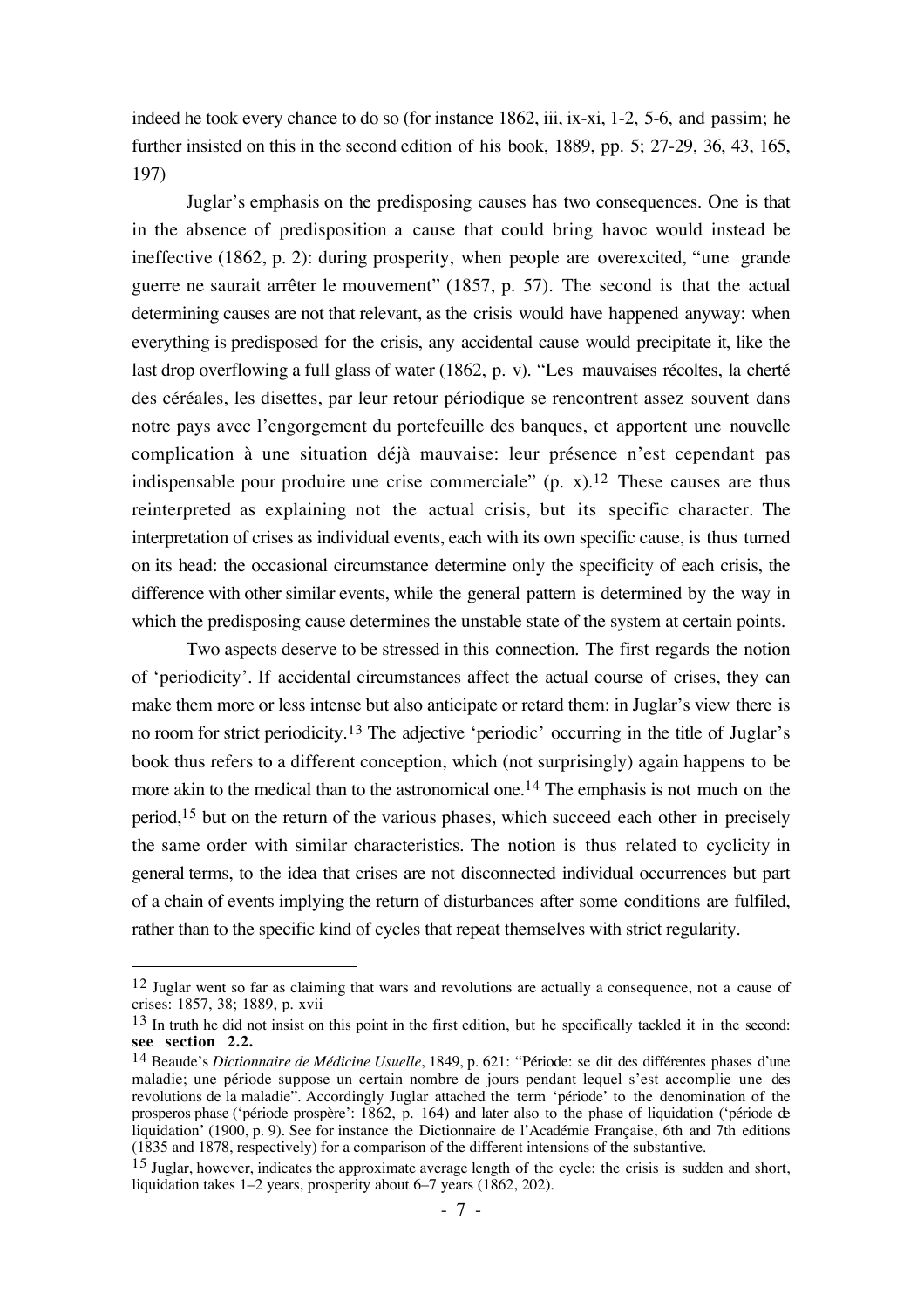Juglar identified three phases: prosperity, crisis, and liquidation (1862, p. 164), and discussed how they succeed each other. The presentation, as well as the cycle itself, is asymmetric. The focus is on crises: their origin, their nature, their outbreak, their liquidation. As anticipated early in this section, during prosperity people become unduly optimistic (1862, pp. 202, 205–6) and start overspeculating. The keywords, recurring in a long string, are 'imprudence', 'abuses', 'excesses': as "il est dans la nature humaine de ne se tenir jamais dans des justes limites" (p. 20) and become overexcited (167), the result is "excès de spéculation" (16, 20, 24, 88), "extravagante application du capital flottant" (25, reporting Wilson's opinion on the 1847 crisis), "écarts de la spéculation" (6, 164, 199), "spéculation insensée" (25) or "imprudente", (142, 208) "aux déla de leurs moyens" (142), "développement exagéré des escomptes" (27, 31, 209), "abus du crédit" (29, 34, 38, 88), "overtrading" (29), "crédit fictif" (34), "douteux" (172) or "artificial" (57, 163), "prix exagéré" (37), "développement inconsidéré de l'industrie" (164).16 Some of these exaggerations and excesses refer to the credit market and the stock exchange, others affect production and goods markets. In particular, expenditure exceeds receipts, and investment runs ahead of saving: among the results of the excess of speculation there is "souvent aussi l'emploi et l'immobilisation d'un capital supérieur à celui qui pouvait fournir les ressources ordinaires du pays, autrement dit l'épargne" (164; see also 38 and 154).

So far as it goes, such a situation remains in an increasingly insecure balance: "tant que la hausse persiste, on échange les produits, personne ne perd, mais malheur au dernier détenteur!" (1862, p. 14). As speculation is carried on, tension accumulates, <sup>17</sup> and the system becomes extremely unstable. While in the earlies stage of prosperity the system could remain unaffected even by a war (1857, p. 57), towards the end it becomes like a basin about to overflow (1862, p. v) or like explosive ready to blast (1862, p. 176; 1863, p. 8), so that any occasional cause can set it off, leading to "perturbations sérieuses pour des causes peu graves" (1862, v). Juglar describes the failure of the system by means of the hydraulic metaphor of pipes becoming engorged: "tout à coup tous les canaux paraissent remplis, il n'y a plus d'écoulement possible, toute circulation cesse et une crise éclate. Toutes les spéculations s'arrêtent; l'argent, si abondant quelque mois auparavent, diminue, se resserre, disparaît même" (1857, p. 37).

How can these pipes be unblocked? The system must get rid of the unhealthy speculation, and here the medical man emerges again. Commercial crises, "comme dans les maladies […] préparent un état meilleur en rejetant au dehor tout ce qui était impur"

<sup>16</sup> All citations are from the first edition of Juglar's book (1862); the list could easily be extended with a number of similar citations from other of his writings, such as 1863, p. 8; similar quotes from the second edition and other late writings are given in section 2.2.

<sup>17 &</sup>quot;un crédit trop tendu que les charges accumulées finissent par rompre" (1862, p. 176). Niehans thus considers Juglar's conception as belonging to the family of relaxation oscillation theories of fluctuations (1992, p. 546–7).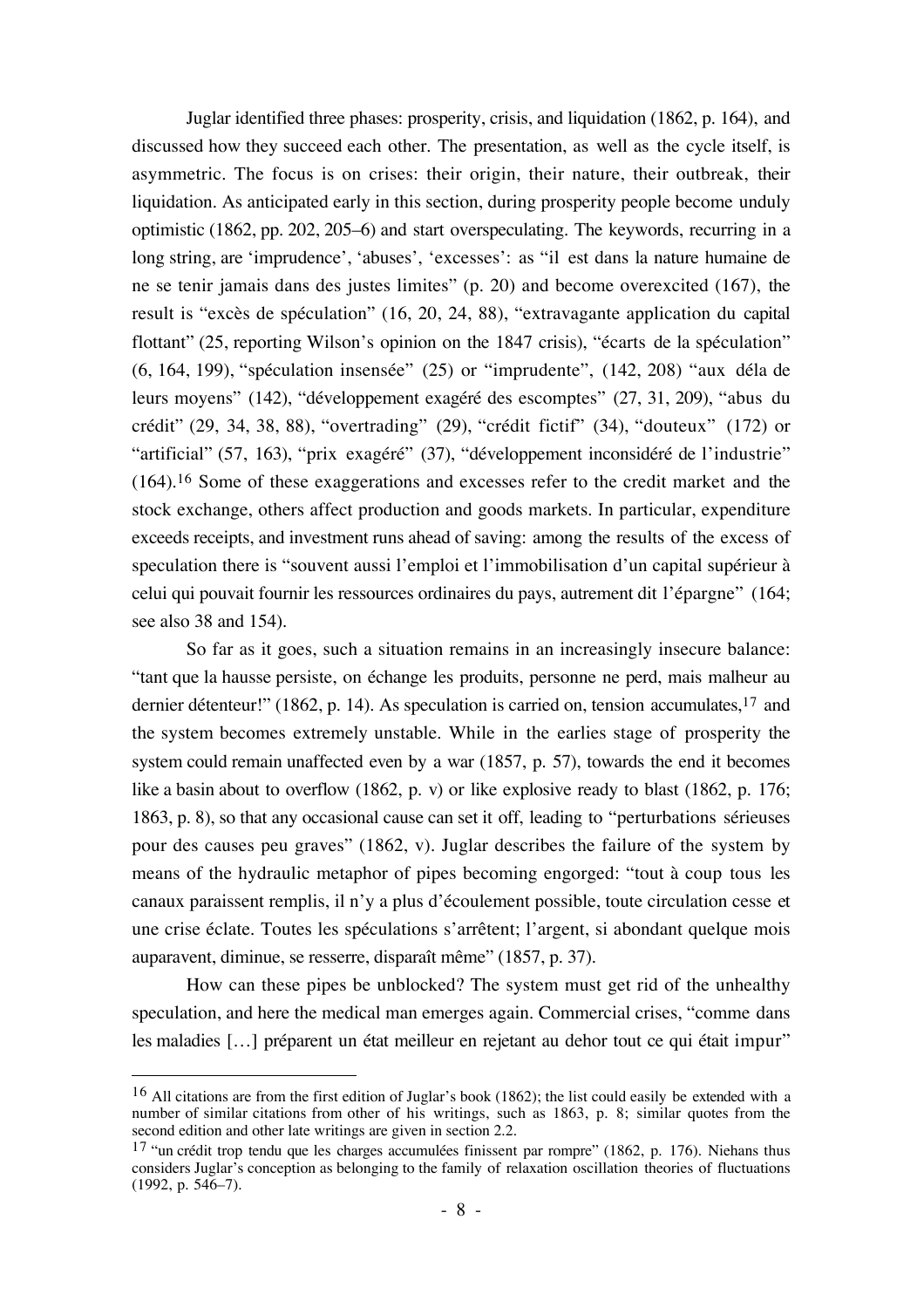(1862, p. 14; 1863, p. 8). The diseased parts have to be suppressed (208): during the liquidation the less solid businesses18 fail "et débarrassent le marché d'une cause incessante de trouble et de ruine" (14; see also 208). Eventually the system is brought back to its healthy, normal state  $(1863, p. 8)$ , <sup>19</sup> a stable  $(1862, p. 208)$  equilibrium (pp. v, 172): "une crise n'est qu'une liquidation générale pour permettre aux affaires de reprendre sur un base plus solide" (176).

From these passages Juglar's conception of the nature of capitalist accumulation emerges rather clearly. Prosperity is the normal state of the sytsem, and consists in the "développement régulier de la richesse des nations"20. In its early stages this is a selfsustaining state of moving equilibrium, where one's expenditure covers someone else's costs. Credit is a necessary premise to the increasing number of exchanges and therefore to accumulation; at this junction it does not create any problems, for everybody is confident that it can be liquidated easily. Yet the instinct for gamble brings to overspeculation, which is by its nature cumulative: credits become more and more doubtful, and at some point the system turns extremely unstable. The crisis explodes: excesses and abuses are wiped out, and the system is reconducted back to its normal track. In this view, periodical crises are a necessary inconvenience: they are "un dérangement dans la marche des affaires" (1863, p. 1), but a disturbance intrinsic<sup>21</sup> to the accumulation process, and actually helpful, for economic advance contains and develops the germs of growing instability which have to be cleared. The resulting crisis is conceived as the undesirable product of accumulation itself, and the premise for its recovery:

les crises, comme les maladies, paraissent une des conditions de l'existence des sociétés où le commerce et l'industrie dominent.<sup>22</sup> On peut les prévoir, les adoucir, s'en préserver jusqu'à un certain point, faciliter la reprise des affaires;

<sup>18</sup> "il est rare de voir de bonnes maisons succomber" (1862, p. 14). This view, however, was not universally shared: the editor of *The Bnkers' Magazine* appended a note to Lawson's 1848a contribution observing he overlooked the fact that crises, "ruins not only the speculator but the prudent man of business also; for the latter is invariably involved with the former. The large number of solvent houses who were forced to suspend payments payments last year is a melancholy proof of this fact" (B. M. 1848).

<sup>19</sup> Santé: "Etat dans lequel toutes les fonctions s'exécutent librement et facilement: c'è l'état normal" (Beaude's *Dictionnaire de Médicine Usuelle*, 1849).

<sup>&</sup>lt;sup>20</sup> Wolowsky 1860, citing the mémoire submited by Juglar to the Académie in 1860; in Juglar 1862, p. xiv.

<sup>21</sup> Intrinsic; not, as stated by Frobert, 'normal' (Frobert and Hamouda 2005). Juglar reserved the term 'normal' to prosperity, the equilibrium state free of the exaggerations of credit and speculation (the passages relating to the first edition are given in the text, while the references to the later writings will be given **below, section 2.2**), and indeed there is nothing normal in a diseased organism. The nomality of the entire cycle is an issue that arose later, as will be seen **in section 4.2**. Frobert, however, has rightly stressed that Juglar's analogy of crisis as illness was rooted in the medical conception of his time, which saw illness as part of the physiology of an organism. His argument that this metaphor has played a heuristic role in the development of Juglar's thought, rather than a purelly illustrative one, is of considerable interest.

<sup>&</sup>lt;sup>22</sup> Juglar is adamant —it is also part of his rethorical apparatus— that the periodicity of crises is a universal and synchronous phenomenon (1862, for instance pp. 4, 13, 15 and passim), but only relative to countries where commerce, industry, and especially credit are developed (e.g. p. 5).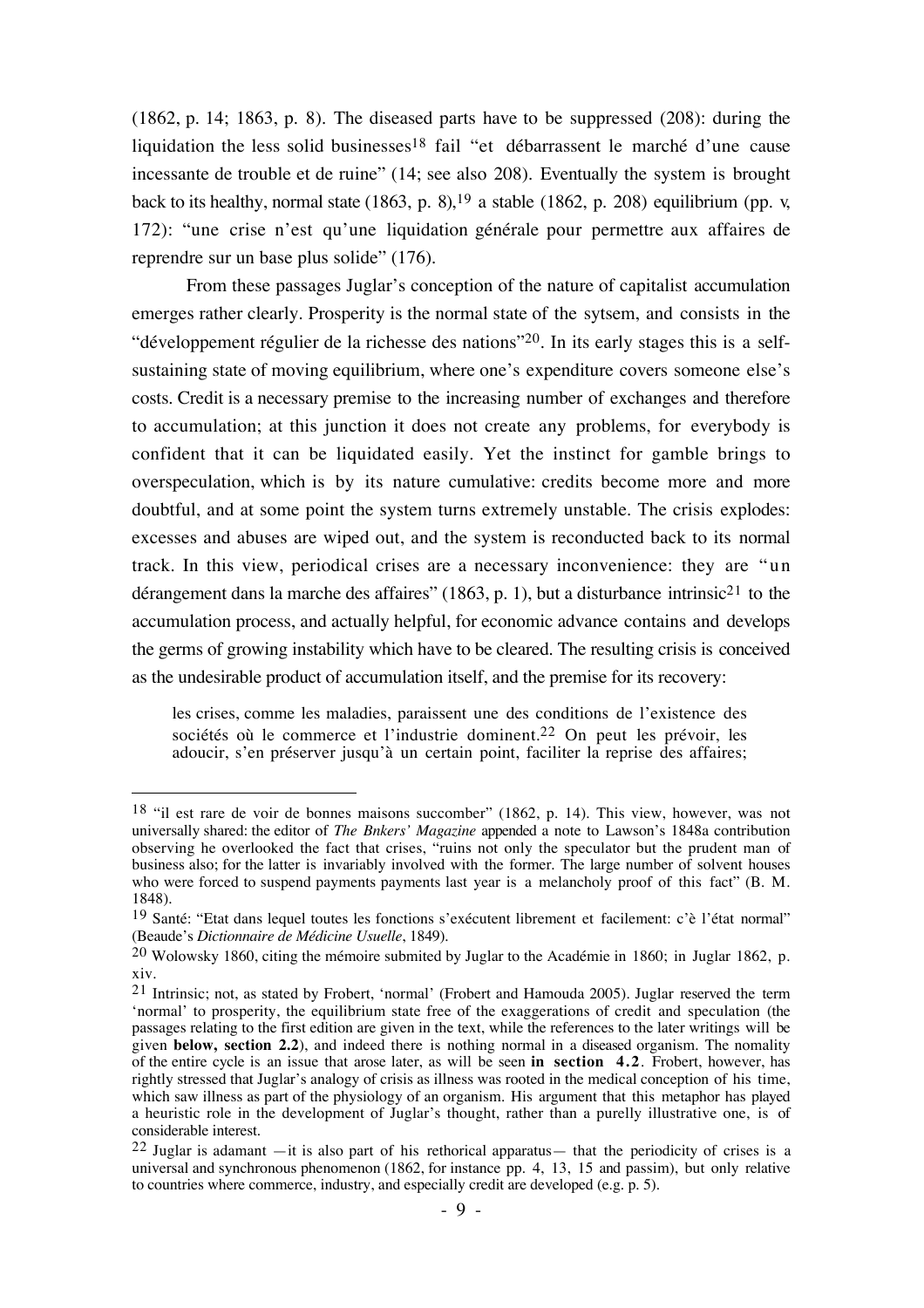mais les supprimer, c'est ce qui jusqu'à ici, malgré les combinaisons les plus diverses, n'a été donné à personne. Proposer un remède à notre tour, quand nous reconnaissons le peu d'efficacité de ceux des autres, n'était pas possible, d'autant que leur évolution naturelle rétablit l'équilibre et prépare un sol ferme sur lequel on peut s'appuyer sans crainte pour parcourir une nouvelle période. (1862, p. vii).

Although the endogenous/exogenous distinction was conceptually well within Juglar's reach, for it is strongly implied in the distinction between determining cause and prédisposition (as witnessed by the dictionary entry cited above), he did not make that step. This apparently curious situation is due to the povery of his theoretical and analytical apparatus: the concepts of endogenos and exogenous refer to internal and external with respect of the theoretical system, but Juglar's line is so ill-defined that an analytical classification would not be possible. A first problem in this respect, which Juglar tackled in the second edition, is that the mechanism declenching the crisis is not clear. Intuitively, one grasps that the instability increases as speculation proceeds, so that at some point anything can act as the occasional cause. But the specific mechanisms explaining how instability grows are absent: the explanation relies on the public's "élan" (201), "fureure" (205), "engougement, frénésie" (202) in subscribing to any new enterprise.<sup>23</sup> At this point of Juglar's analysis, the society's disease is thus explained by individual madness.

The second problem is more troublesome. The 'normal state' is not defined: prosperity is said to be an equilibrium, a state of regular progression supporting itself, but it is not clear how this happens; its driving force is never specified, nor are its equilibrium conditions. A notion uniquely based on the absence of 'abuses' and 'exaggerations' is, of course, circular reasoning. The tendency to accumulate thus remains unexplained, and so is the lower turning point: it is not enough to say that bad credits are liquidated and excesses eliminated if what drives the recovery is not specified. This has obvious implications on the exogenous/endogenous distinction: if the endogenous forces driving growth are not specified, one cannot define by contrast what is exogenous.

But there is also an implication regarding the conception of the cycle. Juglar hints that phases do not simpy follow each other in a regular fashion, but that each one breeds the following: prosperity brings the germ of disorder (1862, p. 121; see also 172), the crisis is by necessity followed by a liquidation. In both direction, "une fois le *mouvement commencé* dans un sens ou dans l'autre, *croissant* ou *décroissant*, il continue sans interruption jusqu'au moment où un revirement complet a lieu". The point is precisely that one needs to explain the "revirement": but in Juglar's book how prosperity gives rise to crisis is only intuitively clear, while is is fully unclear how and why liquidation

<sup>23</sup> One may also note that the passage cited at the opening on this section, where Juglar 'pris son party' and inferred from the regularity of the recurrence of crises that at its origin there must be excesses of speculation, was left unexplained. If he identified the culprit before starting his inquiry, the latter was bound to bring precisely that result!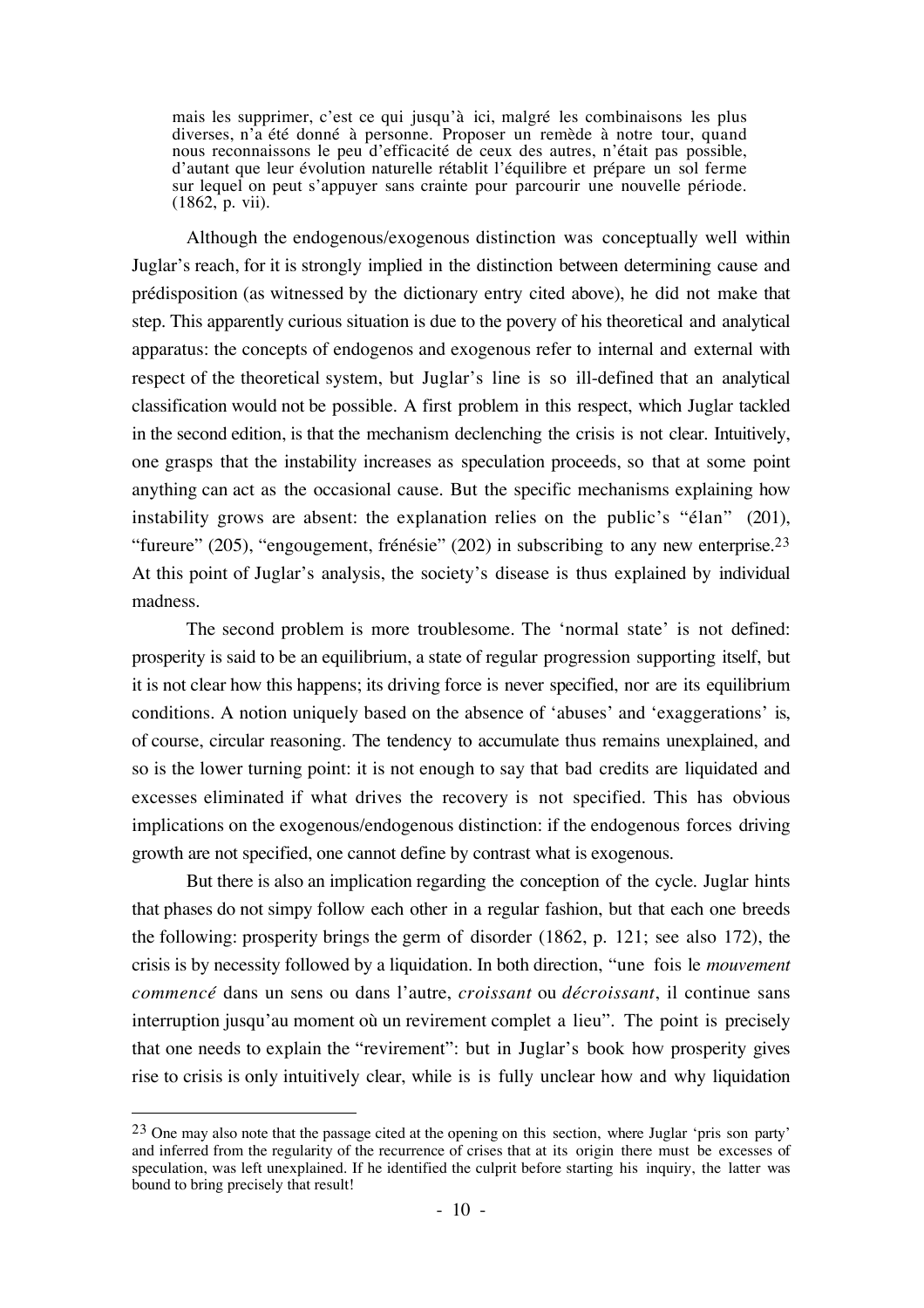gives place to prosperity.24 A full explanation of the cycle is still wanting, but Juglar can offer a *description* ("nous voudrion montrer ici qu'on peut en suivre le *développement pas à pas*, presque mois par mois, au moins, d'une manière très claire, *année par année*": 1862, p. 164), even a diagnostic (pp. 197–8); but at any rate, he laid out the principle that an explanation of a cyclical process requires that phases are linked to each other.

## **2.2. Revising, adding, and deepening**

 $\overline{a}$ 

The second edition of *Des Crises Commerciales* was published in 1889. It is almost three times as long as the first edition, obvously contains many new materials, in particular further statistics (Juglar brought up to date his previous series, to confirm and give more strength to his results: 1889, p. xv), additional considerations on the lines already expounded in the first edition, and a shift of emphasis in the argument giving more weight to the role of prices in Juglar's mechanism.

Juglar insisted more than he did before on some significant points in the transition from crises to cycle theories. The most interesting one concerns the linkage between phases:25 while in the first edition the emphasis was on the *succession* of phases in the same relative order, in the new version Juglar stressed the *chaining* of phases; in the first edition the approach was more descriptive, in the second Juglar more clearly aimed at developing a causal explanation. It is no longer enough to record that "les périodes s'enchaînent, se suiven avec une régularité qui étonne toujours" (pp. 9, 48, 164), one must move a further step: "ces trois périodes reconnues, il fallait chercher les rapports qu'elles pouvaient avoir entre elles et sous l'influence de quelles causes elles se succédaient" (pp. 21; 4), it is necessary to understand how each phase results from "la réaction qui se succède à l'action" (p. xvi).

The basic idea as to how each phase is characterized remained the same, although the connection between phases now worked via changes in the price level:26 prosperity, at

<sup>24</sup> There is an asymmetry here, which reflects in the asymmetry in the division in three phases: while what happens during the prosperity provides the 'cause prédisposante' of the crisis, liquidation *prepares the way* for the recovery (this appropriate wording is suggested by Hutchison 1953, p. 371) which, however, doe not need a specific cause, it is just in the nature of things.

 $25$  Although the book is still centred, also terminologically, on crises, the terms "circle" (p. 10) and "cycle" (p. 17, 97, 162, 166, 554 —the list is due to Niehans 1992, p. 550) are occasionally used. The term—and some similar ones, such as 'fluctuations', 'waves'—has been in used long since: some instances are cited in Section 3.2**.**

<sup>26</sup> In Niehans's view, Juglar's focus on prices—as well as that of most of the literature on cycles up to the interwar years, when prices were substituted by output—reflects the fact that statistics were more readily available (1992, p. 552). This explanation, however, fails to account for the shif of emphasis between the first and second edition: some statistics on prices were available by 1862 (in particular those collected by Tooke), but Juglar choose instead to inquire into banking data, in spite of the difficulties in gathering some of them. The reference to prices as a link between credit and speculation enabled Juglar to give a better formulation of the cumulative process in the upswing, and give some intuitive kind of characterization of the prosperity phase in terms of equilibrium in prices (not a static one, but an equilibrium of raising prices reflecting the joint acceleration of credit and production), which was entirely lacking in the first edition. One may thus conjecture (pending historical research into the development of Juglar's thought) that Juglar was aware that his first edition lacked an adequate theoretical basis and that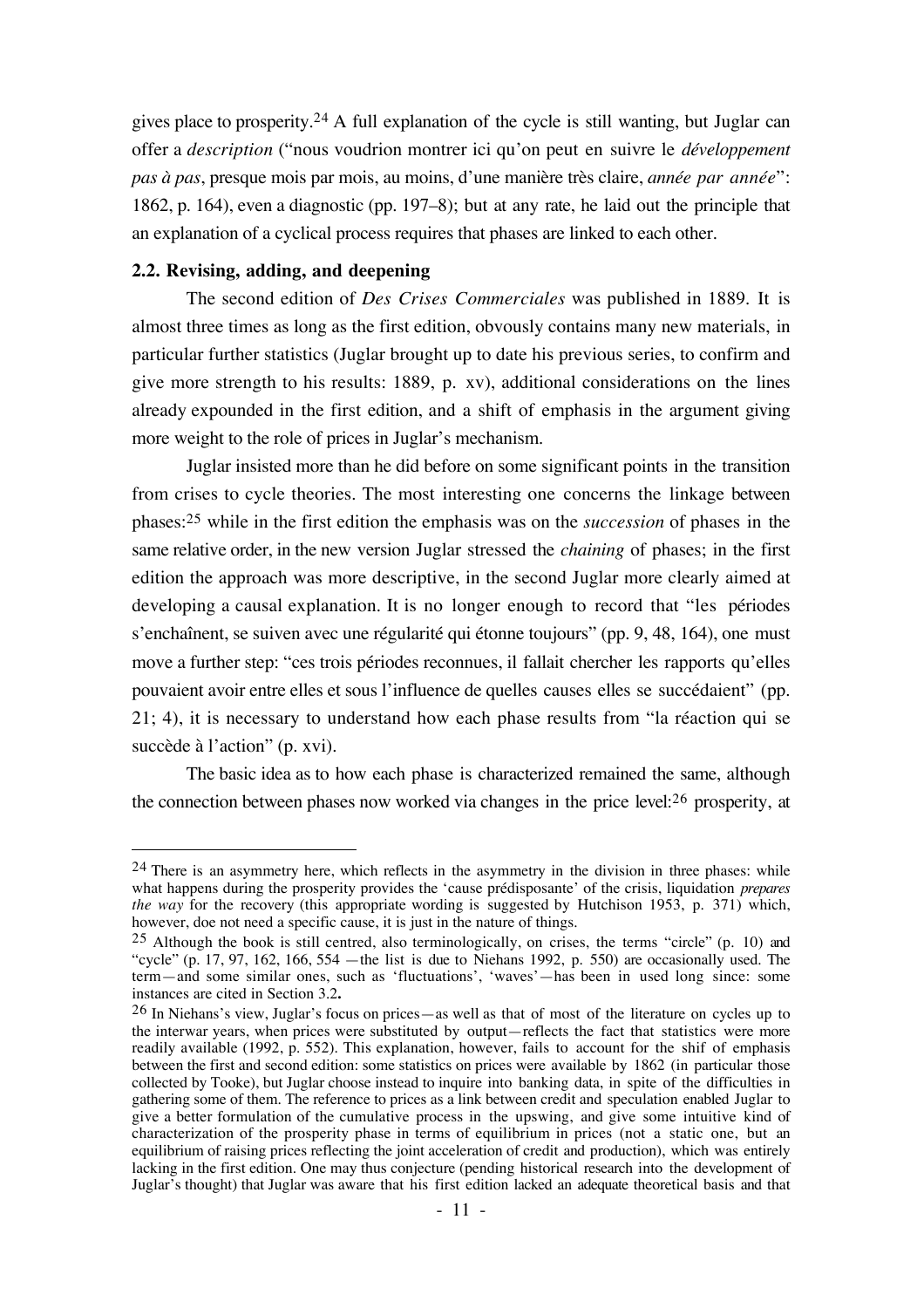least in its early stages, is a stable equilibrium of advance, the system's normal, healthy state. As opposed to crisis as a diseased condition,  $27$  "Dans le langage vulgaire, la période prospère n'a pas de nom; c'est ce que l'on regarde comme l'état normal, on n'en parle même pas; il en est de la prosperité comme la santé, rien ne paraît plus naturel" (p. 16): "c'est l'état normal du marché, la période prospère" (p. 33). It is characterised by an equilibrium in prices (p. xvi) which is only broken when credit gets out of hand (pp. 53–54).<sup>28</sup> Credit itself is necessary to permit growth and thus prosperity;<sup>29</sup> yet its 'exaggerated extension' and 'abuse' (pp. 5, 47, 56, 168)30 to pay for 'exessive expenses' (p. 4) is driven by the 'gambling attitude' of the public (p. 4) fed by the price increases generated by these same expenses, in a speculation spiral eventually destabilising the system.<sup>31</sup> This happens when purchases are no longer in proportion with the available capital (p. 53): "l'équilibre des prix est rompu" (pp. 54, 34, 35, 165).<sup>32</sup> Juglar resorted again to the analogies of the loaded explosive charge (pp. 30, 43, 165; see also 1900a, p. 646) and the overfull water basin (pp. 48, 165), that can explode or, respectively, overflow, due to any occasional cause, to stress the methodological point that the 'predisposition' to crises lies at a deeper level than the accidental or determining causes (see also p. 197).

Although "le mot crise indique un état de malaise ou de souffrance" (p. 13), Juglar repeats (citing Overstone) that crises imply "des inconvénients sous quelques rapports", but are "à d'autre points de vue extrêmement salutaires et avantageuses" (p. 6): they are useful, and indeed a necessary premise to the beginning of the recovery (p. 6),

 $30$  On the abuses of credit as cause of crises see also Juglar 1900, p. 10.

his intuition needed a more precise analytical setup. He woud have easily found the missing ingredient in the literature of the time: see **section 3.4.**

<sup>27</sup> The medical metaphor also reappears in other of Juglar's late writings: "La crise commerciale, comme dans les maladies, est un moment critique à passer" (1900a, p. 641); les crises "ne son pas des accidents, un malaise fortuit impossible à prévoir, mais bien une véritable maladie parfaitement déterminée, qui survient à époques presque fixes et qui annonce toujours son arrivée" (Juglar and Des Essars 1989, p. 1355).

 $28$  This (as we already had in the first edition: see section 2.1) is occasionally expressed in terms of a comparison of the public's habits as to savings and the use of capital, as mediated by credit (p. xix).

<sup>29</sup> "Il est de l'essence même des affaires d'opérer à terme pour laisser à l'acheteur le temps de placer la marchandise" (Juglar 1889, p. 47); "la prospérité d'une nation dépend du développement des affaires, et [...] il n'y a pas d'affaires sans crédit" (p. 48). As a consequence, the more a country is advanced the more credit is widespread, and crises are therefore more intense: "On peut même dire que la gravité des crises est en rapport avec le développement de la richesse du pays" (p. 255)

<sup>31</sup> Juglar used the expression "l'équilibre instable du marché" or "du crédit", with reference to the last phase of the prosperity when speculation prevails (1889, pp. 34, 165). Emphasis on instability recurs in several of Juglar's writings: crises "éclatent d'abord sur une place quand la situation est déjà très tendue, ébranlent et renversent cet équilibre instable, s'étendent sur tout le monde des affaires, puis se liquident dans les mêmes conditions pour reparaîte après avoir percuru le même cycle" (1882, p.5). "Cette prospérité repose sur une base essentiellement fragile" (Juglar and Des Essars 1889, p. 1349)

 $32$  Juglar stresses that credit permits increasing demand, and thereby leads to raising prices. It is clear, however, that he is not referring to consumers' credits, but to credits for prodution. Yet Juglar does not seem to account for the increase in production this should entail, which should to some extent compensate for the increase in demand. Tugan-Baranowsky actually criticises Juglar for not having realised that if demand increases, so does supply: he inverts Juglar's perspective, asserting that it is not demand preceding supply, but the other way around (1913, pp. 243–4).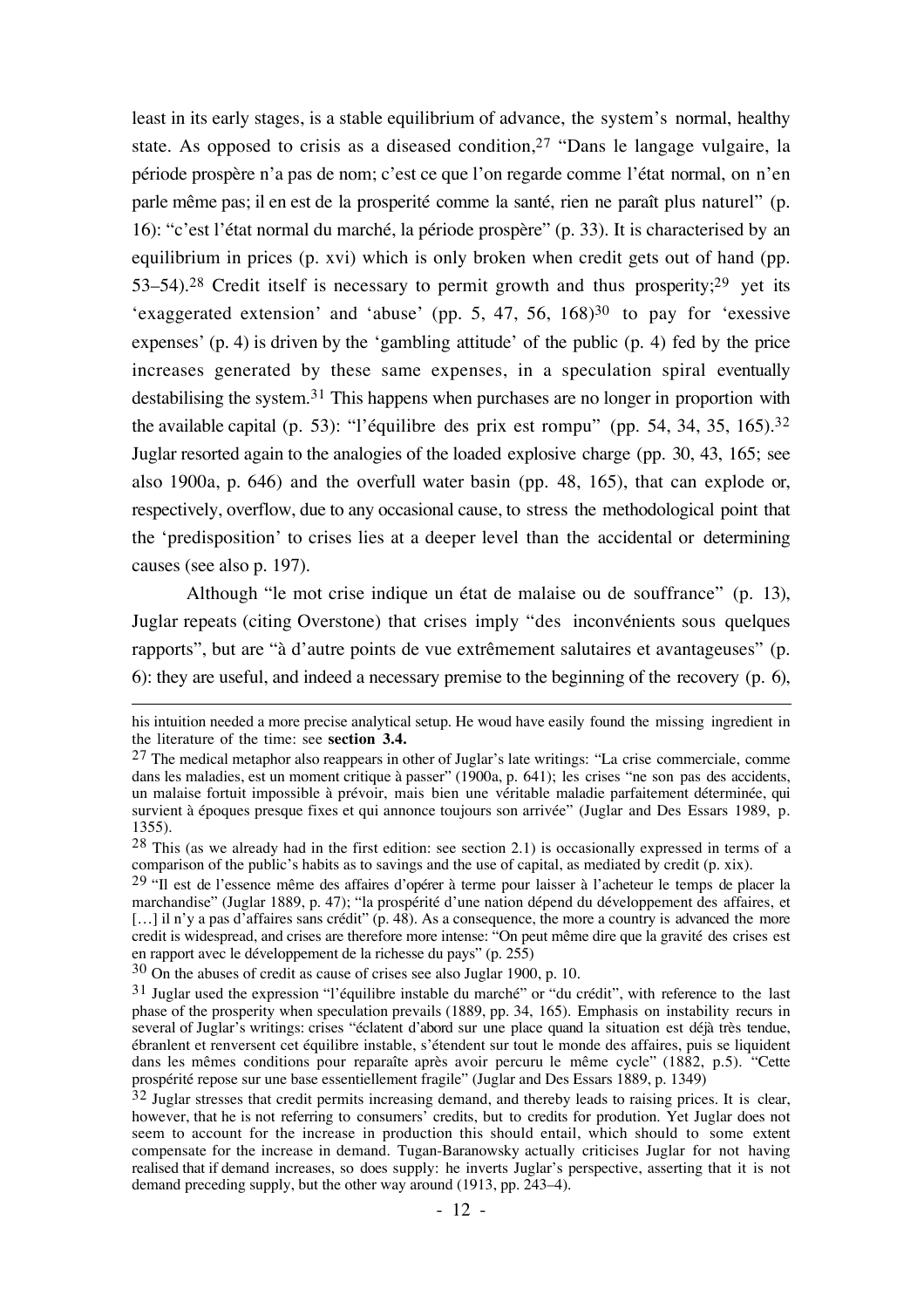for they eliminate the excesses and bring back to equilibrium.<sup>33</sup> Contrary to the first edition, now Juglar offers a mechanism triggering the recovery: during the liquidation phase no investments are taking place; but some savings are still coming forward, seeking productive use and lowering the interest rate,  $34$  until the "esprit d'entreprise" is awakened again.<sup>35</sup> When there is request of capital, credit intervenes again, and the cycle can recommence. The explanation, however, still relies on the 'esprit d'entreprise', on the 'natural' (and unexplained) tendency to accumulate;36 the accumulation of loanable funds only plays a subsidiary role.37

It should be noted that Juglar is more concerned with credit by traders rather than by banks, in the form of promises to pay (p. 57, 69, 71, 73); not only the *request* for such credit grows with increasing prices, but also the traders' willingness to accept promises as a form of payment, and both in turn further increase prices.<sup>38</sup> Having shifted the

<sup>33 &</sup>quot;Les crises, malgré le malaise qu'elles occasionnent, malgré les pertes, les ruines même qui en sont la conséquence, ont au moins cet avantage de débarrasser le marché de tous les crédits douteux. […] tout ce qui avait déjà perdu son équilibre a succombé" (p. 46). Similarly, Juglar states that speculation develops "les éléments malsains qui doivent être balayés par la tempête" (p. 165), and that crises and liquidations "débarrassent le marché de tous ses éléments impurs, lui permettant de reprendre pied" (186).

In his later writings he insisted even more on the healing character of crises. In the dictionary entry written with Des Essars he described the crisis as a brake capable of channelling the frantic mouvement taking place in the prosperity (1889, p. 1349). In 1900 he wrote of "crises de progrès dans la production", referring to the necessary adaptation to the 'general progress of production' altering the customary proportions between supply and demand; he commented: "Au fond, ces crises aboutissent à un résultat bienfaisant, l'humanité sera mieux purvue et avec moind d'efforts de la généralité des objects dont elle a besoin; mais il y a une phase pénible d'adaptation à subir" (pp. 13–17). See also 1890a, pp. 648–9. <sup>34</sup> Occasionally Juglar seems to throw out, almost parenthetically, reflections on the interest and discount rates, whose importance lies in the maintaining "en équilibre tout le système du crédit" (p. 138; see also pp. 126–7, 148, 170, 252, 271). These are not, however, really playing a part in his theory of the cycle except for the point discussed in the text and for a "golden break" deriving from foreign trade (Niehans 1992, p. 556). The question of how, in spite of this equilibrating force, credit can go out of hand, is not even asked At any rate, Juglar admits that a rise in the discount rate befor the situation degenerates could help preventing crises (1889, pp. 170–1); but this is all the more puzzling, as there is no discussion of how the equilibrating effect of interest interacts with the disequilibrating effect of credit (see, for some early reflections on this point by John Mills, **section 3.7** below). Nevertheless, Commons, McCracken and Zeuch highly evaluated this part of Juglar's contribution: "For the first time in the theory of cycles, the volume of credit becomes a dependent variable, depending on the one hand, on the transactions and expectations of business men and, on the other hand, on the state of the bank reserves, with its connecting link, the rate of discount, or 'value of money.' Out of this relationship of time value to exchange value Juglar develops his recurring cycle of prosperity, crisis, and depression. It is the introduction of the definite use of the discount rate to contract credit expansion and its inherent effect upon the movement of the price level that gives us the cleancut contribution of Juglar" (1922, p. 261)

<sup>35</sup> Juglar 1889, pp. 30–31, 21, 126. It may be noted that this mechanism is similar to the one later propounded by Tugan-Baranowsky (see Besomi 2006), although Tugan himself found it "très maladroit" (1913, p. 243).

<sup>36</sup> The point is also stressed by Niehans (1992, pp. 553–5) and by Bergmann (1895, pp. 256 and 257). Hutchison listed Juglar among the workers in the field of crises and cycles "sceptical or ignorant" of the theoretical developments in the analysis of normal equilibrium of prices, value, production and distribution (1953, p. 425).

 $37$  It is an asymmetrical role: while Juglar mentions (without, in truth, insisting particularly on the point) the role of the accumulation of unused capital during liquidation, he explicitly denies that scarcity of capital at the end of prosperity may play a role in causing the crisis (p. 138).

<sup>&</sup>lt;sup>38</sup> This account of Juglar's revised edition is far from complete (his description of the credit mechanism, including its international implication on specie and other transaction, is copetely ignored here as not relevant for the topic of this essay. For a summary see e.g. Niehans 1992, pp. 555–8)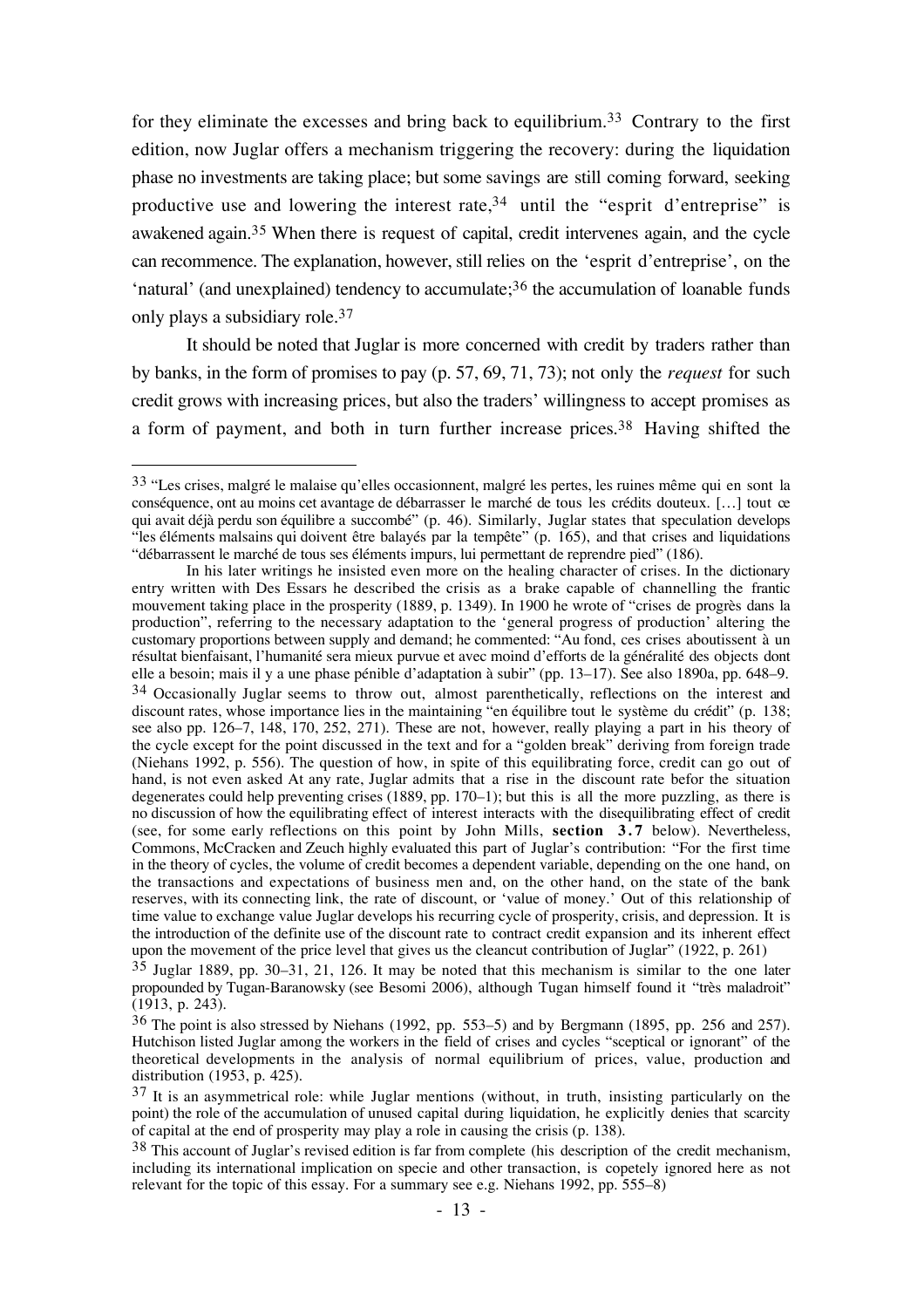emphasis on prices, Juglar supplied a new definition of crisis: "la crise serait donc l'*arrêt* de la *hausse* des *prix*, c'est-à-dire le moment ou l'on ne *trouve* plus de *nouveaux preneurs*" (p. 14).39

An interesting feature of the second edition lies in the continuous confrontation with the doctrines of other authors on crises. This inaugurates a tradition that continues to-day, with many treatises on cycles expounding, for critical or contextualisaton purposes, the competing or the similar approaches.

On the second edition as compared to the first, Niehans commented that "the content was finally living up to the title", providing a massive treatise on business cycles while the previous version was just "a detailed chronicle of crises as reflected in bank balance sheets, with a few fragmentary statistics from other sources and very little economic analysis" (1992, pp. 549–50). The above summary suggests that this judgement does less than justice to the first edition, where after all there was already a description (albeit intuitive only) of the mechanism of crises resulting from the gradually increasing tension due to the abuses of credit triggered by speculation and eventually bringing to a liquidation, setting the premises for a new recovery thanks to the elimination of the previous excesses. Niehans perhaps credits too much to the second edition, where the mechanism of expansion is still dependant on an unexplained tendency to accumulate. At any rate, the second edition did something to fill the gap of the missing explanation of the trough of the cycle, thus providing a more satisfactory account of the complete process.

## **3. Crises and cycles at Juglar's time**

 $\overline{a}$ 

Historical inquiries have already stessed that some of Juglar's proposition were not only anticipated by others but were even commonplace. Other aspects, however, have not yet been the subject of research. My aim is not to hunt for Juglar's forerunners, but to gather enough evidence on the diffusion, at his time, of a number of the ingredients that later were to constitute the core of business cycle approaches. Although this cannot claim to be a complete reconstruction of the context in which Juglar was operating (because it strictly remains within the field of the construction of economic theories of cycles and crises, leaving out for instance the political component of the debate—which would deserve a dedicated study—and its social implications), this step is necessary in order to

<sup>&</sup>lt;sup>39</sup> After having stressed that prosperity is characterized by rising prices, that the crisis approaches when the increase slows down, and finally bursts out when the movement ceases altogether, in a dangerous passage Juglar adds: "En un mot, la principale, on pourrait dire l'unique cause des crises, c'est l'arrêt de la *hausse des prix*" (p. 33). Having defined crisis as the moment of stoppage of the raise of prices, Juglar is running in circles (thereby giving room to the criticism of Tugan-Baranowsky and Minnie England: see section 5.1), and is laying the premises for eliminating the now redundant notion of crisis altogether. He did not, however, take such a step (which came about two decades later at the hand of another Frenchman: s**ee section 4.2 and in particular footnote 85)**.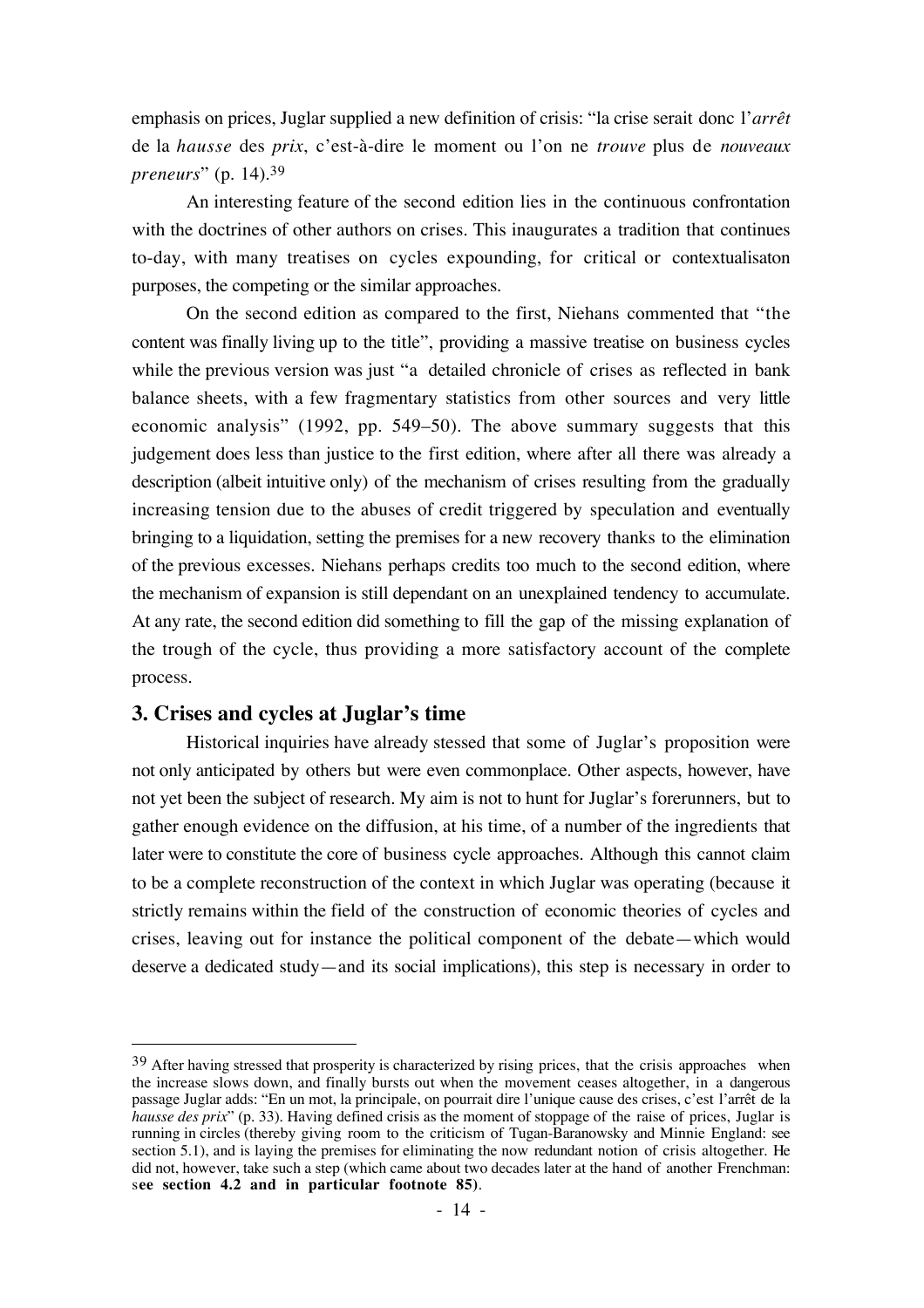assess the place of his contribution as a whole in the history of the transition from crises theories to cycle theories.

#### **3.1. Statistics**

One of Juglar's most distinctive features is the extensive use of historical and statistical analysis in connection with the cycle. Of this, there was only a precedent: Tooke's chronichle of prices (1823, 1838–57), on which Malthus commented that in the pursuit of his

inquiry into the causes of the fluctuations which have occurred during the last thirty years in the prices of corn and other commodities, [Tooke] adduces a large and interesting collection of facts. This mode of considering his subject we consider as peculiarly judicious. At all times an extensive collection of facts relative to the interchange of the various commodities of the commercial world, which is more within the reach of intelligent merchants than any other class of men, cannot but be of great importance to the science of political economy; but it is more particularly required at the present moment, when it must be acknowledged that some of our ablest writers in this science have been deficient in that constant reference to facts and experience, on which alone it can be safely founded, or further improved" (Anonymous [Malthus], 1826, p. 214)

'Collections of facts' were indeed produced. Morier Evans published in 1859 a massive analysis of the 1857–58 crisis, which he compared to those having occurred from 1825. His volume includes a number of data of various kinds, especially balance sheets but aslo banking statistics, numbers of stores and of failures, prices, stocks, debts, production, etc., enabling him to observe that "Each separate panic has had its own distinctive features, but all have resembled each other in occurring immediately after a period of apparent prosperity, the hollowness of which it has exposed", and even to stress that the uniformity is so striking that whenever fortunes can be rapidly accumulated "otherwise than by the road of plodding industry" one can safely predict that a panic is at hand (1859, p. 1).<sup>40</sup> Max Wirth also produced a voluminous (over 470 pages, almost twice as much as Juglar's first edition) body of historical analysis of the crises ……… etc. **[to be completed —haven't seen the 1st edition yet**]. On top of these volumes, a number of authors citing brief series of data or (more rarely) draw diagrams.

These contributions, however, were scarcely useful. [**But: proviso about Wirth???????**]: as Niehans stressed, Tooke's data were assembled more as a chronicle rather that with a theoretical purpose. Evans's data needed to be further distilled if anything had to be done with them. **What about Wirth's ??????**

In this context, Juglar's data marked some progress, as they were subject to some statistical analysis (rudimentary as it was<sup>41</sup>) that could actually support some inductive process. In this, Juglas was soon followed by Jevons (who, being a far better statistician, was more influential than Juglar), and later Tugan, Bouniatian, Aftalion, Lescure,

<sup>40</sup> Evans's book counts over 200 pages of text and 250 pages of appendices, mainly consisting in balance sheets.

<sup>41</sup> On Juglar's statistical method see Pellissier 2000, pp. 274–76.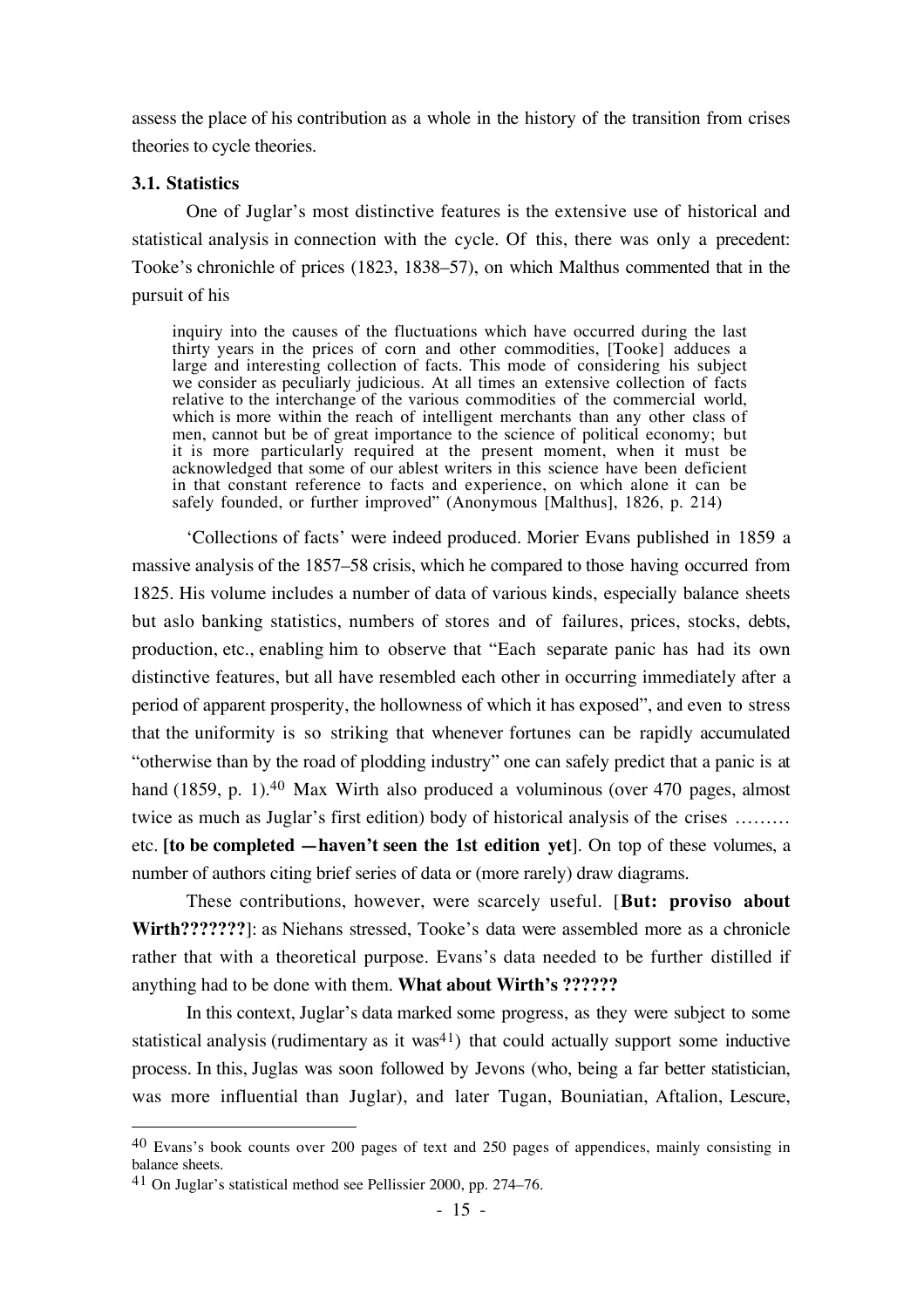Robertson, and finally Mitchell (whose inductivist approach and specific statistical methodology to some extent resembles Juglar's: Niehans 1992, pp. 552–3 and Pellissier 2000, p. 275), to cite only the main contributors.

#### **3.2. Periodicity, or the return of crises**

 $\overline{a}$ 

Early recognitions of some regularity in the occurrence of crises, attempts to evaluate an average period, and the distinction of phases and their concatenation have been well studied in the literature. Juglar indeed appears in the first systematic study of the theories of crises, by Eugen von Bergmann, in the chapter on periodicity (1895, pp.  $255 - 60$ ).

The first identification of a cycle in production (albeit agricultural) seems to be due to William Petty, exactly two centuries before the publication of Juglar's book:

Suppose a man could with his own hands plant a certain scope of Land with Corn, that is, could Digg, or Plough, Harrow, Weed, Reap, carry home, Thresh, and Winnow so much as the Husbandry of this Land requires; and had withal Seed wherewith to sowe the same, I say, that when this man has subducted his seed out of the proceed of his Harvest, and also what himself hath both eaten and given to others in exchange for Clothes and other Natural necessaries; that the Remainder of Corn is the natural and true Rent of the Land for that year; and that the medium of seven years, or rather of so many years as makes up the Cycle, within which Dearths and Plenties make their revolution, doth give the ordinary Rent of the Land in Corn (Petty 1662, cap. IV, §13, p. 43 Hull edition).

Although this may not seem relevant inthe context of industrial fluctuations, one must remember that a number of authors later took agricultural poduction as the starting point of their reflections (Briaune (1840), for instance, but also numerous French scholars at the time of Juglar's writing42). Indeed, this passage is doubly scored in Jevon's copy of Petty's book (Foxwell 1884, p. 361).

We may safely jump to the 1820s, remembering, however, that a number of authors in between reflected on the misfortunes of commerce and the havoc brought by speculative movements. In 1823, Thomas Tooke wrote of 'waves'<sup>43</sup> in prices, which however were attributed mainly to exogenous events: bad seasons, by causing price

<sup>42</sup> On Briaune see **footnote 67**. On the 1847 crisis, among French authors see e.g. De Molinari (1847, p. 274) and Horace Say —who pointed out that "chacun le reconnaît" that crises had origin in the scarcity of crops (1847, p. 194). For a nice sample of authors attributing the main cause of the 1857 crisis to the agricultural factors (Lavergne, Bénard, Hippolite Dussard) see the proceedings of the meeting of 5 December 1857 of the Société d'Économie Politique.

<sup>&</sup>lt;sup>43</sup> The oceanic metaphor frequently reappears in connection with cycles, for instance in Langton: "These disturbances [quarterly and seasonal fluctuations] are the accompaniment of another wave, which appears to have a decennial period, and in the generation of which, moral causes have no doubt an important share" (1858, p. 11). Mills, who cites Langton approvingly, specifies: "They are indeed 'waves', as distinguished from the current or tide" (1868, p. 13). Other early occurrences are cited by Miller: a speaker in the Massachussets House of Representatives attributed to "periodical revulsons, "occurring "about every three years" "as much reguarity as the billow from the ocean (Rantoul 1836, p. 14); Bafour commented on the "apparently tidal regularity" with which crises recur (1848, p. 477).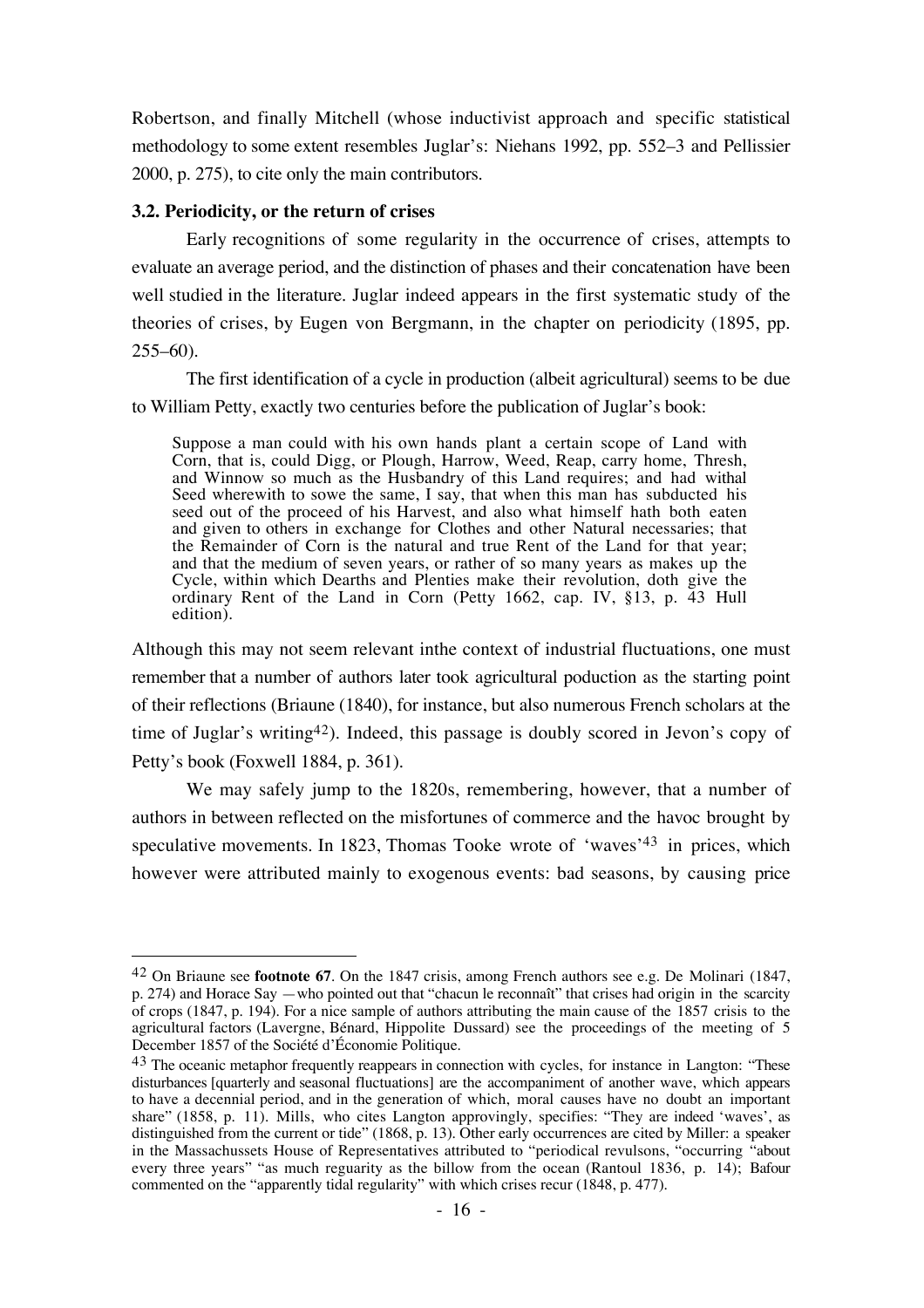increases, encourage the development of credit which in turn feeds back on prices.44 Later, in his *History of Prices* Tooke also incorporated endogenous elements, describing some phases (crises, in particular) as a reaction to the previous development.45 By the end of the 1820s, descriptions of the alternation of prosperities, with rising prices and speculation, and depressions accompanied by falling prices, were already commonplace (Miller 1927, p. 19346). At this time we find the first attempts to estimate the period: an anonymous American reported in 1829 that "an opinion is entertained by many" that the average period of these "fluctuations" (the term is used several times) that "do take place, and […] always will take place in countries, where paper money has been extensively introduced" is about 14 years. In 1833, John Wade estimated that "The commercial cycle is ordinarily completed in five or seven years, within which terms it will be found, by reference to our commercial history during the last seventy years, alternate periods of prosperity and depression been experienced".47 In 1838 Hyde Clarke was under the impression that cycles (this is the term he used), in nature and society, are subject to an elementary mathematical law (Clarke 1838; without, however, specific reference to economic cycles); he considered not only 10-years cycles, but also 54-years long waves, yet he did not actually publish these reflections until 1847 (see Collison Black 1992, Henderson 1992, and for early appreciations Jevons 1878 and Bergmann 1895, p. 239). In 1840 Briaune, in a pamphlet on *Des crises commerciales. De leur causes et de leur remèdes* (note the word in the plural) explicitly wrote about the "périodicité des crises commerciales" (p. 2), referring only to their return, without any reference to a more or less strict period. In 1848 Coquelin wrote that 'commercial perturbations' "have become in certain countries in some degree periodical" (Coquelin 1848, cited from the 1850 translation, p. 219; and Coquelin 1852, p. 528); Lawson wrote that examining the English panics "we shall find these periods of commercial distress regularly and periodically recurring in cycles of from five to seven years".48 Within a couple of

<sup>44</sup> Tooke 1823, Part I, section VII: "Explanation of the causes of extension and contraction of private paper and credit". For a discussion see Arnon 1991, pp. 74–77.

<sup>45</sup> Tooke 1838–57. For a discussion see Link 1959, pp. 127–147; for Schumpeter's appreciation of the endogenous character of Tooke's account see 1954, pp. 744–5. Precisely for this reason, Spiethoff considered Tooke as Juglar's predecessor: in Persons's summary, "Juglar's forerunner, says Spiethoff, was not Sismondi, Malthus, J.-B. Say, or Marx, but Thomas Tooke (1774-1858). In support of this view, Spiethoff says that Tooke (1) used expressions for commercial expansion, crisis, and depression, (2) placed these phenomena in the nineteenth century, describing their features, and (3) pointed out their cyclical character" (Spiethoff 1925, p. 61, cited in Persons 1926, p. 98).

<sup>46</sup> On the theories of crises in France among socialist writers (including some maintaining that they recur cyclically) see Marcy 1946.

<sup>47</sup> Wade 1833, 1834 edition p. 211. Schumpeter, noted that "Faulty and inconclusive though his reasoning is, it is of some interest as aprimitive instance of an endogenous dynamic model that reproduces alternation of depression and prosperity by virtue of a lagged relation between prices and consumption" (Schumpeter 1954, p. 743n).

<sup>48</sup> Lawson 1848, p. 2. Lawson added, anticipating Juglar, the observation that crises "are diseases which exhibit themselves only in a very civilized state of society, where trade and commerce flourish, where there is commercial enterprise and spirit; they occur in England, France, Holland, and the United States of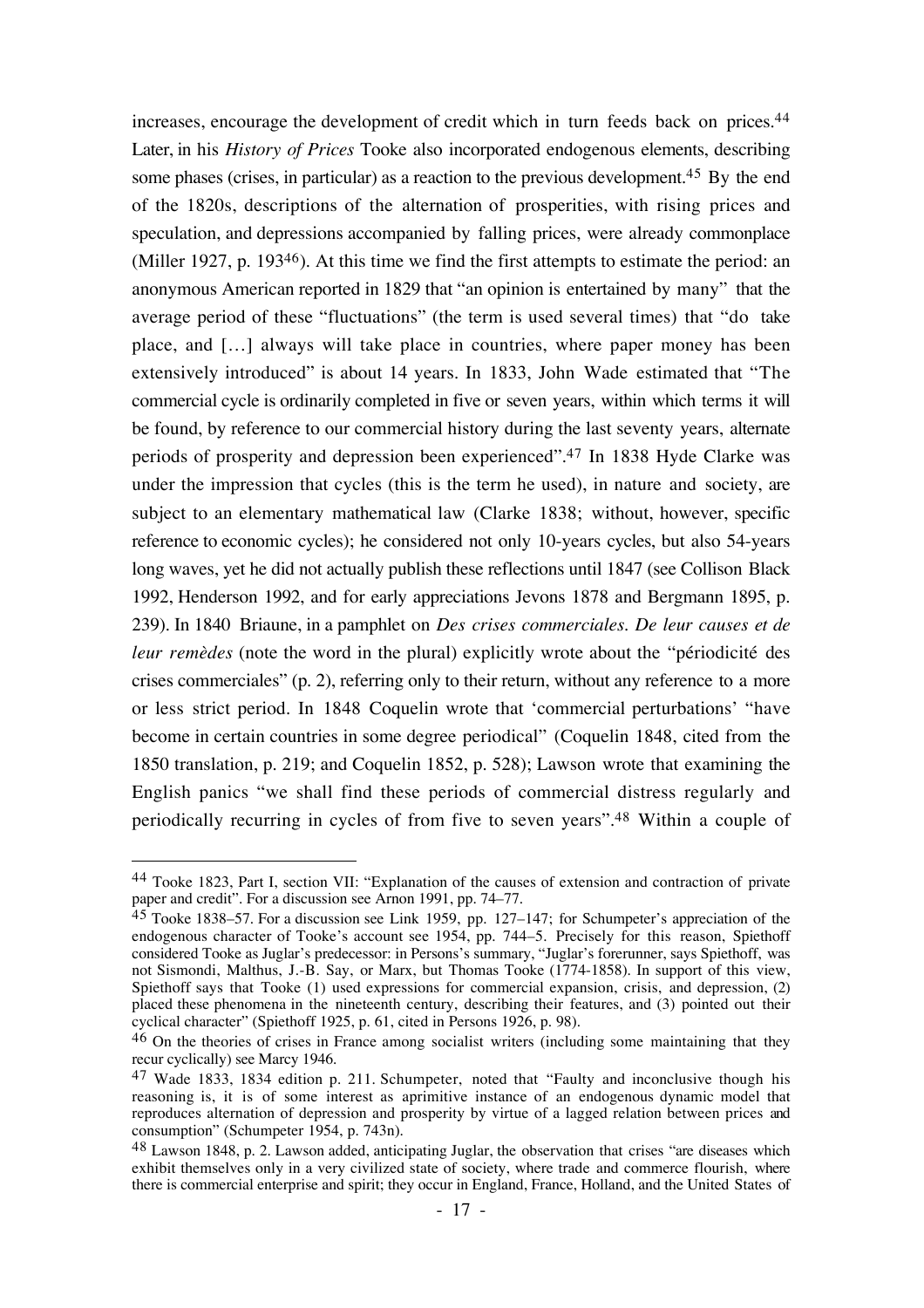decades, most writers agreed on a period of about seven to 11 years, culminating of course in Jevons' claim that the phenomenon is strictly periodical (see section 4.1).<sup>49</sup> "Crises" and "panics" began to appear, in the plural, in the titles of articles and pamphlets (**Cite some? e.g., Chitti 1839, Briaune 1840, Coquelin 1848 [where he also added that panics recur almost periodically; the passage is taken up by Mills 1867, p. 14n, adding that the following 20 years enable to suppress Coquelin's 'presque'], 1849 and 1850, Société des économistes, 1857, Clément 1858, Bonnet 1859; Lawson 1848, Joplin 1854)**, and some histories of crises were published (Bell 1850; Members of the New York Press 1857; Wirth 1858; Evans 1859).

As a certain frequency and regularity in the occurrence of crises was acknowledged, commentators started to recognise some common pattern: by the end of the 1850s it was common to agree that "Each separate panic has its own distinctive features, but all have resembled each other in occurring immediately after a period of apparent prosperity, the holowness of which it has exposed" (**source ?????**). Some authors went further, and attempted a characterization of the phases of the cycle. Lord Overstone's list of 10 phases is often cited:

The history of what we are in the habit of calling the 'state of trade' is an instructive lesson. We find it subject to various conditions which are periodically returning; it revolves apparently in an established cycle. First, we find it in a state of quiescence,—next improvement,—growing confidence,—prosperity, —excitement,—overtrading,—convulsion,—pressure,—stagnation,—distress, —ending again in quiescence. (Overstone 1837, p. 31)

This account is quite illustrative of the "circular course" through which trade progresses, but Overstone did not even attempt to give these phases an analytical content. More suggestive is Longfield's representation in 10 phases of the "fluctuations of trade": a detailed description of the banks' discounts and their effects upon trade is illustrated with the ten phases (caution, confidence, liveliness, overtrading, great apparent prosperity, sudden cessation, paralysis, distrust, panic, bankruptcies) written in a circle, the period of which is said to be about five years. The account is not only descriptive: each stage of the process, although not easily reconducted to a specific phase in the list, witnessing the lack of analytical precision, is described in detail as following consequentially from the preceding one (Longfield 1840, pp. 222–3). Briaune boiled down the number of phases to three (crise, reprise des affaires,<sup>50</sup> développement commercial), but like Overstone he only used them in a descriptive way, without trying to specify an analytical content (1840, p. 13).

America; but I do not find any account of such in Spain or Portugal" (on the possibility that Juglar read Lawson's piece see **section 3.6**).

<sup>49</sup> Summaries of the main positions are given in Jevons (1878) 1884, pp. 222–4, and Miller 1927, pp. 192–3. The most detailed account is Bergmann's (1895, pp. 235–60).

<sup>50</sup> Such a division, in contrast to Juglar's, stresses the revival rather than the liquidation. The ingredients for a four-phases synthesis were thus already present.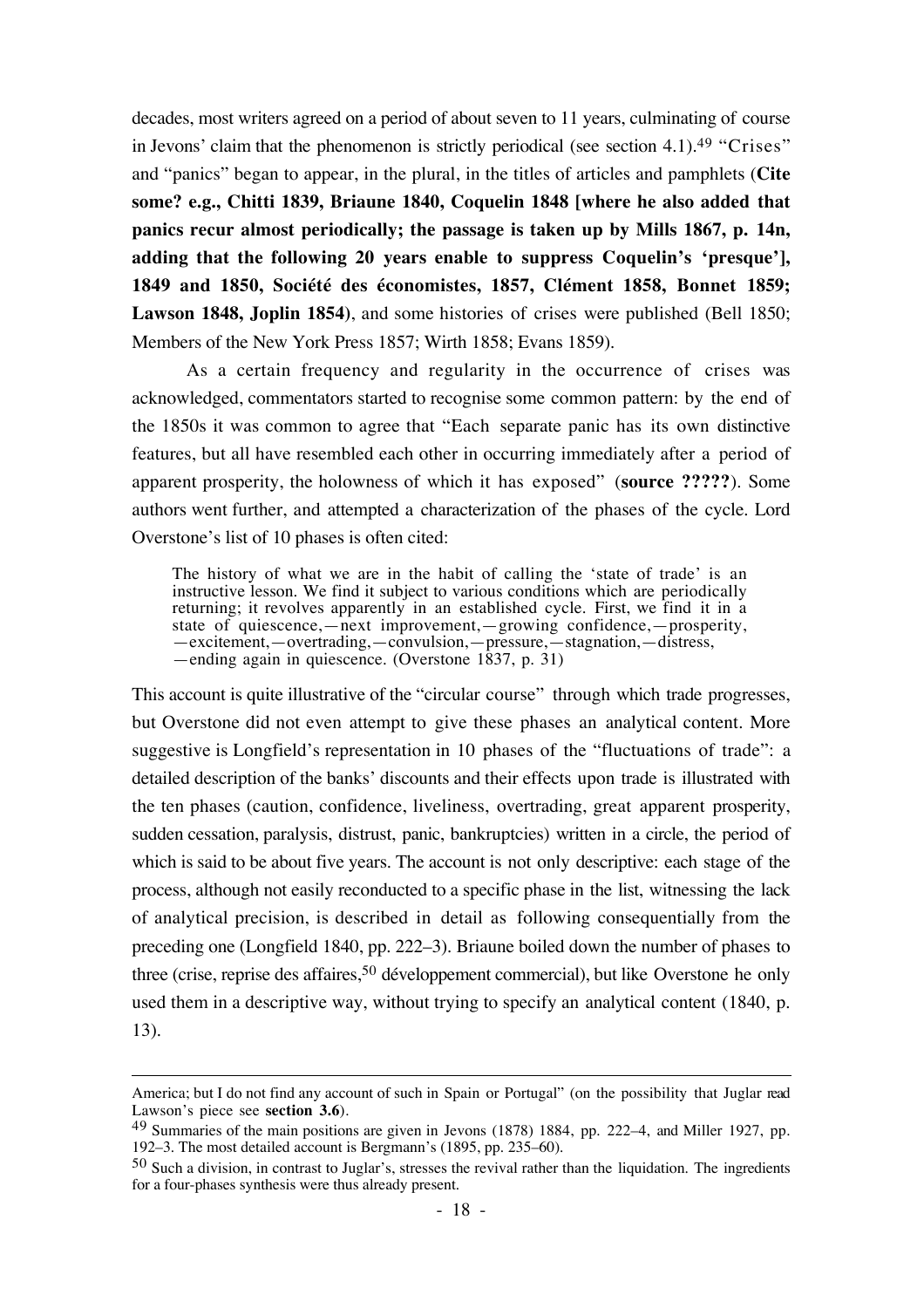Without referring to an elaborate classification of phases, James Wilson (1839) also propounded a semi-endogenous explanation of the alternation of high and low prices of agricultural products, in terms of a cobweb-like concatenation of states: low prices of agricultural products discourage production; the less fertile fields are abandoned, and after some time production actually diminishes. This determines a price rise, which induces to cultivate again the less fertile fields, and after a lag production increases.51 The mechanism is not entirely endogenous as it is fed by the false expectations in prices created by changes in the corn laws. Later Wilson also suggested that these fluctuations extend to the whole productive system (1840; see Link 1956, pp. 103–26).

Seen in the context of these contributions, it is apparent that Juglar's emphasis on the succession of crises rather than on their singularity did not constitute a novelty, but is rather the product of the atmosphere of his time. True, the writers cited above are exceptions rather than the rule,<sup>52</sup> as most commentators, "in America as elsewhere, regarded a commercial crisis, not as a phase of a business cycle, but as the unhappy interruption of a normal trend of business that might have continued indefinitely had it not been for the unfortunate circumstances that brought on its collapse. Their observation of the cycle centered upon its most conspicuous phase—the crisis. Accordingly, the first attempts to explain crises sought the origin of each in some particular incident of the time. No general explanation common to all crises was offered; some writers explicitly denied that one could be formulated" (Miller 1927, p. 187).<sup>53</sup> But not only commentators were

<sup>51</sup> A similar mechanism was suggested by McCulloch in 1826, to explain the fall of prices of corn for 1804 and 1812–13: "high prices […] attracted so much additional capital to the land, and occasioned such an extension of tillage, that we grew […] an adequate supply of corn for our own consumption. And it is certain, that, under such circumstances, the price of corn must inevitably have fallen" (in 1814 as a consequence of an abundant crop, in 1804 simply as a consequence of the application of new capital). McCulloch brings as "uniform and striking" evidence the fluctuations in the number of enclosure acts (Anonymous 1826, pp. 72–3).

<sup>52</sup> A nice example of disparate causes of crises advocated by Juglar's learned colleagues at the time he was beginning to write is the summary of a discussion having taken place in December 1857 at the Société d'Économie Politique: "M. Ch. Renouard, conseiller à la Court de Cassation, résume les principales causes de la crise: dans la disette, première cause indépendante des hommes;—dans la guerre, qui à occasionné des pertes directes et indirectes et jeté le trouble dans l'économie sociale; - dans le développement excessif des travaux publics; —dans l'esprit de spéculation qui, de sa nature, tend à aller toujours à l'extrême; —dans la situation morale du pays, qui abbandonnant beaucoup trop, il faut le dire, les nobles préoccupations des arts, des sciences, de la politique, des grandes idées, enfin, s'est beaucoup trop exclusivement jeté dans les préoccupations d'affaires, de joiussance physiques et de luxe" (Société d'Économie Politique 1857, p. 473).

<sup>53</sup> As the leading example of the attitude of those who rejected the possibility of finding a unifying explanation, Miller cites Roscher. An anonymous 'Political economist' writing to the editor of the *Economist* against the "Alleged commercial decades or cycles" (1864) indicates that such an interpretation was widespread. However, when the Commissioner of Labor inquired into into the causes of depressions, his agents reported, along with some of the usuals suspects, also a number of extravagant ones, such as the abolition of the apprentice system, the reckless legislation in Congress, depressions and mental diseases, too much and indiscriminate education, immorality, extravagant living. In his *Geschichte der Nationalökonomischen Krisentheorieen* (1895) Bergmann collected and classified in eight categories 230 different opinions on the origin and nature of crises (these were counted by Lescure: 1907, p. 13—who, however, in a later edition revised the total to 280 —; also quoted by Robertson, 1915 p. 1). A further list of extravagant opinions is given by Wells 1889 (1991 ed., pp. 20–26).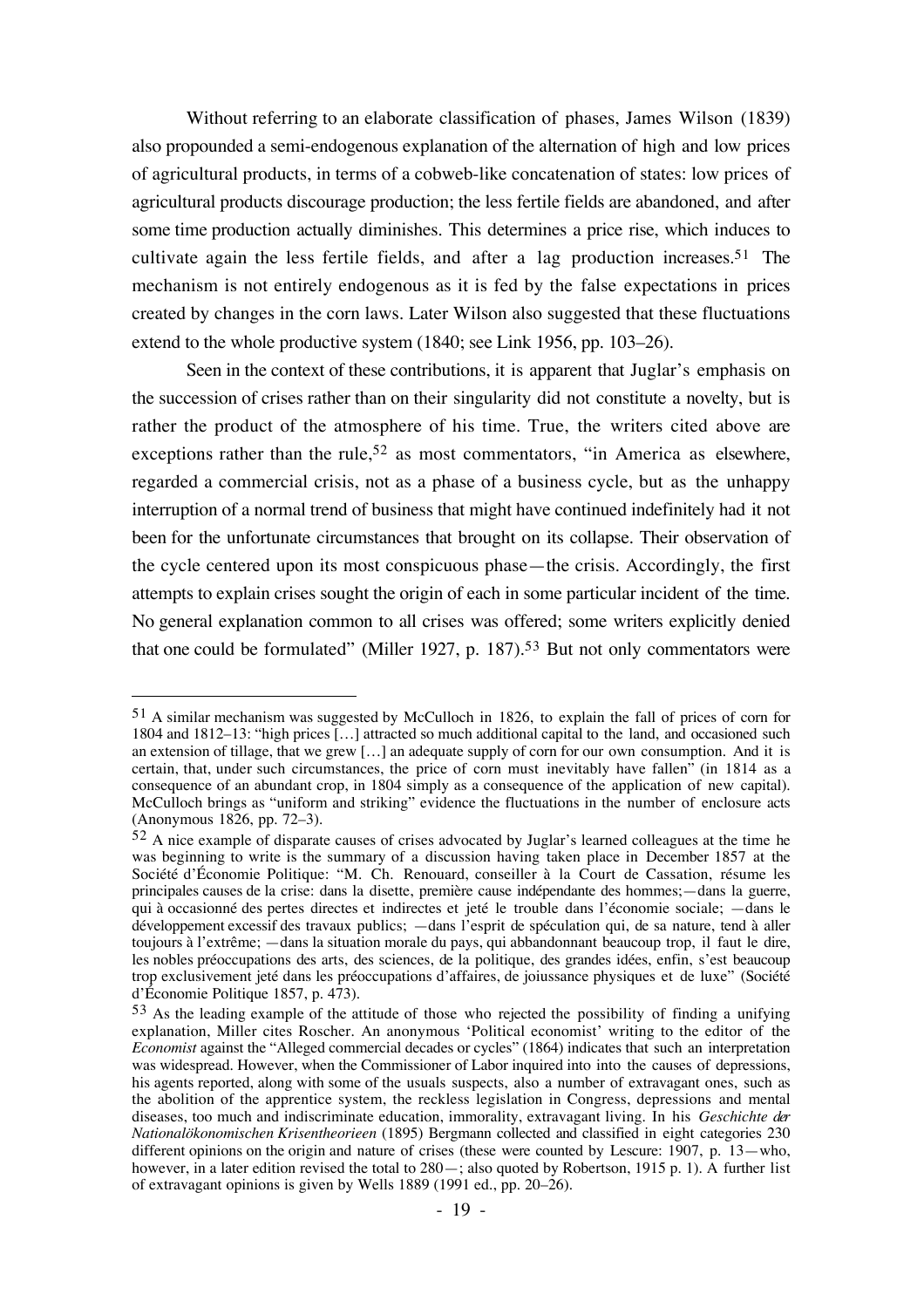increasingly aware that crises (or panics) come in 'waves', but started to look for a unifying explanation, one that tells of a coherent story of phases succeeding each other in the same order. The 10-phases classifications were certainly too clumsy, and Juglar's three fases not only provide a welcome simplification and a morphological description closer to what was later found useful (Scumpeter 1954, p. 1124), but give (or, rather, attempt to give) an analytical specification to each phase. But by 1862 had only indicated that he intended to show how phases succeed one another; one of these transitions, however, was still left hanging in the air, and the other was only hinted at.

#### **3.3. Credit, speculation, psycology, prices**

All the analytical ingredients used by Juglar to explain how prosperities build up the premises to crises had extensively been advocated before him, albeit in different combinations. While the explanations Juglar rejected, based on mismanagement of the currency or on specificities of the banking system, were quite popular at the time (as witnessed by the debate between currency and banking schools, which echoed well beyond England), credit was one of the favorite culprits for a number of writers (and an accomplice even in the view of most participants in the debates on currency and banking). As aptly summarized by Miller in his study on banking theories in the U.S. before 1860,

Credit was believed to play a threefold part in producing crises. First, it enabled men to 'overtrade' in periods where mutual confidence was high. Secondly, it formed a network of interrelations through which the insolvency of a few merchants embarrassed a great many others. […] Finally, some emphasized the fact that the use of credit instruments in normal times furnishes a substitute for money, so that, when in troublous times cash payments are insisted upon in lieu of credit formerly extended, the financial stringency becomes all the more acute (Miller 1927, pp. 189–90).

Miller supplies a number of references from American writers (to which Walker, in a discussion with Homer Stansfield, should be added: 1860), but it would be easy to list writers from other countries who held similar views **[list some? e.g. Garnier 1845, 1847, Coquelin 1852,** "credit" and "crises commerciales" (dict.), **1954 discussion in the** *Journal des économists***, Courcelle-Seneuil 1858, Rey 1862, Bonnet 1865 for France; Tooke 1823 [Check! Pt I, sec. VII], Langton 1857, Williams 1857 (pp. 88 ff.) and 1858, MacLeod —with his emphasis on "misused credit [as] the cause of those terrible mercantile catastrophes which periodically sweep over the world": 1863, p. 626— for England, Ferrara 1864 for Italy]**

Strictly related to credit are speculation and the psychology of the public, which were also often (but not exclusively) advocated in connection with credit. Credit permits speculation beyond one's own means, and manias feed the process. Psychology was also called to play a part in the reversal of the movement, as indicated by the very word 'panic' used to indicate (and also characterize) the financial aspect of crises. Here again a few examples will suffice: Lawson cites a 1825 writer who described the causes of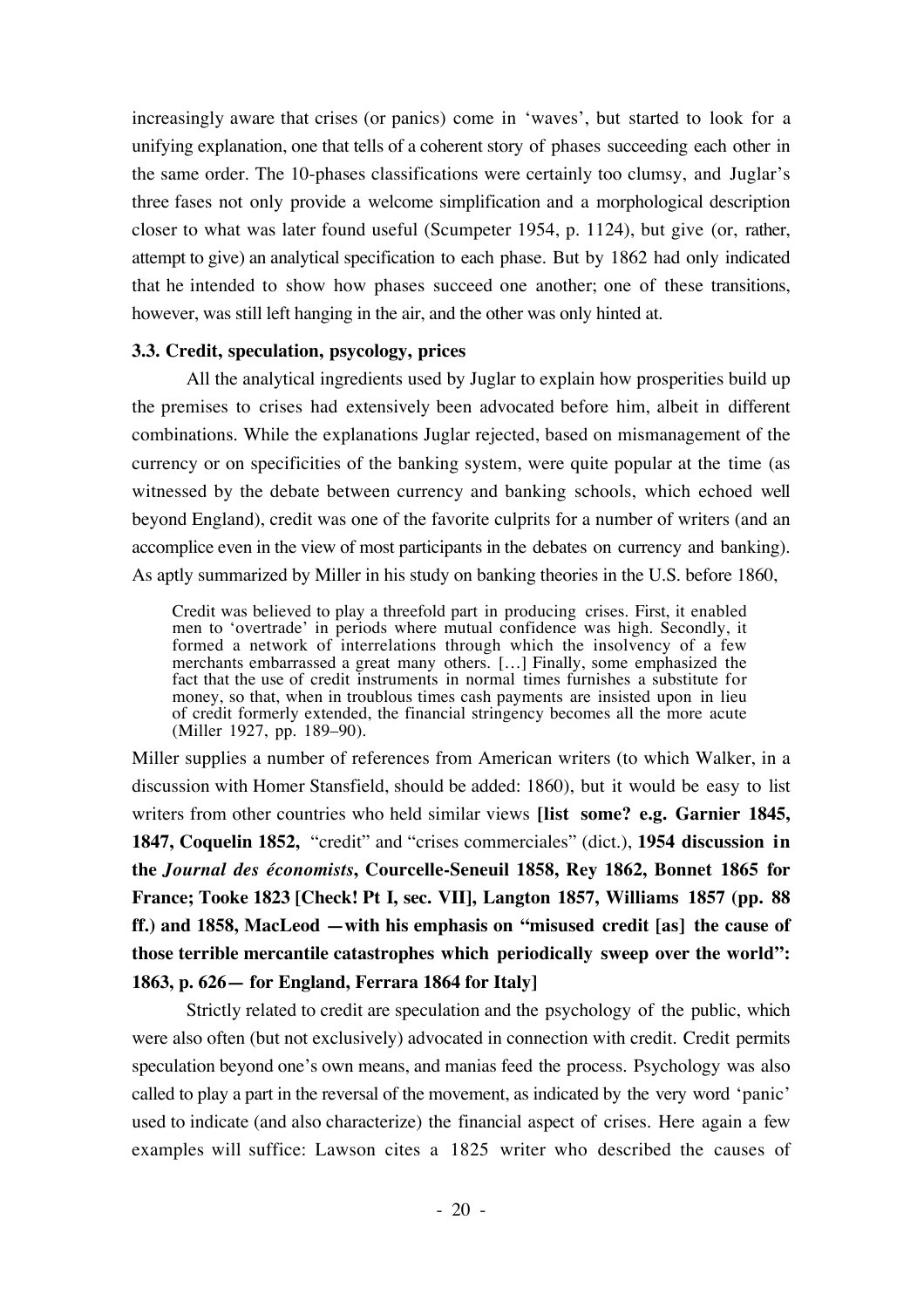contemporary panic "in words which might be stereotyped as applicable to all similar occasions" (Lawson 1848, p. 3):

In all these speculations, only a small instalment, seldom exceeding 5 per cent. was paid at first, so that a very moderate rise in the prices of the shares produced a large profit on the sum actually invested. This possibility of enormous profit, by risking a small sum, was a bait too tempting to be resisted; all the gambling propensities of human nature were constantly solicited into action; and crowds of individuals of every description—the credulous and the suspicious, the crafty and the bold, the raw and the experienced, the intelligent and the ignorant, princes, nobles, politicians, placemen, patriots, lawyers, physicians, divines, philosophers, poets, intermingled with women of all ranks and degrees, spinsters, wives, and widows, hastened to venture some of their to venture some of their property in schemes of which scarcely anything was known but the name. **(p. ????????**).

Credit and speculation figured prominently as the causes of the depression identified by the House of Lords secret committee on the causes of distress: "…those which are connected with the Extension of Commercial Speculation, encouraged or checked by the Facility, or the Difficulty, of obtaining Credit" (Secret Committee on Commercial Distress 1848a, p. iii). Emphasis on psychological contagion is found for instance in Tooke (**reference ???????**), Langton 1858, John Stuart Mill 1826, (*Essays*, p. 68, cited and discussed by Link 1959, p. 151), ……Longfield 1840. Authors stressing the role of speculation are, for instance, Tooke (for a discussion **see Link 1959, pp. 131, 133-5, 139-41, 145-7, 157), J. S.** Mill **(Link 1959, pp. 149, 53–69, 166–9, 171, 175, 177–8);** Wilson **(Link 1959, pp. 112, 114, 119–20, 124)**, **Ganilh 1826 (p. ???), Anonymous (Raguet) 1829 (p. ?????), Coquelin 1852 criss, Wilson 1859, C.S. 1860 (entry "Crises" in Garnier-Page's dictionary).** Emphasis on speculation must have been quite popular at the time, as Guthrie refers in 1864 that "The favourite doctrine of the *Times* and its followers is, that the mania for speculation is a disease to which human nature is subject, and which can be removed or alleviated only by moral appliances" (Guthrie 1864, p. 5).

Juglar's belated shift of emphasis on prices also was not a novelty.54 Besides the already cited Tooke,<sup>55</sup> and a number of characterizations of the state of distress as one of low or falling prices,<sup>56</sup> by the 1880s we already had Jevons's statistical investigations, and a number of writings explicitly inquiring into the relationship of prices and fluctuations (for istance Giffen's "Trade Depression and Low Prices" (1885), an anonymous's "Depression of trade and prices of commodities" (1886), Leroy-Beaulieu's "La baisse des prix et la crise commerciale dans le monde" (1886), Foxwell's

<sup>54</sup> As Niehans (1992, p. 552) conjectured, the relative ease of gathering statistics on prices rather than, e.g., production, surely favoured emphasising this factor (see **footnote 2 6** above). One, however, should remember that a number of equilibrating mechanisms in Classical economics (and, later, also neoclassical economics) were based on prices (whether of goods or of capital), and there was therefore also a theoretical interest in examining this factor.

<sup>55</sup> We also have to mention the explicit reference to "The connection of the Currency with Prices" in Tooke 1844.

<sup>56</sup> See e.g. Horsley Palmer's testimony before the Secret Committee on Commercial Distress (1848).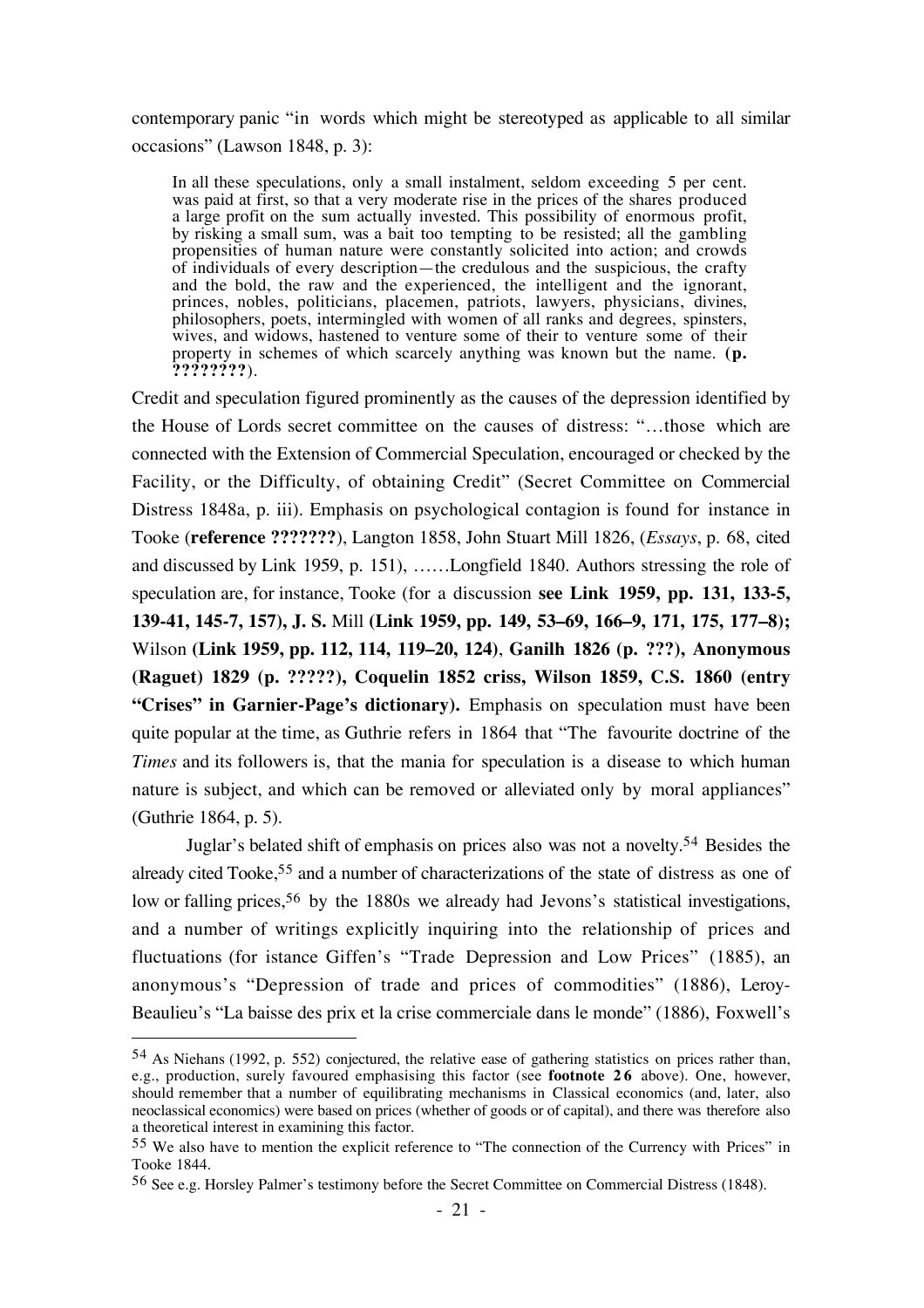*Irregularity of employment and fluctuations of prices* (1886), Marshall's "Remedies for fluctuations of general prices" (1887), Wasserrab's *Preise und Krisen* (1889)<sup>57</sup>). Although a number of reflections on prices took as a starting point their relationship to the quantity of money, suggestions as to the link between prices, credit and speculation could easily be found in the literature: Cobden, for instance, prefacing Chevalier's argument, wrote that "The tendency to a general rise of prices would lead to an expansion of credit, and an increase of speculation, which would be followed by panics and convulsions" (Cobden 1859, p. x; Juglar might have been aware of this passage: see **footnote 76**)

The ingredients of Juglar's account of the cycle were thus not new at the time of his writing, and actually were rather commonplace. This, itself, is not to deny the originality of Juglar's specific combination of these elements, an assessment of which would be beyond the purpose of this paper, but only to point out that Juglar's later fame cannot have depended on the analytical components of his theory of crises.

## **3.4. The medical metaphor: instability and the mysterious tendency to selfadjustment**

The use of medical metaphores to describe crises was quite widespread before and after the time of Juglar's writings, and the citation of a few instances may suffice. Apart from the unspecific references to one or another cause of crises as "a canker", "an internal ulcer" (Cory 1842, p. 3), as a "maladie" (Chevalier, before the Société d'Économie Politique, 1854, p. 430) or to the various occurrences of panics as a "melancholy list" (Evans 1859, p. 1), two at least were the connotations with which crises were compared to diseases. One related to the spreading and amplifying of disturbances. Longfield, for instance, wrote that the crisis "is like an epidemic [...], like the plague, or any other infectitious disease which may cease of itself" (1840, p. 222); similarly, Condy Raguet began an article on the "Principles of banking" with the following word: "When a community is in the full enjoyment of health, few persons are to be found willing to listen to the warning of the cautious; and it is not until the destroying epidemics appears, and when relief would come almost too late, that the public mind is in a state capable of receiving the truths, a previous acquaintance with which might have saved them from disease. What is true of physical evils, is equally true of the moral evils" (1829, p. 1). Similarly Guthrie: "Physicians seek, with more or less success, to explain the recurrence of epidemics; and shall economists despair of accounting for the periodicity of this widespread frenzy?" (1864, p. 6). In such a usage, the emphasis is on the contagious character of crises. Although Juglar did not use this specific analogy in the first edition, while there is only a passing remark in the second ("cette spéculation est contagieuse": 1889, p. 166), it is interesting to record such occurrences in the literature for they indicates a belief that crises are the result of some kind of instability. Other analogies, of course,

<sup>57</sup> For a survey, taking however Juglar as a starting point, see William 1919.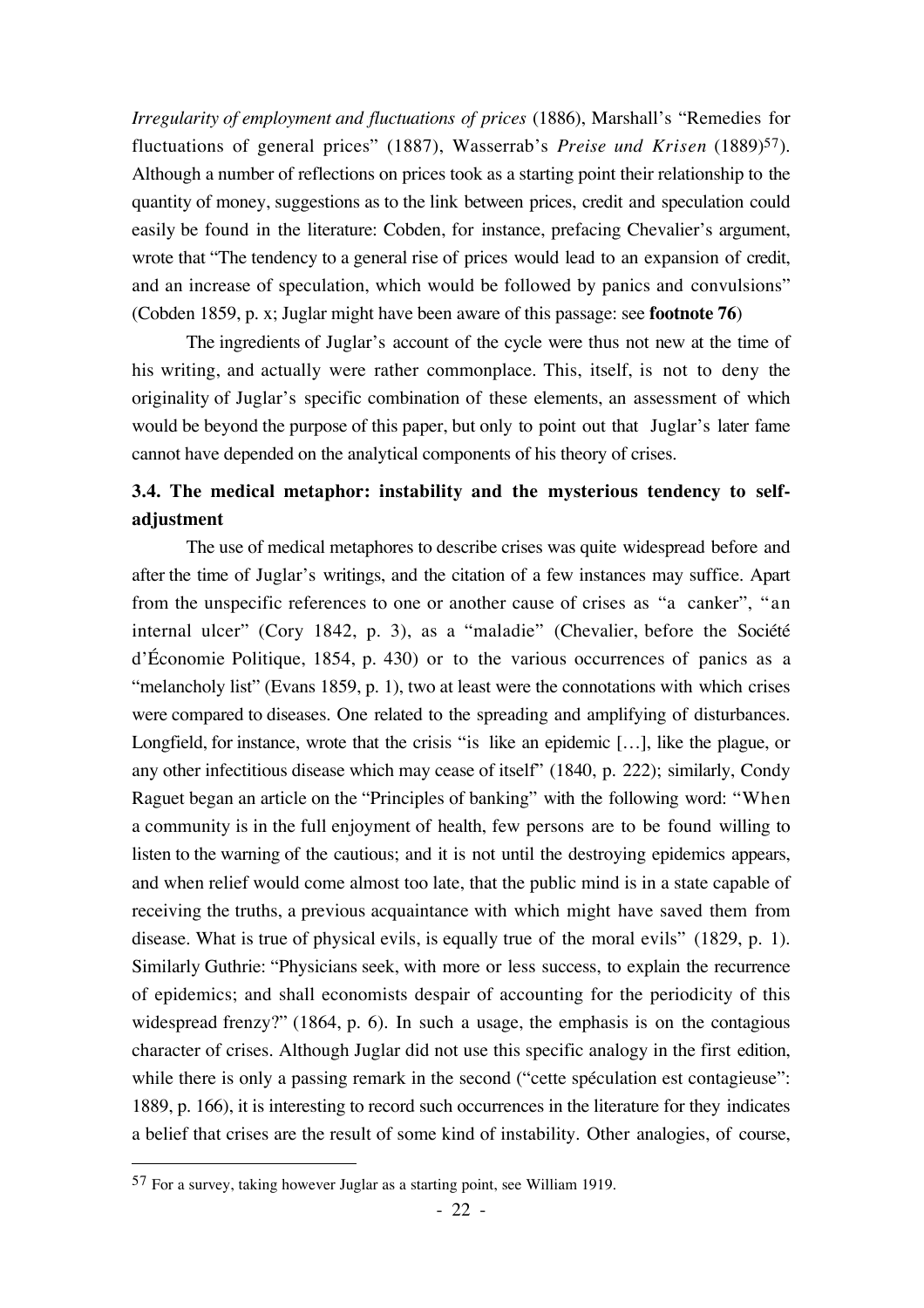could and did do equally well, such as the suggestive "down go prices like an avalanche" (Williams 1857, p. 55).

The second connotation of the medical analogy is the comparison of crises to a disease, intended as an anomaly in the normal development of the economic system. We find it for instance in Say who, after listing "wars, embargoes, oppressive duties, the dangers and difficulties of transportation", social unreast, increasing uncertainty, arbitrary exactions, jobbing and speculation as causes of obstruction to circulation, added: "No sooner is the cause of this political disease removed, than the means of production feel a natural impulse towards the vacant channels, the replenishment of which restores activity to all the others. One kind of production would seldom out-strip every other, and its products be disproportionately cheapened, were production left entirely free"(Say 1803, cited from the 1880 translation of the 4th edition, Book 1, Chs. 15 and 16). J. A. Lawson wrote of commercial panics as "diseases to which the body politic is subject—not chronic diseases, but epidemics as regular in their recurrence as influenza itself, though only at longer intervals", and contrasted the regular natural function to the effects of "some interference either from the government or ourselves deranged the usual course of things" (1848, p. 2). Briaune opened his pamphlet remarking that "Le corps social est, comme le corps humain, sujet à des maladies dont les unes tiennent à des accidents extérieurs et n'apportent qu'un trouble momentané dans les fonctions vitales, tandis que le autres, causés par des vices organiques et passant à l'état chronique, influent sur la constitution et sur le développement des individues et des societés" (Briaune 1840, p. 1), commercial crises being of the second sort. This kind of references to diseases clearly contrasts the natural and healthy state of the system to the nefast consequences of some disturbance, whether internal or external: the disease *is* the trouble.

The medical doctor in Juglar emerges again here: he—following his Paris mentors, as rightly pointed out by Frobert and Hamouda (2005)—interpreted the disease not as the material of functional damage, but rather as the *consequence* of such a damage.58 While in the conception of Say, Briaune and Lawson the emphasis is on the *lack* of health, revealing a purely negative conception of crisis as a derangement of the natural state of the system, in Juglar there is also a positive connotation: the crisis and the subsequent liquidation pla a specific role in the elimination of the excesses and abuses that give rise to the disease. Their role, like that of a disease, is to bring back to the equilibrium: driven by an unspecified self-rightening tendency (the consequence of the absence of specification is the lack of an explanation of the trough of the cycle, especially in the first edition of Juglar's book), similar to the "force médicatrice de la nature", the crisis is

une réaction salutaire de l'économie opposée à la maladie et en lutte contre ses mauvais résultats. Cette puissance qu'on désigne sous le nom de force

<sup>58</sup> "La maladie n'est pas la lésion elle-même, elle est plutôt la suite, le retentissement vital de cette lésion" (Hardy 1849, p. 388).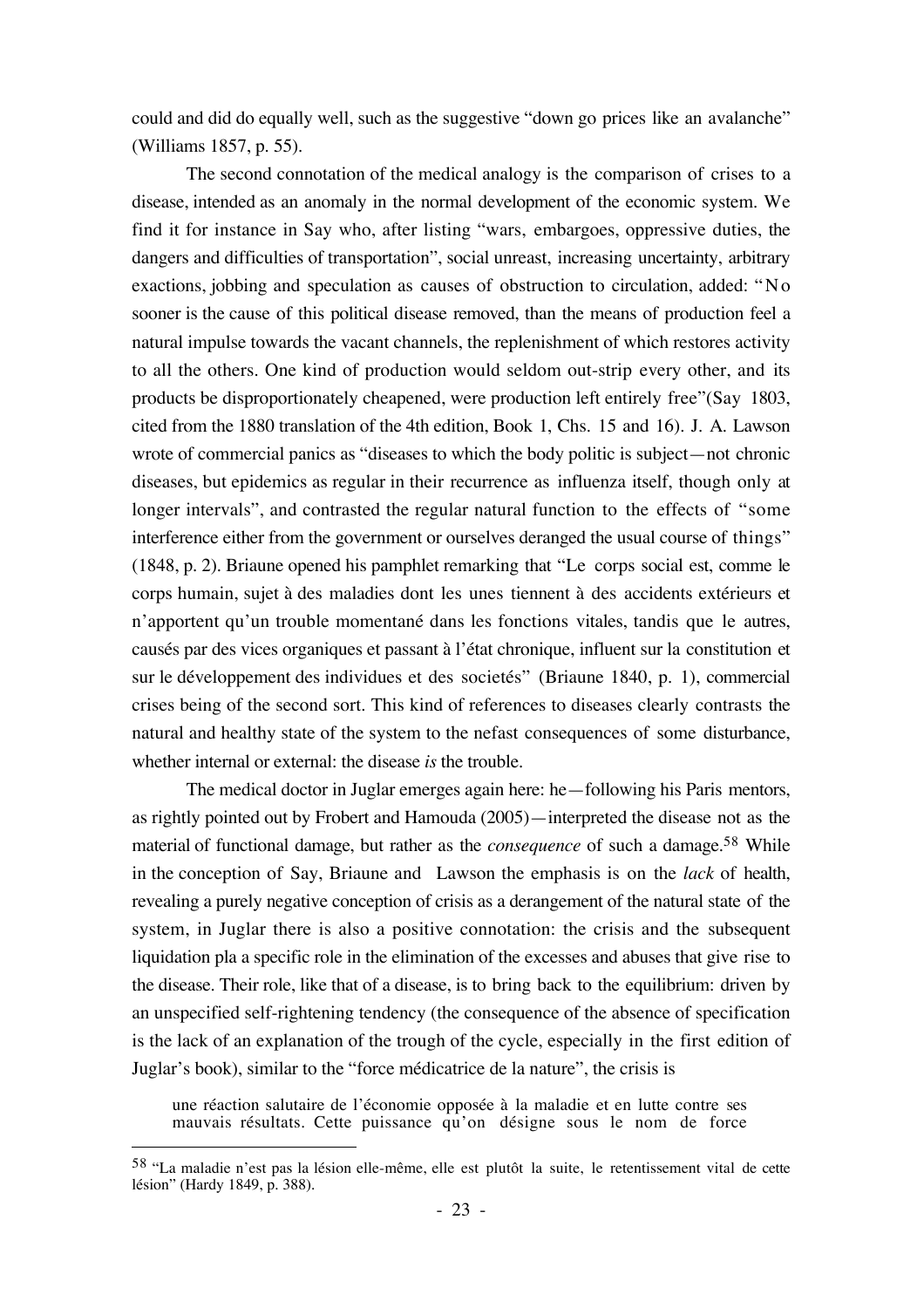médicatrice de la nature, est, comme l'antidote, à côté du poison; elle tend sans cesse à rétablir le calme et l'équilibre dans l'organisation. (Hardy 1849, p. 389)

Here is the sense of De Foville's recollection, according to which Juglar "is the only person I have ever heard praise the benefits of fever, and he once did it with such poetic eloquence that the passers-by stood still to listen" (1905, p. 293).

In this field, Juglar was better equipped that most other users of medical metaphores. While generally the analogy with a disease is only meant to emphasise that something wrong is going on in the economic system, preventing it from working normally, in the case of Juglar the metaphor is likely to have played a heuristic role, as pointed out by Frobert and Hamouda (2005). This is not an isolated case: sometimes metaphores are only used to illustrate an argument, but often they help transferring a way of thinking from one domain to another. The history of business cycle theory offers other examples, such as the waves of the ocean (suggesting gravitation around a 'mean sun')<sup>59</sup> or the pendulum—the metaphor that eventually displaced references to the physiology of the system to emphasise its mechanics: $60$  the choice of the analogon, whether for illustrative purposes or as a heuristic device, is never neutral.

#### **3.5. Crises and progress**

Juglar's idea that crises as painful but inevitable and necessary to growth was also not new at the time he formulated it. It was clearly expounded for instance in Garnier's enty on "Commercial crises" in the *Dictionnaire universel théorique et pratique du commerce et de la navigation*. He maintained that commercial crises are inevitable, "tiennent à la nature des choses" rather than being due to exogenous factors, but are temporary and necessary to permit growth, being the outcome of the "overexcitement of entrepreneurial spirit":

Elles son inévitables; mais les inconvéniences ne peuvent, è beaucoup près, balancer les immenses avantages que leur peuples retirent des développements immenses de leur affaires. Les crises de cette nature [les crises commerciales] son des crises de croissance; et mieux vaut l'activité et la richesseavec les crises commerciales (celles-ci dussent-elle être dans la nature permanente des choses) que l'inaction et la pauvreté. Les pays riches et prospères sont quelque fois en crise; les pays peuvres y son d'une manière permanente.

Au surplus, les crises commerciales sont passagères de leur nature. Les baisses soudaines dans la valeur des choses amènent des achteurs, facilites la consommation, font cesser l'engorgement et provoquent la liquidation des affaires mal engagés. Dans ces évolutions, les producteurs ou les détenteurs de marchandises ont perdu; mais les acheteurs ou détenteurs de capitaux circulant ont gagné; certain fortunes particulières ont été détruites, d'autres se sont élevées; il y a eu des souffrances individuelles, mais, au point de vue social, il n'y a pas le même appauvrissement, et l'inconvénient de la crise est racheté par la disparition des entreprises véreuses. C'est ainsi qu'après un temps assez limité on voit souvent, après la crise, les affaires reprendre avec plus de vigueur et plus d'activité que jamais. (Garnier 1859, p. 925).

<sup>59</sup> See **footnote 43**.

<sup>60</sup> More on this transition in **section 4.2** below.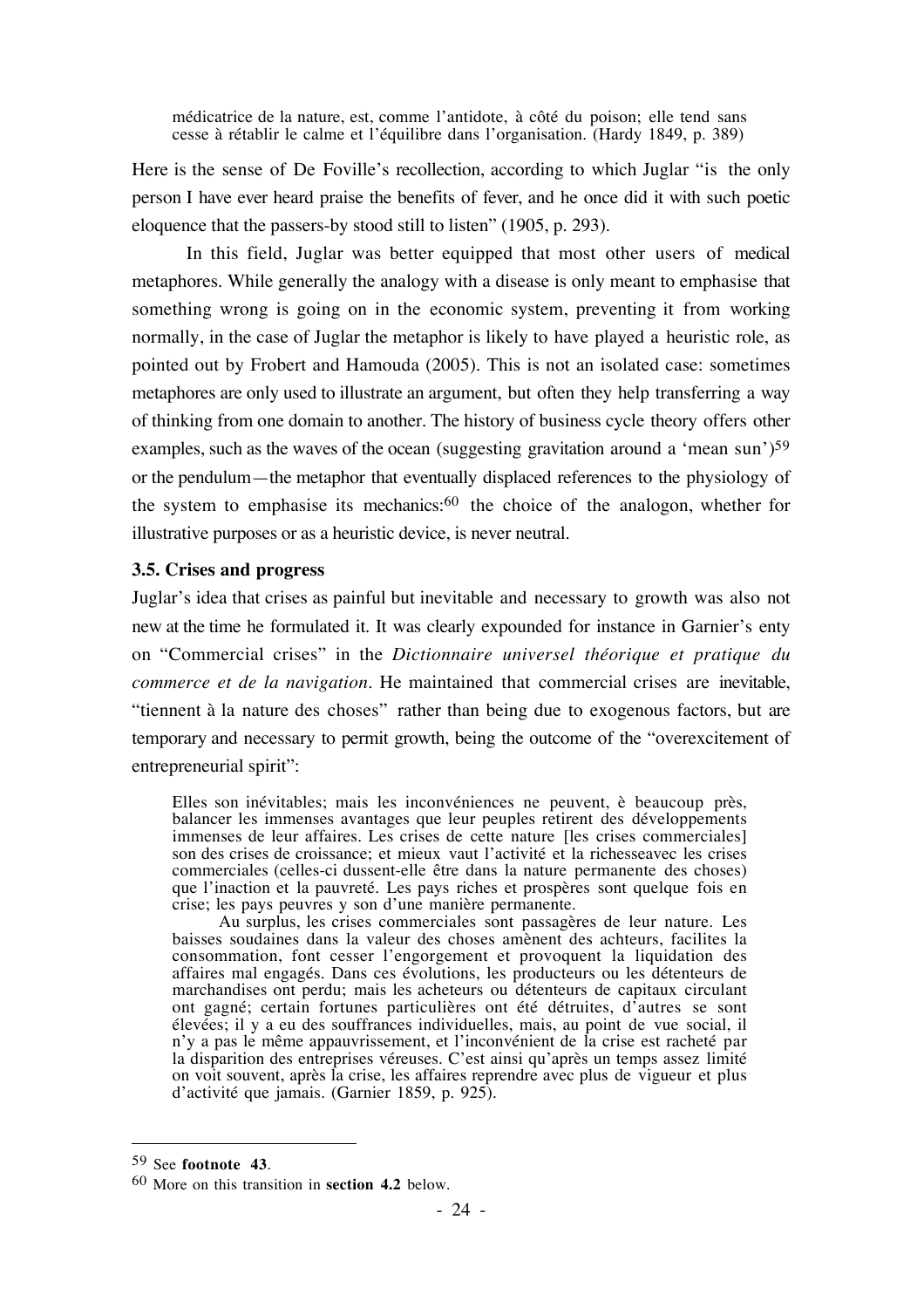R. Hare, in "an effort to refute the opinion, that no addition is made to the capital of a community by banking", admitted that "the facility of getting credit, by multiplying purchasers", may contribute towards "great elevations and depressions in the rices of real estate", making people "alternatively rich or poor, according as greater or less confidence exists with respect to our national prosperity, and the consequent prospective demand for farms, plantations, or building lots, increases or diminished". But maintained that

Judging from experience, it may be a question whether the ultimate, or average accumulation of national wealth, is less in consequence of the fluctuations of prices to which I have alluded. Such fluctuations rouse men to extraordinary exertion, and by a reaction after each subsidling wave, cause business to revive with a renovated and accumulated force. It is in consequence of the stimulus and reaction which accompany or follow great catastrophes, such as are produced by floods or fires, that after a few years, communities which have been subjected to them, will appear to have made advance even greater than might have been anticipated, had no such deteriorating accident occurred (Hare 1852, pp. 705–6).61

This view was not isolated. In 1864 Ferrara pointed out that the linkage between credit and crises induced many ("quest'ultima opinione è oggi assai divulgata"), "enamored with the industrial miracles credit permits to make real", to accept crises as the price of growth. Besides Garnier's entry, he also referred to Coquelin (without giving a precise reference), and explicitly interpreted Juglar's statement that the return of crises is a condition of progress in industry as belonging to this tradition (Ferrara 1864, p. 274).<sup>62</sup> Juglar himself referred to Overstone in this respect (1889, p. 6; see **section 2.2**).

#### **3.6. Proximate causes and** *vera causa* **of crises**

 $\overline{a}$ 

Although Juglar's distinction between 'determining' or 'occasional' cause and 'predisposition' was rooted in the medical approach with which he became acquainted in Paris, an analogous distinction using different terms was available on the other side of the Channel, and it is not surprising that some authors applied it to the return of crises precisely in the same way as Juglar did, that is, both for its methodological implications and as a rethorical device.

The main idea is clearly outlined in the opening passages of a pamphlet by Isaac Preston Cory:

A variety of causes has been assigned to account for this depression, and as many remedies have been proposed to obviate it. The national debt, taxation, the currency, the unlimited power of the Bank of England over its issue, the excess of population, the corn laws, the oppressions of the millowners, have each

<sup>61</sup> According to Schumpeter, Hare "was one of the earliest of the few writers who attributed to cycles the function of speeding up economic advance" (Schumpeter 1854, p. 743n). Schumpeter's opinion on the scarcity of such writers contrasts with Ferrara's.

<sup>62</sup> Ferrara referred to Juglar rather diminishingly, but recognising the impact of his book, as "uno scrittore, autore di un'operetta che molto eccitò l'attenzione degli Economisti e scritta di proposito per provare con ricca copia di cifre la periodicità delle crisi, le chiama soventi, in un linguaggio che mi permetterò di trovare un poco troppo cinico, semplici *liquidazioni*; ed il loro frequente ritorno sarebbe, secondo lui, "una delle condizioni, a cui è vincolato il progrsso della grande industria" (1864, p. 274).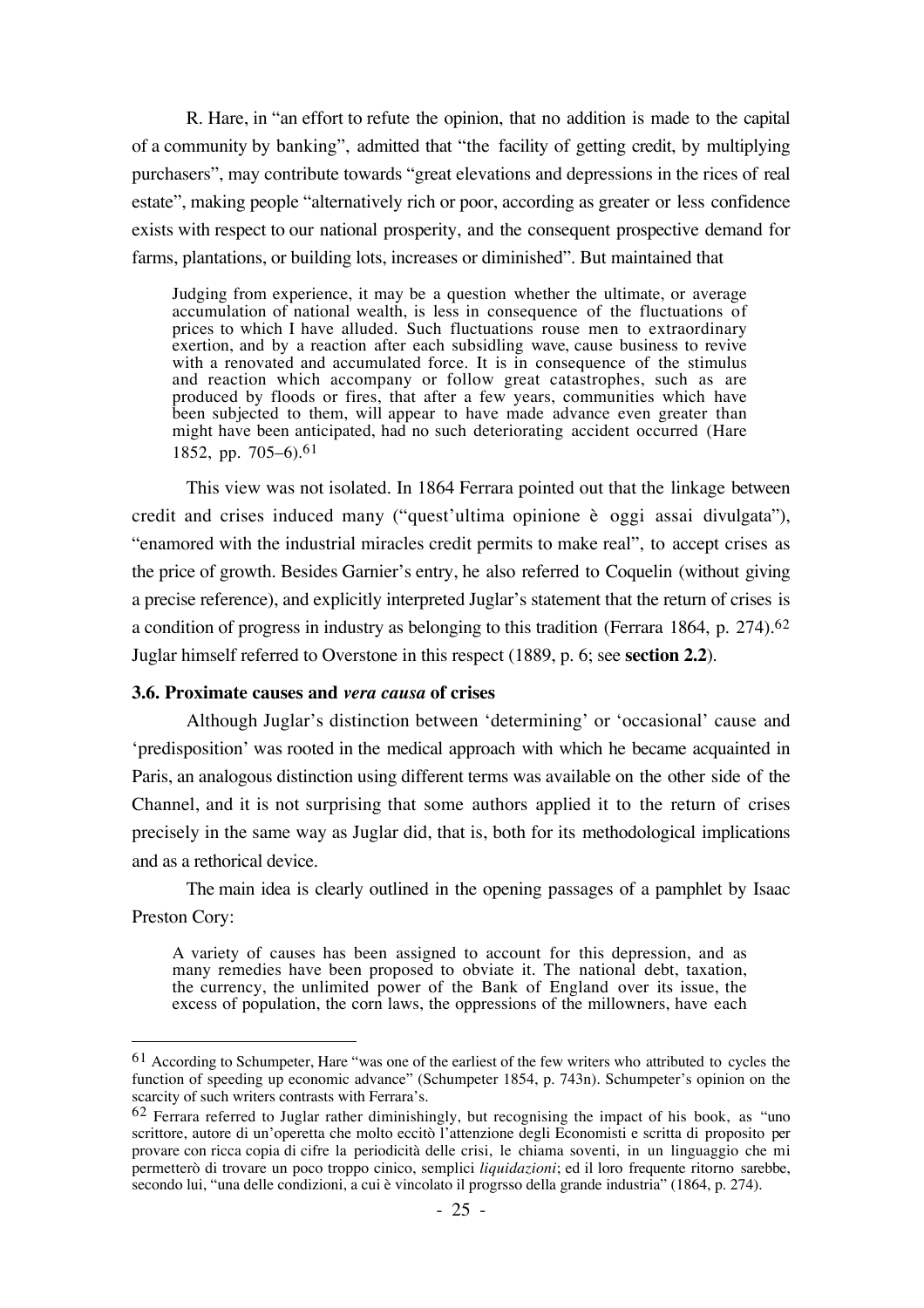their advocates, who would fain persuade us, that an alteration of some one or more of these would give relief and restore prosperity.

It is not my intention to deny, that each and every one of them have their effect, and may, in some degree, influence the state of trade: but in the following pages I propose to avoid, as much as possible, the discussion of any of these subjects which have been worn threadbare, and upon which every one has made up his mind; while I would direct attention to what I humbly conceive to be a preliminary evil, much more extensive than all of them put together—a canker in the very heart of our trading prosperity, which is ever and anon producing the same recurrences of distress—temporary they may seem, but which, I fear, are rather of a periodical nature, like the returns of the shivering fits which precede the dissolution of the body by an internal ulcer. (Cory 1842, p. 3)

Cory is thus advocating a common premise to all crises, more fundamental than the various circumstances that may intervene and are capable of altering the course of the panic but canot be deemed to be ultimately responsible for them.

A terminologically more accurate exposition is found in a paper "on Commercial Panics" read by James Anthony Lawson before the Dublin Statistical Society (of which he was the Secretary at the time), printed as a pamphlet by the Society (Lawson 1848), and reprinted in the *Bankers' Magazine* (1848a) and in *Hunt's Merchants' Magazine* (1848b) —this magazine, interestingly enough, is one of the few sources cited by Juglar in his 1863 Dictionary entry (this, however, does not necessarily mean Juglar had read the article, as the magazine had published a number of pieces on crises and panics). Lawson was stuck by the fact that the alleged causes of a number of the panics (of which, as cited above, he recognized the periodicity and interconnectedness) could not have been large enough to explain the havoc wrought by the panic themselves: "for instance, the braking out of the war in 1793, that alone never could have occasioned commercial embarrassment if commercial affairs had been in a sound state up to that time—it might have limited the future operations of trade, or checked its advance, but it could not entail the universal ruin which ensued". He concluded:

We must therefore look beyond the proximate cause or the occasion of the panic to find its true cause; and I think from the details I have given you, you will be prepared to anticipate the conclusion to which I have arrived, namely, that it is not attributed to a sudden check *given to an extensive and long continued trade upon credit*—this check may proceed from the various causes which we have seen gave occasion to the panic, or by any other circumstances which cause a revulsion in the public mind, or cause a disinclination to continue to give credit; and it will be found that when the system of credit on credit has been extensively pursued, a very slight obstacle is sufficient to overturn the entire system (Lawson 1848b, p. 284).

Lawson's distinction between 'proximate cause' and 'true cause' is thus used to distinguish between a cause common to all events and the occasional circumstances that actually give rise to the panic; this, however —as was the case for Juglar— is prepared by the *vera causa* having generated enough instability in the system so that a small event can give rise to disproportionate effects. Lawson also argues (the passage, however, does not appear in 1848a and 1848b) that "If we have any faith in the truth or certainty of science,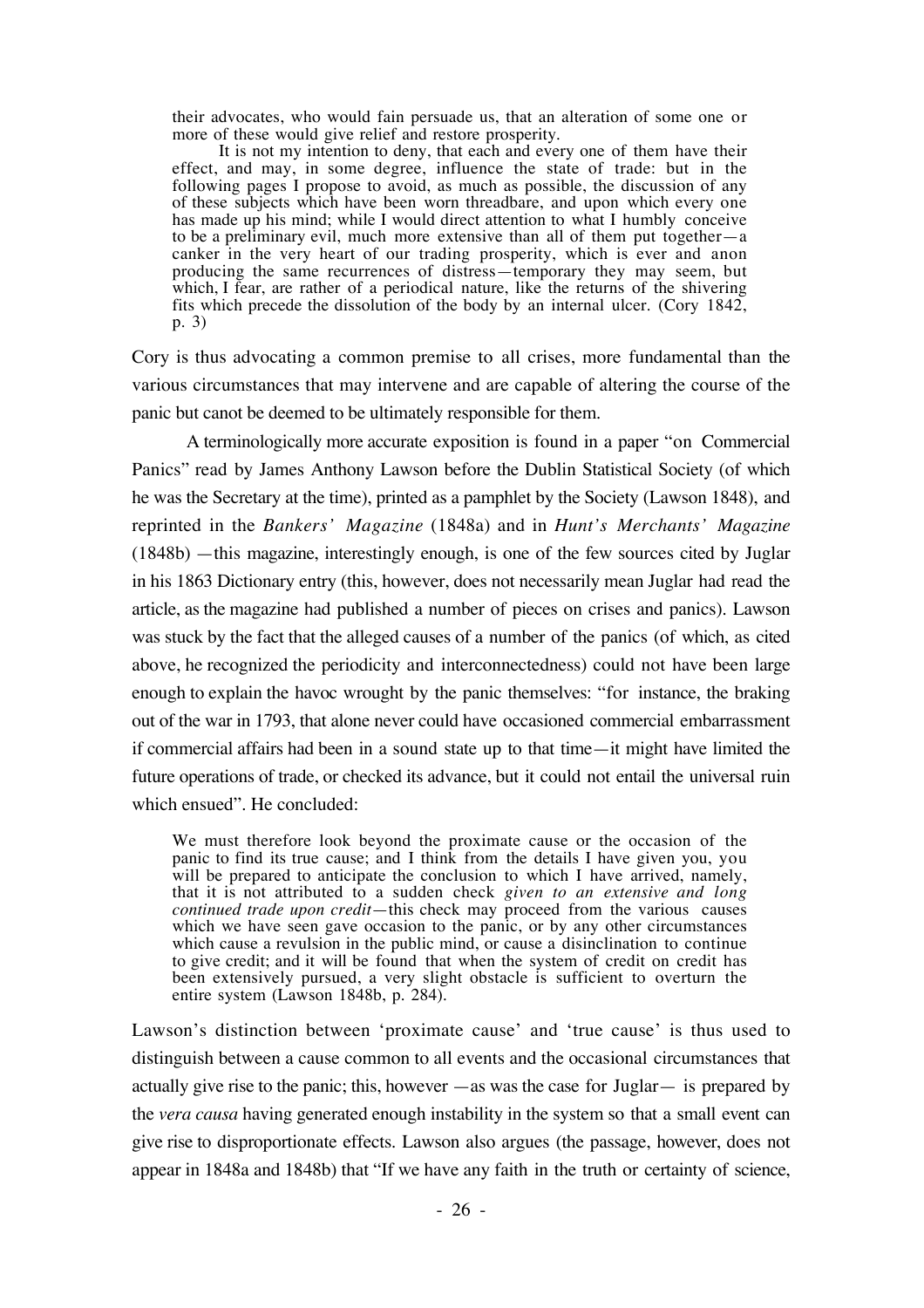we must feel fully persuaded that the truths are of universal application; that they cannot be true at one moment and false at the next; that they are not to be taken up in smooth seasons, and laid aside in rough ones", in order to reject the "fallacy of [the] reasoning" involved in all the explanations of panics advocating the extraordinary nature of the case and thus blaming some exception to the ordinary rules  $(1848, p. 1)$ .<sup>63</sup>

Both issues were taken up, and discussed at much more depth, by John Mills, a Manchester banker, in a paper read in December 1867 before the Manchester Statistical Society —which published it in its Transactions: Mills 1868— a few years after the publication of Juglar's first edition. Mills cites Langton, Jevons, Coquelin, J. St. Mill and Tooke's and Newmarch history of prices, but neither Juglar or Lawson.64 Mills begins his argument by discussing the variegated literature of pamphlets florising after each crisis and discussing their causes:

One feature these productions have in common: they deal with proximate causes only, or with mere antecedents as causes; each crisis appearing to be the result of its own separate accident,—usually some event lying on the surface of commercial history. The highest attempt at generalization does not ascend beyond the fact—unquestionable in itself—that over-trading, in some form or other, is the common forerunner of Panic. Overtrading, however, is not an ultimate fact, and its regular recurrence claim explanations quite as importantly as the tragic events which follow it. (Mills  $1868$ , p. 11).

Mills explains that he intends to apply "the method by which modern science brings physical and even social phenomena within the region of causation and law", which requires to identify the "uniformities of sequence"from which to generalize (p. 12). The first of such uniformities is that crises are so "numerous, regular, and persistent" that "whatever we may at present think of its cause, of its practical importance, or of its probable continuance, the periodicity of commercial crisis is at any rate *a fact*" (1868, p. 14). This enables Mills to exclude that the proximate causes can be at the origin of the

<sup>63</sup> Lawson also stressed a few other elements later to be found in Juglar's writings: his emphasis upon periodicity, credit, speculation and psychological causes have already been pointed out **in sections 3.2 and 3.3** above; to this it should be added that the mechanism which he envisaged —following Tooke—to explain the explosion of credit worked through prices: the scarcity of most articles gives rise to speculation, which brings price rises, thereby inducing the creation of the most extravagant enterprises (1848b, p. 282); he also stressed that credit is not necessarily banking credit, but credit traders raise to each other, and even concluded with an analogy anticipating the passage from Juglar 1862, p. 14, cited in section 2.1: "when the prices begin to rise under its [the spirit of speculation's] influence, the early purchasers are sure to realize a profit, they sell to another who sells again, producing additional rise of price, and so the torch, passed from hand to hand, is sure to burn the last holder" (1848b, p. 285). Finally, like Juglar (1862, p. iv) he rejected the theories blaming crises upon the banking system, observing that banks are victims of the crises, compelled to act as they do, not their originators (1848, p. 7; incidentally, such statements could be found in France as well. Chevalier, for instance, is reported having said before a meeting of the Société d'Économie Politique in 1854 that "ce ne sont pas les Banques qui provoquent le mouvement; elles le suivent" — Société d'Économie Politique 1854, p. 429). 64 Mill's paper had a follow-up, as it was taken up by Jevons (see Peart 1996 for a discussion), fully discussed by Bergmann and cited for instance by Pigou (1927), Hutchison (1953) and Schumpeter (1954),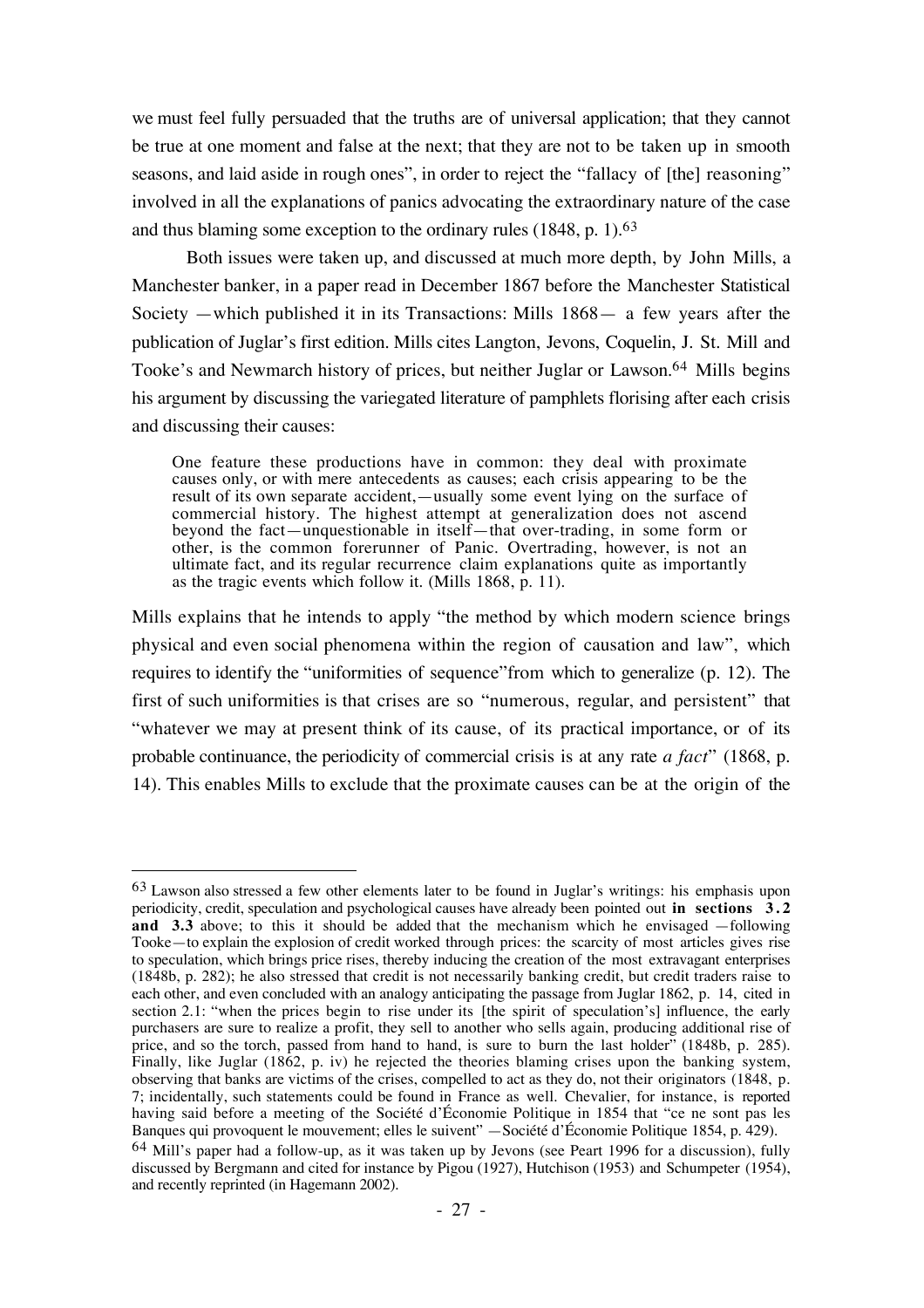"facts of a new order"65: panics recurred with regularity even if the institutional conditions under which trade takes place have considerably changed in the previous sixty years66 and in spite of the immediate antecedents being bewilderingly varied in nature (pp. 14–15). Although some of the antecedents "in a subordinate sense […] may indeed have assigned to them the dignity of causes", "it is evident that these incidental causes do not account for the feature we have noted as *common to the whole series*, that of regularity of occurrence". Mill even noted that some events, grave in character, have occurred without culminating in a Panic, or only slightly anticipating it with respect to the customary decennial rythm, "showing how little the the action of the normal causes of Panic could be accelerated by so vast an addition of external force" (p. 15). Not only this argument echoes Juglar's claim that even a war would not break a prosperity if no abuses of credit had previously predisposed the crisis, but goes one step further, by qualifying the proximate cause in question as an 'external event' or "incidental disturbances" (p. 18), thus coming close to introducing the distinction between exogenous and endogenous causes.

Mills's argument is slighly different in intension from Juglar's. While the latter was trying to identify the *vera causa* common to *each* crisis, Mills aimed at singling out the cause of the cycle *as a whole*. But the distinction between proximate and primary cause plays the same rôle in their criticisms to *individual* expanations of crises by appeal to general epistemic principles. Both authors linked this argument to the idea that if conditions are not fulfilled (the condition being the same for both authors: in Mills's words, "exaggeration of healthy functional action", "diseased overgrowth of credit", intervening gradually but eventually inducing the 'degeneration' of the stable 'healthy confidence' of the prosperity "into the disase of too facile a faith" in the highly speculative and unstable time preceding the panic —Mills 1868, pp. 27 and 36) grave events, that would otherwise determine a crisis, would be ineffective; and conversely, that at the right time a small determining cause could trigger a panic (e.g., p. 38).

The need of rejecting individual explanation of crises emphasising in their stead a common explanation was, naturally enough, a logical necessity for all authors who were suggesting that the phenomenon to be examined is not crisis as a singular event, but were recognizing inthe succession of crises an altogether new phenomnon. Not surprisingly, other kinds of arguments were developed. An early one is due to Briaune, who seems to have initiated the strategy of mocking the adversaries and bringing home a methodological point at the same time. One of the points of view to be rejected was the ascription of crises

<sup>65</sup> Mills 1868, p. 13. This expression is quite interesting, as it clearly defines the cycle as a new phenomenon, to be explained in itself ("dictating the search of cause at a deeper level": p. 13) and not as the result of a mere sequence of crises.

<sup>66</sup> This is the argument Juglar invoked to refute the explanations of crises blaming the banking system: **see Juglar ………… already 1862, or only 1889?**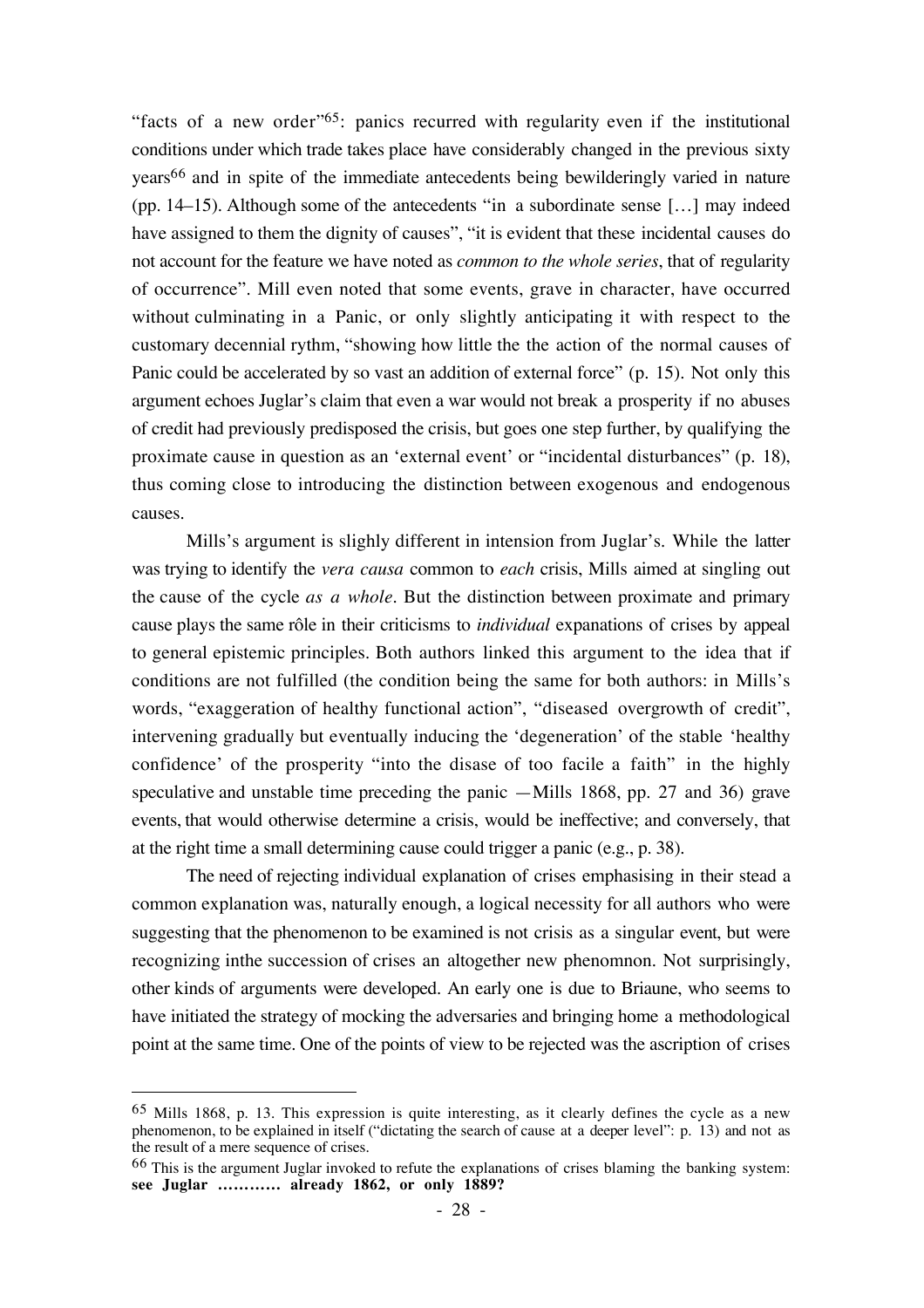to 'political causes', which was qualified as "préjugés populaires". In Briaune's view, the political and institutional setting can only be a secondary cause ("pas immédiate"), making things worse or better ("cause preservatrice ou aggravante"), while the fundamental cause must be sought elsewhere, for the similarity of the effects calls for a common cause for all events. The negative part of the argument consists in a long list of political causes that would have produced precisely the opposite effect as the one actually observed: for instance, "il faudrait prétendre que la prospérité de 1820 à 1827 été due au changement de la loi des élections, à la suspension de la liberté de la presse, à celle de la liberté individuelle; aux émeutes des écoles, aux conspirations de Paris, de Saumur, de Bedfort, de la Rochelle, qui en on été la conséquence; à la guerre d'Espagne, aux lois de l'indemnité, du droit d'ainesse, di sacrilège, qui en ont été la suite et le complément". The other point of view to be rejected was the ascription of the last crisis to an excess of production, or to credit, or to stock market speculation. Criticising these views, Briaune expounds the positive principle that should guide the reflection on the causes of crises:

si ces causes sont les véritables, elles doivent avoir influé sur les crises de 1811, de 1817, de 1827: car ce retour périodique d'un même mal entraîne nécessairement l'existence de causes identiques et permanentes. Or personne n'oserait assigner à ces crises antérieures la prétendue origine de la crise actuelle; et c'est déjà quelque chose de peu logique que d'attribuer des effets pareils, et dont la liaison est évidente, à des accidents toujours différents. Contre le principe général qui recherche une même cause dans une série de même effets, il faudrait apporter des preuves irrécusables, et ces preuves sont encore à donner.67

## **3.7. Equilibrium**

 $\overline{a}$ 

Not only Juglar's statements must be discussed, but also at least one of his omissions. Among the problems Juglar failed to be aware of, the most important is the failure to discuss the equilibrium conditions. Its relevance is twofold. Historically, one of the main theoretical problems to be solved in studies on crises and cycles has been the relationship of economic distress to equilibrium. It was generally accepted, from the gluts debate at least to interwar years, that crises are disequilibrium situations, and one had to reconcile this fact with theoretical approaches describing economic systems as tending towards equilibrium. The mainstream approaches have tried to interpret cycles and crises as partial and temporary exceptions to the theoretical norm, due to frictions, exogenous events, miscalculations, mismanagement or some other impediment or accident. The critics, on the contrary, rejected the idea that the system is self-equilibrating and either introduced some form of systematic instability or suggested to switch altogether to a different theoretical set-up (e.g., a dynamic one).<sup>68</sup> At Juglar's time, the debate concerned

<sup>67</sup> Briaune 1840, pp. 3–4. The common premise Briaune identified was a sudden halt in consumption, the cause of which he thought to be the periodical increase in the price of cereals, which its workers first, diminishing their consumption of other goods, then "le mal s'augmente dans une proportion géométrique" by spreading to other branches of trade due to the solidarity of commerce (pp. 5–13).

<sup>68</sup> For a discussion see Besomi (in preparation).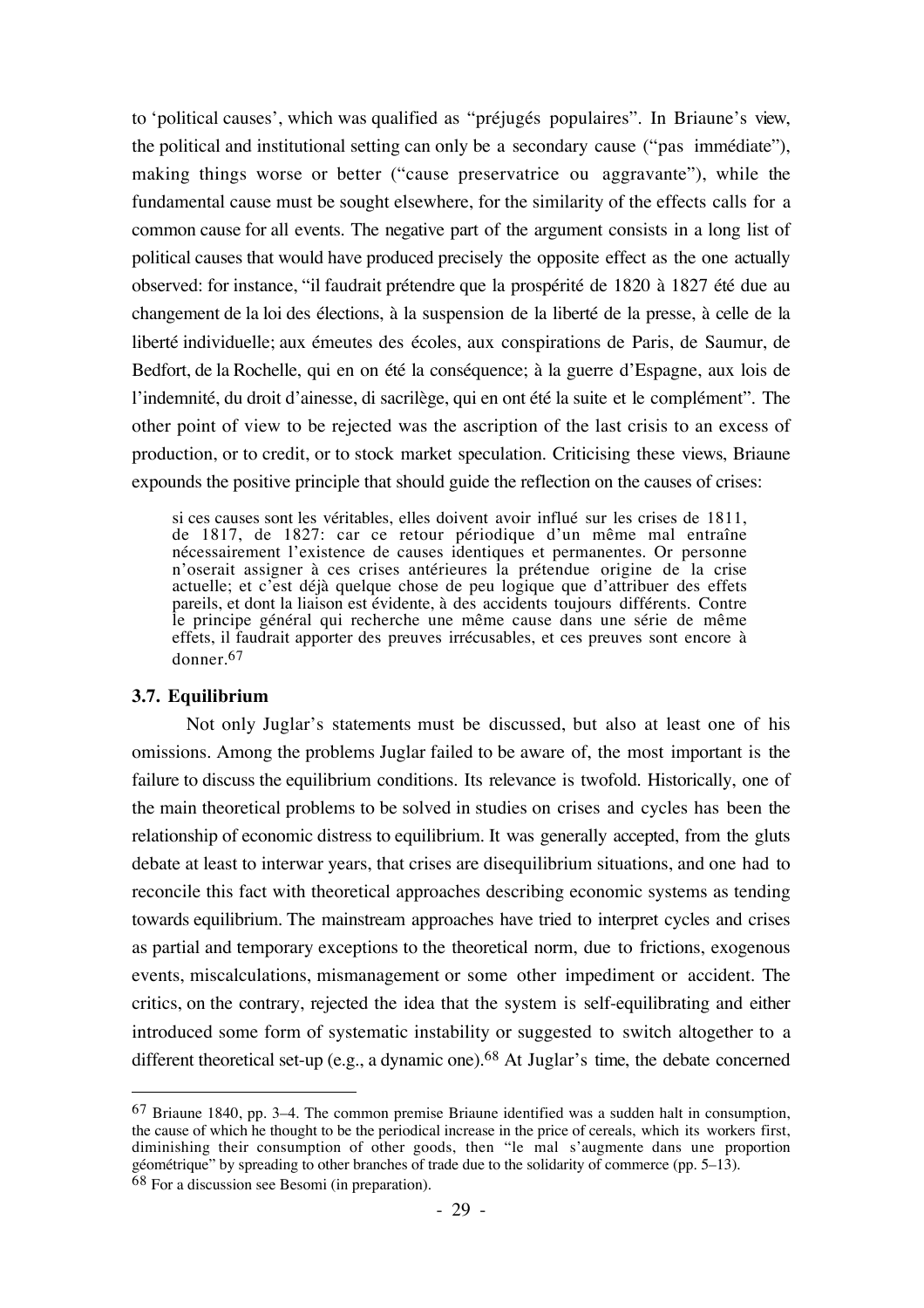the validity of Say's Law: those who accepted it only conceived of partial overproductions, interpreted as accidental and temporary sectorial maladjustments that solve on their own, while the critics either rejected the law altogether, or tried to imagine some exceptions to its working.69 It may appear odd that Juglar never referred to Say's Law, but in reality this is consistent with Juglar's omission to tackle the equilibrium problem.

The second reason why this omission is important regards the logic itself of Juglar's argument: falting a discussion of the characterizations and the properties of equilibrium, Juglar could only assume as a matter of course—but in reality leaving unexplained—the transition from liquidation to recovery. Needless to say, this is a major gap in the construction of a theory on the cycle. Such a step, of course, was not easy at the time of Juglar's writing: for a rigorous formulation we have to wait for Marx's schemes of expanded reproduction. Juglar, however, did not even realise that such a step was necessary to the task he set himself of accounting for the succession of states. James Wilson, is spite of not having been able to solve the problem, clearly saw this was a necessary step to be taken:

In order to go into the investigation proposed, it is obvious that we must discover, that we must condescend to some given sum which, could it be maintained steadily, would be the correct amount of the means of the country absorbed for this particular purpose annually, namely, the purchase of wheat (Wilson 1840, p. 19).70

Wilson admitted he knew of no principle to determine this point, and as a first approximation he took the average price of corn, in analogy with the symmetrical movement of a pendulum fluctuating around it middle point. He took, however, as its starting point, by imagining a given distribution of the capital of the country among various sectors bearing "the exactly proper proportion of to each other to supply the wants of the community" (p. 21), and examined the consequences of a shortage of wheat throughout the system.71

 $69$  As it was immediately clear that Say's law presupposes a barter-like system, with money only acting as an intermediary in the exchanges, quite naturally a number of authors attributed violations of Say's Law to some or other peculiarity of the working of the monetary system—from the currency issues to the working of the banking system, from credit to the abolition of £1 notes (see e.g. Glasner 1989, pp. 219–21. **More & better references ?????????**). This explains the emphasis of most early crisis theorists on this kind of issues, while focus on real causes remained minoritarian—although, of corse, there were approaches based, for instance, on underconsumption or focusing on the provision of capital.

<sup>70</sup> Precedents of the awareness of the relation of crises to a breach in equilibrium, must not be rare. The following anonymous author, for instance, so described in 1816 the premises of the "present embarrassments": "The ordinary channels through which the various produce of art and industry was formerly distributed, are completely abstructed; the natural communication between the producer and consumer is interrupted; the supply by the former is not adjusted either in kind or proportion to the demands of the latter; and the dissolution of a connexion, which the prosperity of the national trade and manufactures requires to be steadily maintained, carries with it, too surely, their decay" (Anonymous 1816, p. 373).

<sup>71</sup> For a discussion of Wilson's work on fluctuations see Link 1959 (on this issue, see in particular pp. 108–14).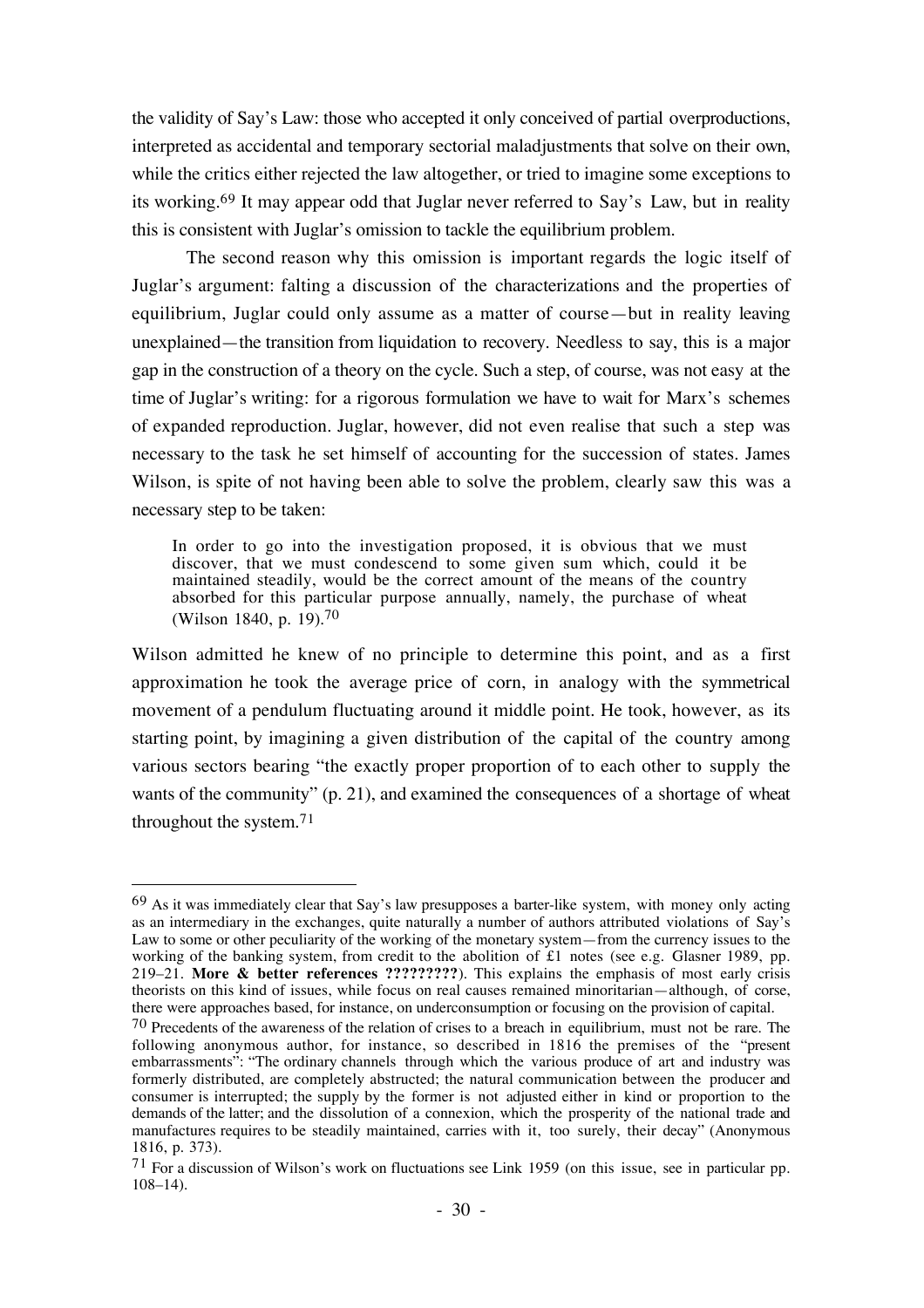More elaborate is John Mills's argument. While Juglar swiftly avoided discussing the relationship of cycles and equilibrium, Mills precisely saw that there lied the main theoretical problem. Mills, as well as Juglar, considered prosperity the 'healthiest' phase of the cycle (1868, p. 24) and attributed to credit a "normal tendency to grow" (p. 32) and a "normal rate of growth". Mills also left this tendency unexplained, assumed as a matter of fact. But specified that credit "can only grow under the stringent condition of paying a discount proportioned to the degree in which growth outruns the supply of loan capital" (p. 32). Credit has thus a price, and this price is subject to the "economic law of supply and demand", "tending to preserve the necessary equilibrium" between credit and capital. "I say 'the necessary equilibrium' because, in fact, Credit cannot long exist without it. Belief is founded upon evidence, and must be kept in contact with it" (p. 31). The growth of credit is thus kept in check by the stabilizing forces acing upon the rate of interest; yet it is also subject to the destabilizing effect of speculation fostered by excesses of confidence (p. 27 and passim). Instability is thus limited by the stabilizing force (which sums its effects<sup>72</sup> to, and "applies an effective break to[,] the dangerous velocity with which a too facile Credit would multiply transactions" and "tends to preserve the natural and […] that vitally important equipoise between the growth of bill-making Credit, and the supply of Capital from accumulated profits and savings": p. 32). But in the speculative stage of the cycle, credit

grows under such stimulating conditions, that any weighting of *that* side of the scale is quite out of question. The time comes too soon when our two laws, while they continue to be correlative, tend to become less and less *coefficient*. The adjusting principle is still at work, but under the influences now gathering, it becomes by degrees overborne, and at last overwhelmed. The Credit end of the beam is too far depressed to be raised again until lightened of its load by a volent process. As this, however, is owing to the relative default of Capital, it is clear that no amount of paper promises, *now* placed in the opposite scale, would redress the balance  $(p. 35)$ .

In such conditions, the set of psychological factors affecting credit "either neutralises the economic law of demand, or, reversing the poles of the magnet, it exerts a repellant instead of an attractive influence" (p. 34). After the panic, the law of supply and demand cannot immediately exert its effect for, while gold and notes (after some caution on the part of lenders) flow back into the bank, borrowers do not find motive to invest, in spite of being "tempted by a low rate of interest", due to the restrictions in purchasing power (and therefore in demand) felt by most people as an effect of the crisis (pp. 20–22). But slowly confidence will return, and will find good conditions in the "great accumulation of unused Capital and the ruling of an excessively low rate of interest" that established in the postpanic period, and bring back to the normal time of revival, where credit continues to grow in an healthy fashion, kept in check by the law of supply and demand (pp. 22–24).

<sup>72</sup> "We have, in fact, one of thoose cases to which the axiom of Mr. Mill is applicable,—'the joint effect of causes is the sum of their separate effects'" (Mills 1868, p. 32).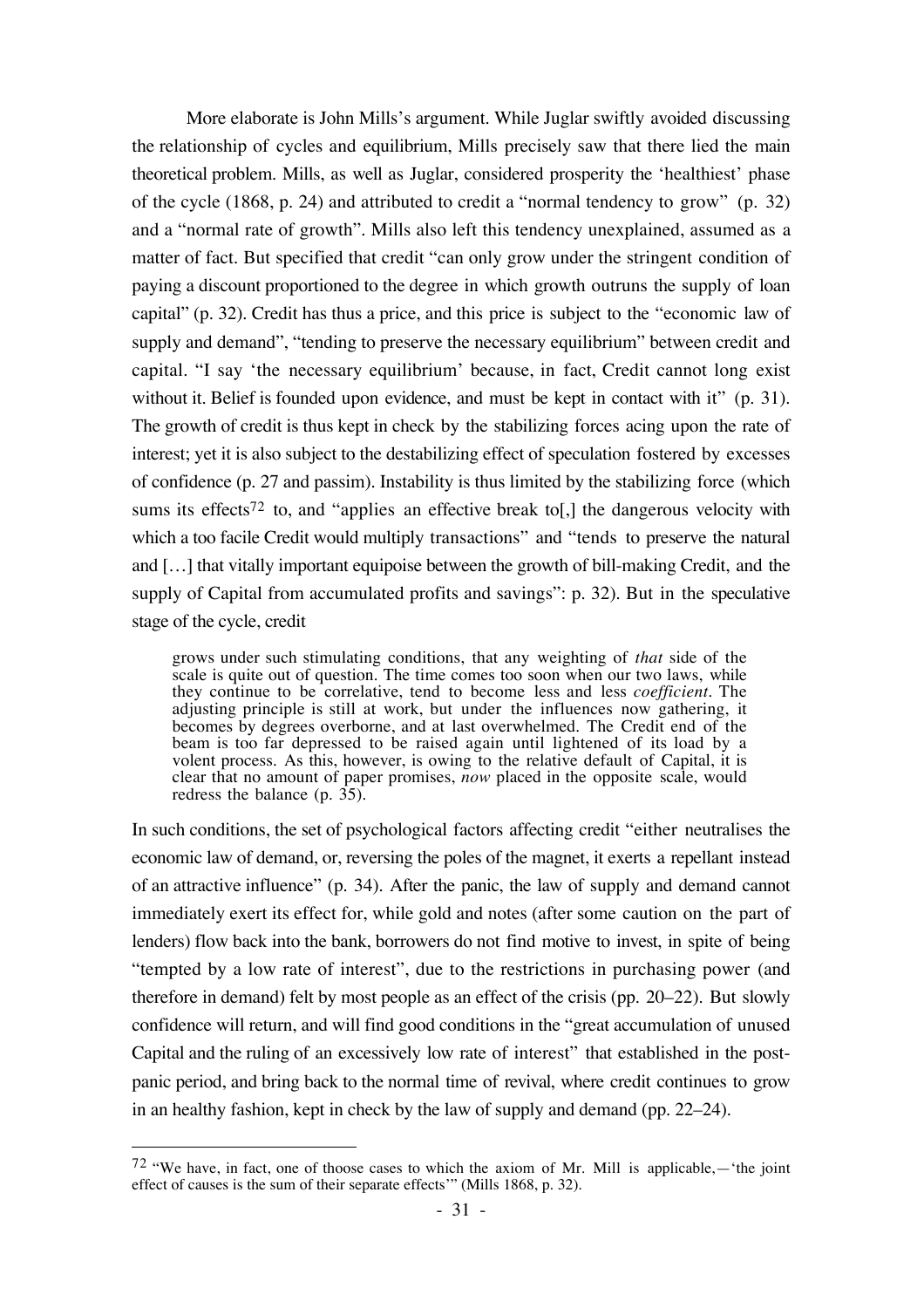The contrast with Juglar is striking. Mills has clearly understood that the problem of crises cannot be severed from reflections on their relationship to equilibrium. In Juglar, by contrast, we only find the assumption that, by simple elimination of the excesses, the crisis will bring the system back to a state of stable (momentarily, at least) equilibrium. Juglar did not feel the need to discuss why such an equilibrium acts as an attractor to the system, while most of his contemporaries were discussing the aspects of this problem in the context of Say's law and later the problem was cleary perceived to be at the heart of trade cycle theorizing.

## **4. Crises and cycles after Juglar**

A few decades after Juglar's first edition, towards the turn of the Century, business cycle theories saw an exponential outburst, culminating in the flowering of theories, models or at least reflections produced in the interwar years by almost anyone who counted anything in economics. This development has been far from linear, with ideas being discarded but continually returning, formulated in new ways and in new contexts. It is thus not possible to reconstruct a simple line of evolution, departing from someone's ideas and leading somewhere else. Yet a few basic trends can be discerned, related to some of the issues raised by Juglar, nevertheless often admitting counterexamples. The discussion in this section is therefore on quite a general level, and only aims at pointing out the main paths of development of the attempted solutions of the business cycle problem.

#### **4.1. Periodicity**

Already at Juglar's time a number of commentators were aware that crises return with some regularity (section 3.2), and as evidence cumulated the belief spread wider. This is not to say that everybody accepted the idea of more or less periodical crises: some kept arguing (up to the 1930s, and with renovated vigour in the 1960s) that crises are essentially unrelated phenomena triggered by some external event; Juglar himself reported, in his second edition, that his claims on periodicity were subject to criticism—without, however, specifying by whom (1889, p. 3). By the 1920s, however, most authors would have subscribed to the cyclicity of economic systems, with an emphasis on the return of phases in the same relative order and admitting that the period is not strictly respected and can be affected by various events.

Some authors, however, went further than Juglar and most of their contemporaries and successors, and claimed that cycles are strictly periodical. The experience of the crises occurred in 1815, 1825, 1836–39, 1847, 1857, 1866, 1878 (Jevons 1878b, p. 231) seemed to suggest a fairly precise decennial period, and to some authors the problem of the recurring of crises presented the additional issue of explaining the causes of the regularity in the period. Among these authors Jevons is of particular interest, as he was a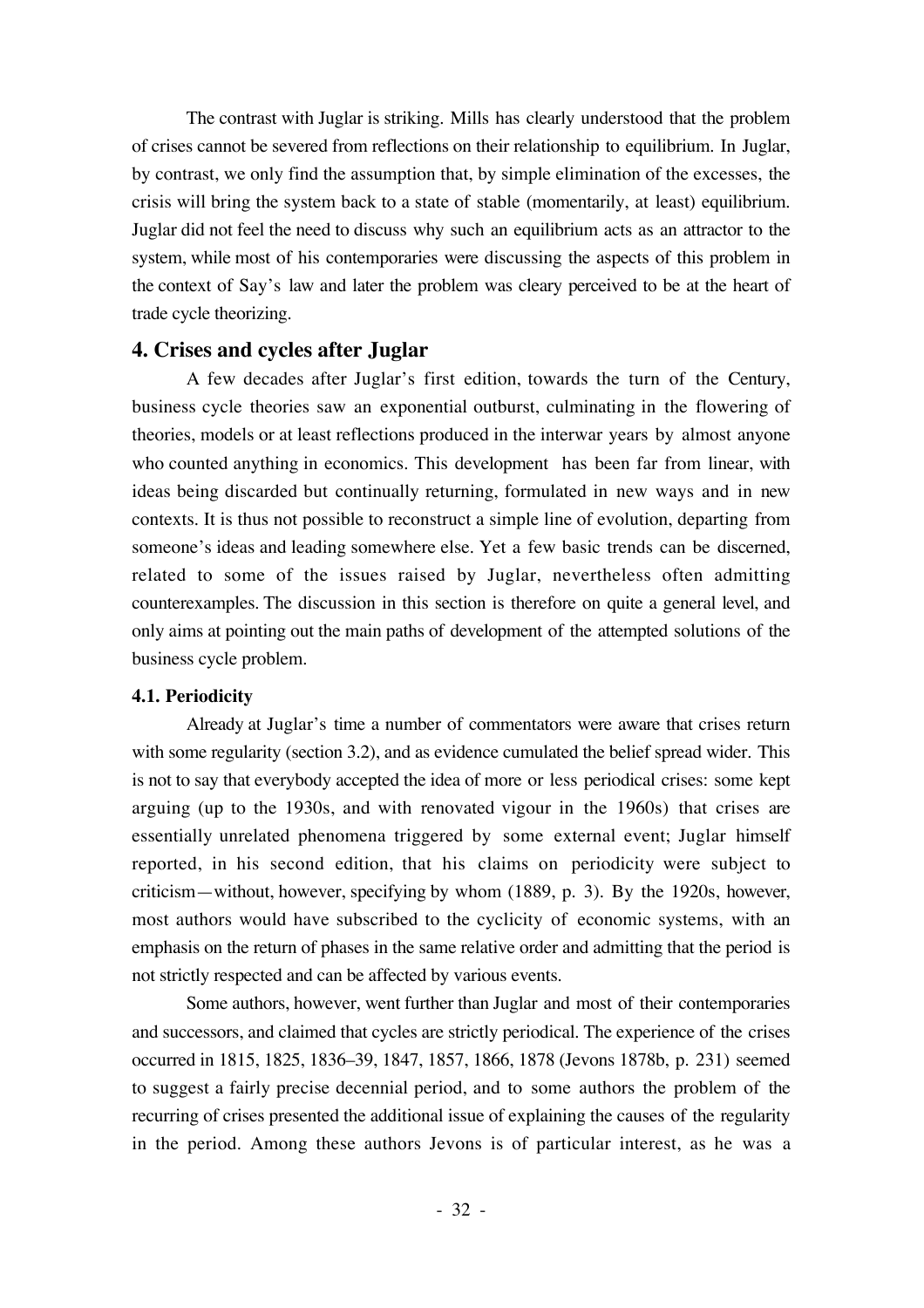contemporary of Juglar, as Juglar commented precisely on this aspect of Jevons's work, and as their opposite stands were for a while contrasted in the literature (see section 5.1).

Jevons accepted Mills's psychological explanation of the cycle stressing, however, that although he recognized the regularity of fluctuations Mills did not explain their period. His well-known (and widely ridiculed, although not unfounded in the contemporary literature on agricultural cycles<sup>73</sup>) theory based on the recurrence of sunspots was precisely an attempt to solve this problem:<sup>74</sup>

It is a well-known principle of mechanics that the effects of a periodically varying cause are themselves periodic, and usually go through their phases in periods of time equal to those of their cause (Jevons [1875], in 1884, p. 194).75

When we know that there is a cause, the variation of the solar activity, which is just of the nature to affect the produce of agriculture, and which does vary in the same period, it becomes almost certain that the two series of phenomena, credit cycles and solar variations, are connected as effect and cause (Jevons 1878a, in 1884, p. 216).

Taken altogether, the historical facts concerning the periodic recurrence of crises appear to me too strong to admit of doubt, and it is only the nature of the explanation of that recurrence which is a matter of speculation (Jevons 1878a, in 1884, p. 219).

Juglar contested Jevons's (and Cobden's<sup>76</sup>) excessive faith in strict periodicity:<sup>77</sup> "les crises ne se reproduisent pas à des époques fixes" (1889, p. 163). He also implicitly

<sup>73</sup> A list of titles would suffice to prove this point: "Relation of sun spots to the wine crop" (*Harper's New Monthly Magazine* 45, June–November 1872), "Relation of the barometer to the aurora and sunspots" (*Harper's New Monthly Magazine* 46, December 1872-May 1873), "Sun-spots and rainfall" (*Atlantic Monthly* 31, 1873), "The effect of sun spots on climate" (*Academy* vol. 16, July–December 1876), "Periodicity of sun-spots and rainfall in Southern India" (*Academy* vol. 11, January–June 1877), "Sun-spots and famines" and "Relation between sun spots and wind" (*Academy* vol. 12, July–Dcember 1877), "Sun-spots and famines" (*Nineteenth Century* 2, August–December 1877), "Sunspots and rainfall" (*Academy* vol. 13, January–June 1878, vol. 15, January–June 1879, and vol. 16, July–December 1879). More are cited in Morgan 1990, p. 23, warning that this vast literature on sunspot cycles and periodical phenomena included some satirical pieces; Jevons suspected that the anonymous artile on "University boat races and sunspot cycles" was addressed to him. Observations on sunspot and agricultural cycles had a fairly long tradition: Jevons went back to Herschel (1801) and Carrington (1863), noting however that their results were not robust enough (Jevons [1875], in 1884, p. 195; 1878a, in 1884, pp. 206-7). Jevons's interest in agricultural cycles may have been influenced by the experience accumulated while gathering data on meteorological cycles in Australia (Black 1981, p. 20), and by the work of his colleague Arthur Schuster at Owens College, who had noticed that the quality of wine crops fluctuated with periods more or less similar to those of sunspots (cited in Jevons [1875], in 1884, p. 195; see Keynes 1936, p. 124).

<sup>74</sup> Jevons himself recognised that, in his collection and interpretation of data concerning the cycle phenomenon, he was guided by a theoretical bias in favour of a strict periodicity (Jevons 1878b, in 1884, p. 228). Keynes remarked that Jevons had "passed over with surprising levity" the discrepancies with strict periodicity he had himself pointed out, and that "the details of the inductive argument are decidedly flimsy" (Keynes 1936, p. 126).

<sup>75</sup> This mechanical principle was also advocated by Danson (1848, p. 101): "1. The commercial distress which has so strongly marked the year just closed would appear to be, in the main, only a recurrence of a state of things which has become, in some degree, periodical. Effects occurring repeatedly, at intervals having some appearance of regularity, seem to indicate a corresponding regularity in the recurrence of their causes".

<sup>76</sup> Juglar does not supply references; he may refer to Cobden's introduction to the French translation of Chevalier's *Probable Fall in the Price of Gold*, who wrote of crises "visiting the commercial world once in each decade" (Cobden 1859, p. x).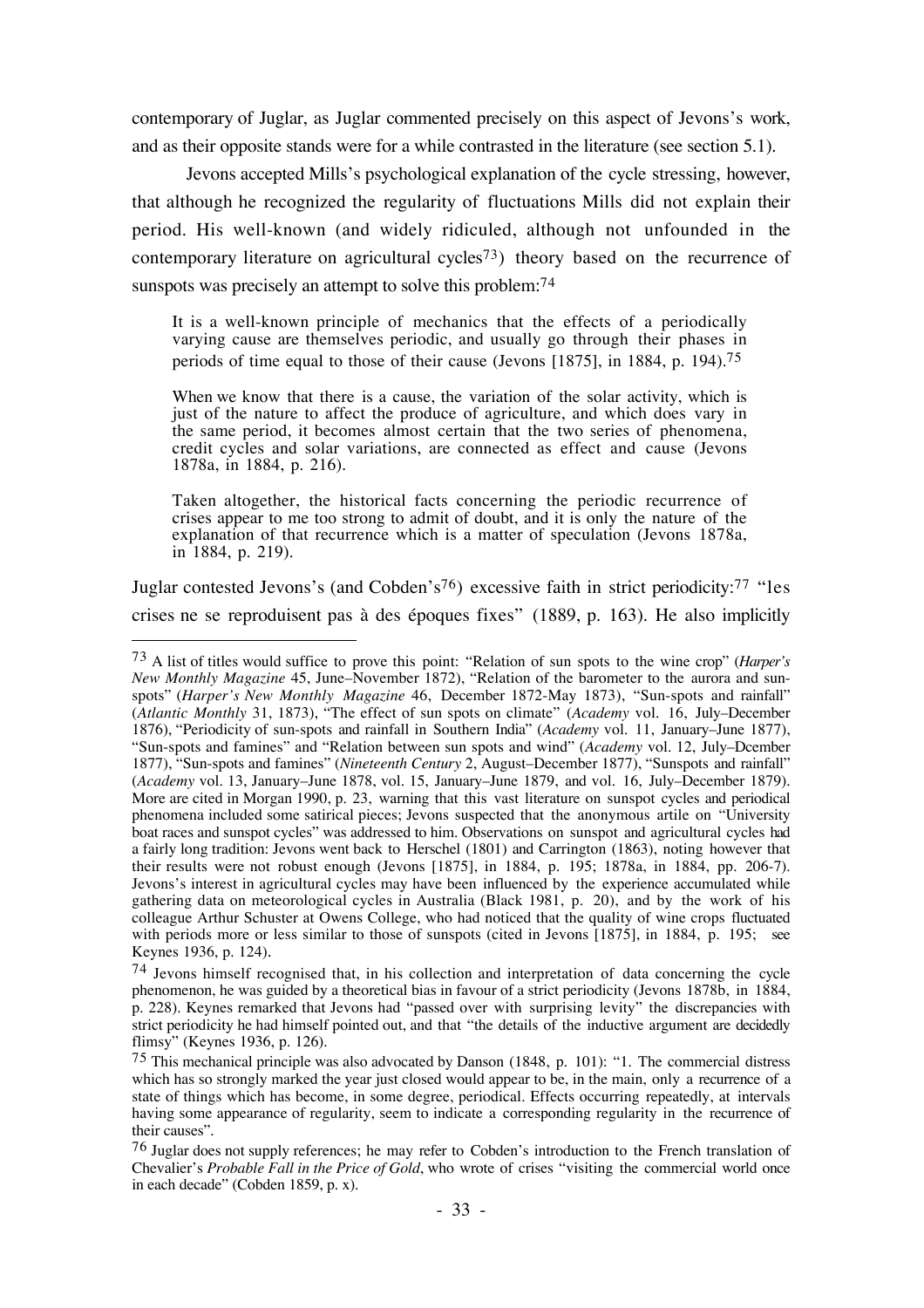rejected the methodological premise of the periodicity of causes: "cela ne veut pas dire cependant qu'il y a des cycles d'abondance et de disette réguliers; la prédiction de Joseph des sept ans de prosperité [et de sept ans] de misère prouve même que c'était un fait exceptionnel" (p.162). Juglar took the occasion to stress again that the outbreak of a crisis is only possible when equilibrium has become unstable: before that, any famine or was would not excessively derange the economic system, while if equilibrium is unstable any events can trigger the explosion (p. 165): Juglar's medical notion of causality (see section 2.1) is thus opposed to Jevons's mechanical one. And, as Jevons did not find any internal rythmical cause of fluctuations, the contrast turns out to be between a selfgenerated (in intention, at least) and an exogenous mechanism. As we shall see in section 5.1, this counterposition between regular and irregular cycles was taken up by commentators, althought the background issue of causality disappeared from view.

#### **4.2. On phases and the 'normality' of the cycle**

 $\overline{a}$ 

Both the issues relating to Juglar's division of phases were taken up in the later literature. The first regards the recognition of three phases, with the asymmetrical emphasis on crises. For a while, the cycle was intended primarily as a repetition of crises: whether crises were interpreted as a deviation from the normal path of advance or were understood as the expression of some permanent disorder, they remained the phenomenon to be explained. Thus we find emphasis on crises both in authors who stressed the bad working of the system and authors who believed that the system is fundamentally well behaved but disturbed by some friction or external events. This is reflected by the terminology in use: the term 'cycle' only established itself in the English language literature only after World War I, while in other countries even later; the current terminology kept referring to 'crises' or, especially in the non technical literature, to panics.78

Juglar had moved a first step in this progression. His idea that prosperity is the normal state of the system while crises are an unwelcome but unavoidable way for clearing the excesses generated by the prosperous phase itself, was in a way still fully within the Classical tradition mainly focusing on the process of accumulation, but in another way was moving a big step away from it. It was Classical as to the interpretation of growth as the normal state of the system,<sup>79</sup> it was unorthodox in understanding that not

<sup>77</sup> Jevons himself, of course, admited that other events, besides fluctuations in agricultural production following sunspots, could also affect the period.

<sup>78</sup> The terminological lag was noted by Schumpeter (1954, p. 1123)**.** Yet in 1913 Aftalion forecasted that "quand la matière sera plus connue, on parlera moins de *crises de surproduction* et davantage des *cycles économiques*. Dans les travaux scientifiques, cette seconde expression tendra à se substituer à la première" (1913, vol. I, p. vi).

 $79$  Ferrara's view, for instance: "Crises originate, as we have seen, from abnormal production. If production constantly followed the line of its natural development, it would cut at the root all the ills lamented by mankind, and our world would offer the view of a continuous ascension, from the state of misery from which we began, to an unlimited and undefinable perfection" (1864, pp. 256–9).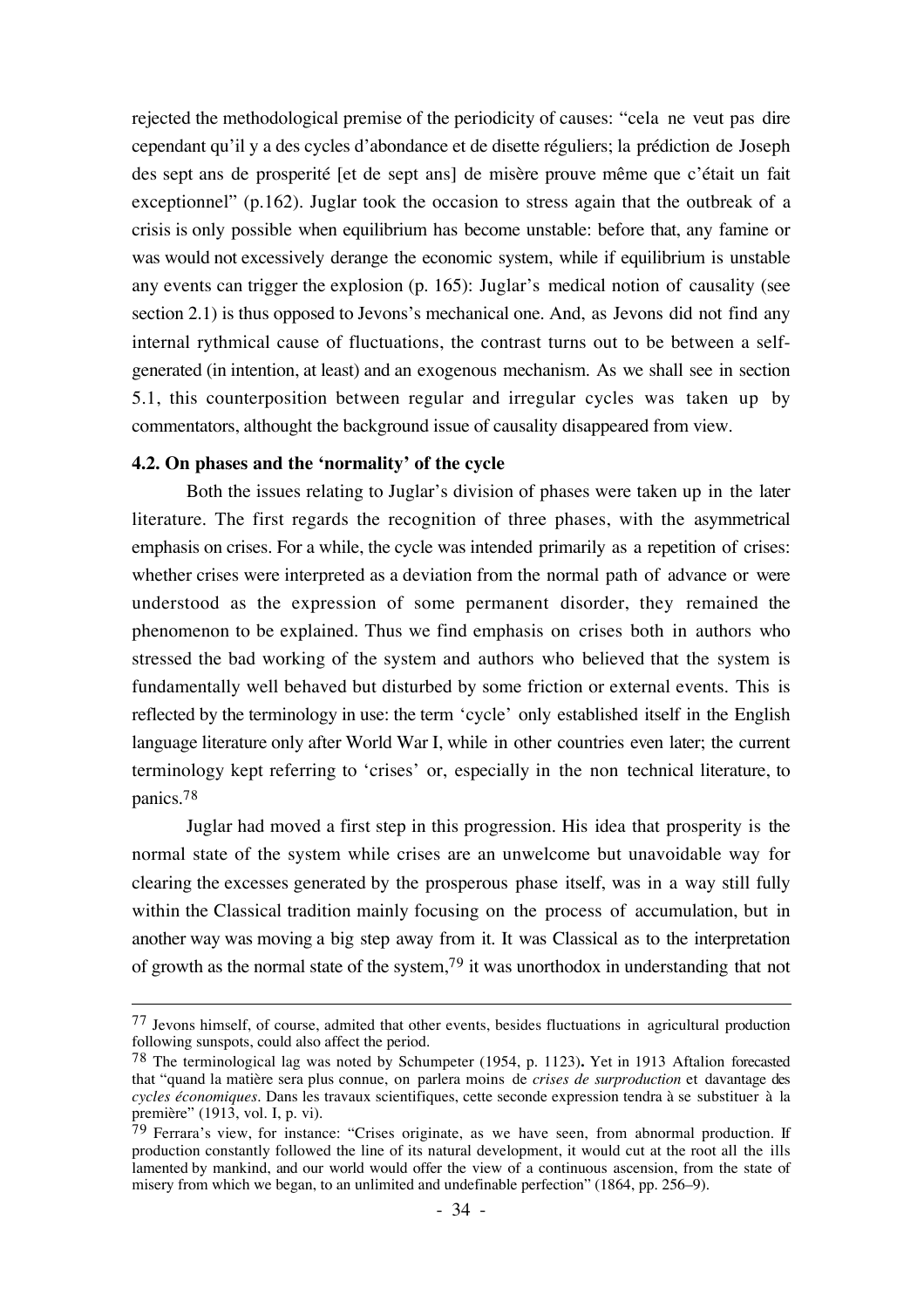only exceptions to the smooth working of the system are admissible, but these are part and parcel with the very working of the system itself. Such a position was not common at Juglar's time. Most authors (as aptly summarized by Millar in the passage cited at the end of section 3.1) interpreted crises as anomalies resulting from unwelcome accidents, extraneous to the logic of the system. $80$  A few commentators, on the contrary, had doubts on the instrinsic workability of the system, and saw a smooth progress as an exception to a state of almost permanent disorder. Business cycles provided a scheme of thought where these opposite approaches could find a point in common, for on the one hand the anomalies could be incorporated within a general scheme and on the other hand the disorder became in turn systematic. Both sides had to pay a price: booms are going to be interrupted, but the depression will sooner or later turn again into a recovery.<sup>81</sup> The conflicting views on the working of the economic system would remained irreconciliable, but moved to a different theoretical plane.

In this new scheme, crises gradually lost the center of the stage, and did so at a price. As the mechanism of succession of phases was better completed, and Juglar's gap in the explanation of the transition from liquidation to prosperity was filled —a passage that implied the definition of a further phase: the 'recovery'<sup>82, 83</sup>, the stage was set to consider the cycles as a complete whole. But also to eliminate the asymmetry in the movement: the lower turning point resembles, and is often held to be specular, to the upper turning point.<sup>84</sup> At this stage of the debate among cycle theorists, agreement was quickly reached that crises are nothing else than the point of transition between the ascending and

<sup>80</sup> Dupriez aptly remarked the exceptionality of Juglar in this context: "les économists liberaux n'accordaient généralement aux crises qu'une attention superficielle et ne cherchaient guère à les expliquer mieux que d'autres déséquilibres transitoires (à l'exception de la théorie météorologique de W. St. Jevons et de l'explication financière et contingente de Cl. Juglar)" (Dupriez 1951, vol I, p. 11). **something on Frobert on Juglar's liberal conciliation?????**?

<sup>81</sup> The latter aspect was appreciated fairly soon: see the passage from Leroy-Beaulieu (1884, p. 386) cited in **section 5.1** below.

 $82$  The first division in four phases may be due to Mills (not surprisingly, in the light of what was said in **section 3.7** on his discussion of the lower turning point). He did not actually list four phases, but three phases *plus* the panic, the departing and arriving point of the whole movement: "Through the normal cycle of credit we have now worked our way again to a point corresponding to that where I started that Panic was 'the detruction of a bundle of beliefs.' The road we traversed was found clearly enough divided into three stages:

<sup>1.</sup> The Post-panic period, marked by plethora of reserve Capital, and dormancy of speculation.

<sup>2.</sup> The Middle, or Revival period, marked by increasing trade, moderate speculation, and a sound state of Credit.

<sup>3.</sup> The Speculative period, showing inflation of Credit, high range of prices, unproductive investment, and excessive commitments; and leading to Crisis and the end of the cycle.

With each of these stages there appears to be a concurrent change in the mental mood of the trading public; and these changes are the same in each decade, and follow the same relative order." (Mills 1868, p. 29).

 $83$  The early divisions in three phases was criticised for instance by by Mitchell (who, however, had accepted it up to 1913: see the quotation at the end of **section 4.3**): "if the transition from prosperity to depression is recognized as a separate phase, it seems logical to give similar recognition to the transition from depression to prosperity" (Mitchell 1927, p. 378).

<sup>84</sup> In Aftalion's view, "La logique exige qu'on explique la prospérité, qui est une des phases des cycles, de la même manière que la crise, que la dépression qui en constituent l'autre phase" (1913, vol. I, p. 282)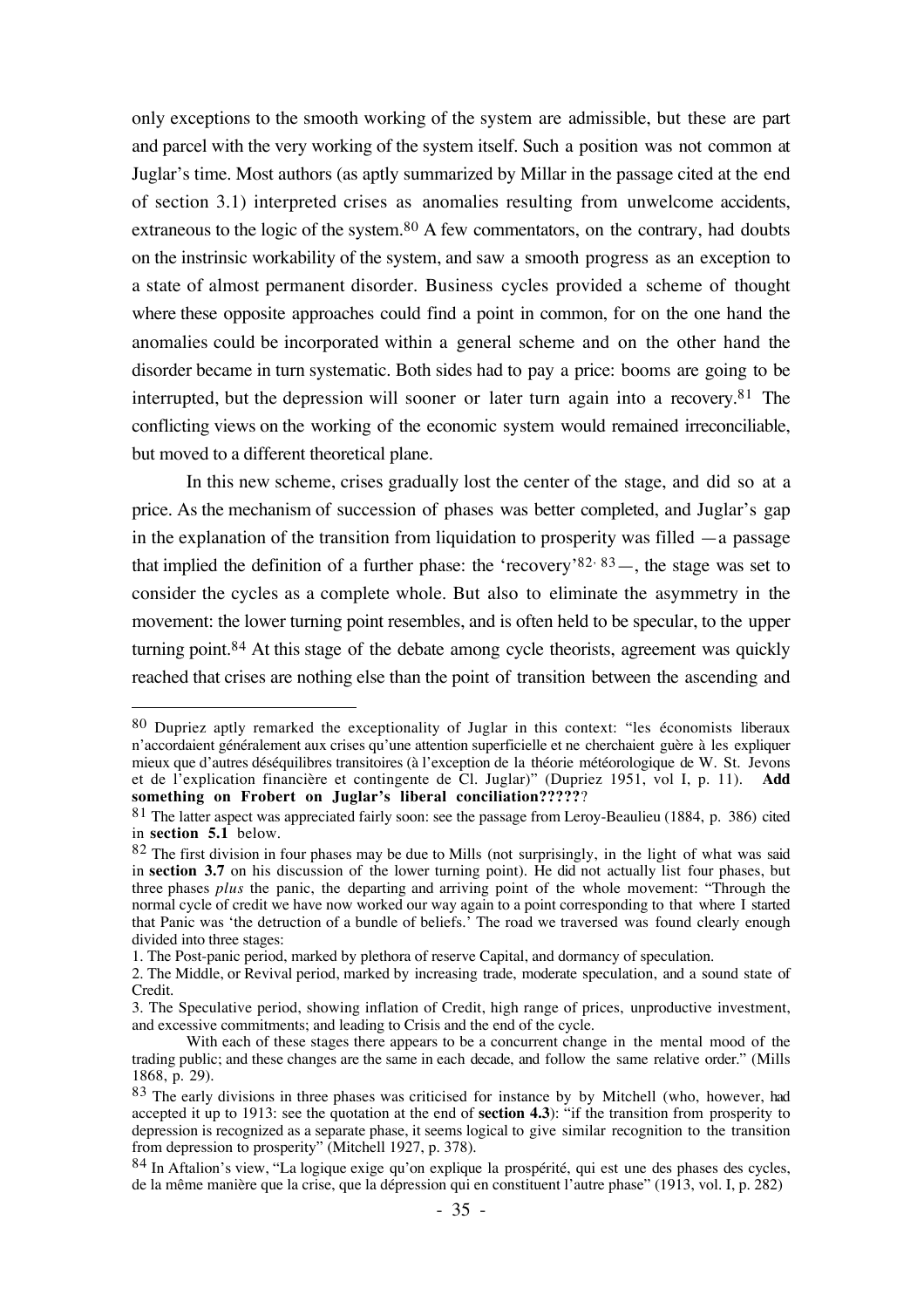descending movement:85 they just became one of the four phases of the cycle. The price to be paid, with respect to the early appoaches, was that at the same time prosperity ceased to be the 'natural' state of the system, to become in turn another of the four pahses. The final stage of this line of development of business cycle theories was the econometricians' treatment in terms of functional equations, giving as a result sine waves where even the violence and the suddenness of the crisis —which had remained for decades a feature of the last crisis theories and the early cycle theories— was turned into a smooth and gently declining curve, <sup>86</sup> precisely symmetric with the phase of recovery. At this point, even the name could be changed, and crises became downturns. The appropriate analogon for the cycle is no longer a diseased state, but the pendulum: fully symmetrical, with phases gradually alternating with regularity.87

The full completion of the transition in the shift of emphasis from crises to cycles was the interpretation of the entire cycle (rather than prosperity only) as the 'normal' state of the system: rather than seeing the cycle as a deviation from equilibrium (or an oscillation around equilibrium), some authors understood the cycle in terms of what we would today call an attractor, a state towards which the system tends. The first example of such an approach seems to be Robertson's *Industrial fluctuations* (1915), the culmination is in the representation of fluctuations in terms of limit cycles.88

#### **4.3. Crises, cycles, and a common explanation**

 $\overline{a}$ 

Juglar's masterly piece of rethorics (section 2.1) needed some complements in order to fully convince fellow economists that the appropriate way to look at crises is in their interconnection with each others and with the other phases of the system. Jevons in

<sup>85</sup> Lescure 1907 (pp. 2–3 of the 1932 edition), quickly followed by Aftalion (1913, vol. I, p. 6). For a discussion of this notion, as compared to the alternative interpretation held by other autors (Bouniatian's and Tougan-Baranowsky's, for instance), emphasizing the violence and the ruin caused by crises, see Mitchell 1927, pp. 378–81, and 1927a. It may be noted that Lescure's definition of crisis as the interruption of the period of prosperity is fully compatible with Juglar's 1889 definition of crisis as the time when prices cease to grow, thereby interrupting prosperity (p. 16; Guitton actually confuses them: 1951, p. 90n). Perhaps Lescure did even develop his own definition elaborating upon Juglar's. Yet the implications are quite different: Lescure stresses the *transition* from prosperity to depression ("la crise générale de surproduction est le point d'intersection d'une période d'essor […] avec une période de dépression"), while Juglar is interested in stressing the crisis as a special state of the system, where equilibrium brakes down. Moreover, while for Lescure the crisis is a *point* of transition between phases, for Juglar it is a *period*, a phase (brief as it may be: pp. 16–17). Such a conception deprived the crisis of any function, thereby preparing its complete euthanasia, while for Juglar the crisis was an all importantphase in the capitalistic process.

<sup>86</sup> Already in 1913 Mitchell wrote that "the strains relax as gradually as they gather and the crisis merges into a depression in the same unobtrusive fashion that it emerges from prosperity", so that "Expansion gives place to contraction, though without a violent wrench" (pp. 122 and 158 of the 1941 reprint), and that "The very condition that make business profitable gradually evolve conditions that threaten a reduction of profits" (Mitchell 1913, 1941 edition, p. 61). Mitchell of course recognized that some times crises aresudden and violent, but ascribed such facts to 'unreasonable alarm' on the part of the public, degenerating into the unreasonable behaviour characterizing panics.

 $87$  For a briliant discussion of the metaphor of the pendulum see Louçã 2001; for a comment on the transition from one metaphor to the other see Besomi [in preparation].

<sup>88</sup> For a detailed discussion see Besomi [in preparation].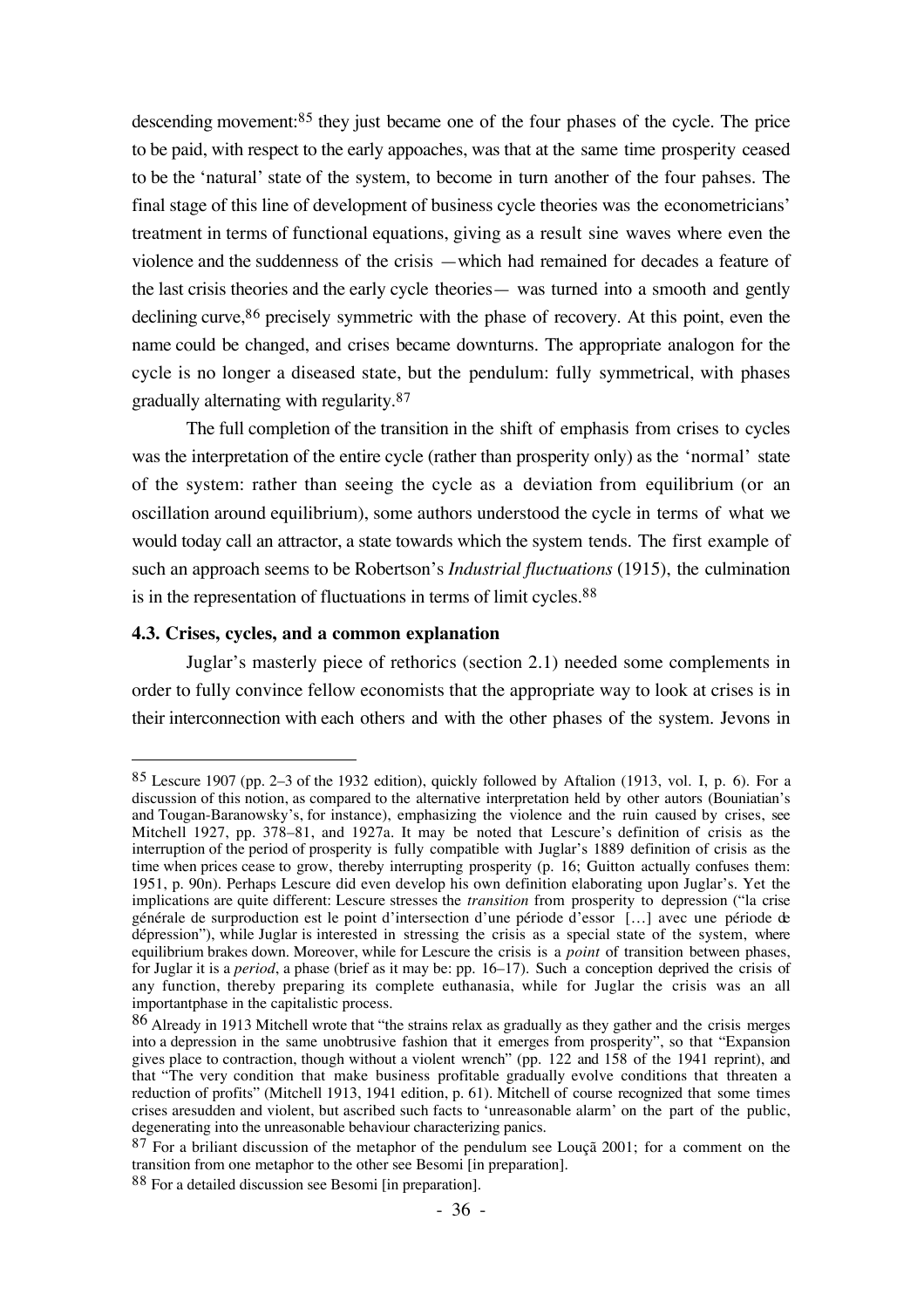Britain felt the same urge. He immediately appreciated Mill's appeal to reject expanations based on proximate causes to inquire into the common causes of all cycles: **"**Mr. Mills has proved that such fluctuations have a deeper cause which we can only describe as the *mental disposition* of the trading classes" (Jevons 1869). Later he ridiculed

the variety of the explanations offered by commercial writers concerning the cause of the present state of trade. Foreign competition, beer-drinking, overproduction, trade-unionism, war, peace, want of gold, superabundance of silver, Lord Beaconsfield, Sir Stafford Northcote, their extravagant expenditure, the Government policy, the Glasgow Bank directors, Mr. Edison and the electric light, are a few of the happy and consistent suggestions continually made to explain the present disastrous collapse of industry and credit. (Jevons 1878b, in 1884, p. 221).

Jevons, like Juglar, coupled the rethorical purpose with a methodological objection to the search of specific causes for each crisis. Although depressions are often "apparently due to exceptional and accidental events, such as wars, great commercial failures, unfounded panics, and so forth" (Jevons [1875], in 1884, p. 203), the mechanical principle that periodical effects must have periodical causes (see section 4.1 above) forbids that these are the ultimate causes: "so long as these causes are various and disconnected, nothing emerges to explain the remarkable appearance of regularity and periodicity which characterises these events".89 Again like Juglar (and Mills, Lawson and Cory: **section 3.6**), Jevons too turns the interpretation of these exceptional events on its head: from causes of the crises, they are downgraded to causes of the irregularities in the period. When commerce is disturbed by wars, tariffs or similar extaneous events, "it can be no matter of wonder that the regular march of the decennial variation was somewhat broken." (Jevons 1878a, in 1884, p. 208).

This interpretation quickly took hold with cycle theorists<sup>90</sup>, so that Mitchell could draw a close on the transition from crises theories to theories of business cycles with the following statement:

Wide divergences of opinion continue to exist among competent writers upon crises; but in recent years substantial agreement has been reached upon two points of fundamental importance.

Crises are no longer treated as sudden catastrophes which interrupt the 'normal' course of business, as episodes which can be understood without investigation of the intervening years. On the contrary, the crisis is regarded as but the most dramatic and briefest of the three phases of a business cycle  $-$ prosperity, crisis, and depression.<sup>91</sup> Modern discussion endeavor to show why

<sup>89</sup> Jevons 1878b, in 1884, p. 222. See also Jevons 1878a, in 1884, p. 206: "No accidental cause, however, is sufficient to explain so widespread and recurrent a state of trade.<sup>7</sup>

<sup>&</sup>lt;sup>90</sup> Just to cite another example, Aftalion only cursorily listed such accidental events ("mouvements de longue durée des prix, besoins nouveaux, découvertes techniques, changements de la législation douanière, variations des récoltes, oscillations des stocks métalliques […], guerres, événements politiques et autres") in order to point out that they may help explaining the specific features of each cycle, but concluded: "il entre dans le cadre de cet ouvrage d'étudier seulement les similitudes et non les contrastes entre cycles successifs" (Aftalion 1913, vol. 2, p. 259).

 $91$  At this junction Mitchell still accepted the division of cycles in three phases; he later changed his mind: see **footnote 83**.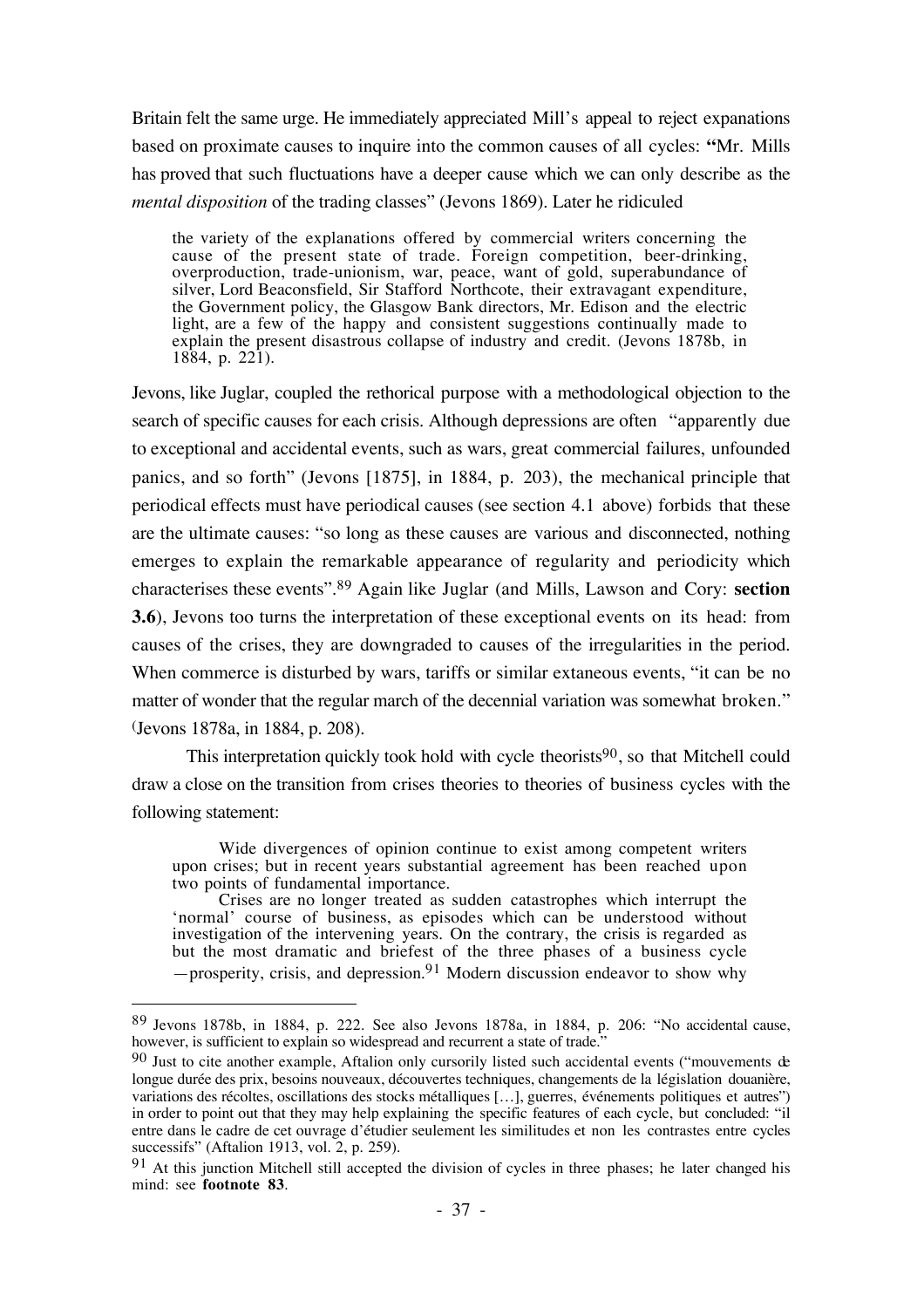a crisis is followed by a depression, and depression by prosperity, quite as much as to show why prosperity is followed by a crisis. In a word, the theory of crises has grown into the theory of business cycles.

The wider grasp of the problem has discredited the view that crises are due to abnormal conditions which tempt industry and trade to forsake their beaten paths and temporarily befog the judgement of business men and investors, or to misguided legislation, unsound business practices, imperfect banking organization, and the like. As business cycles have continued to run their round decade after decade in all nations of highly developed business organization, the idea that each crisis may be accounted for by some special cause has become less tenable. On the contrary, the explanations in favor today ascribe the recurrence of crises after periods of prosperity to some inherent characteristic of economic organization or activity. The complex processes which make up business life are analyzed to discover why they inevitably work out a change from good times to bad and from bad times to good. The influence of special conditions is admitted, of course, but rather as a factor which complicates the process than as the leading cause of crises (Mitchell 1913, pp.  $5-6$ ).

If we place Juglar's position in this context, its ambiguity becomes apparent: he still conceived of crises as interrupting the 'normal' course of prosperity, but at the same time he understood them as being the outome of that very prosperity. Again, he saw crises as the product of 'abnormal' development, 'excesses' and 'abuses', but intepreted them in terms of a causal chain of phases that would constitute, taken as a whole, a proper cycle.

## **5. Juglar in the literature**

Juglar was writing at a time of rapid change in the conception of crises and cycles,<sup>92</sup> of which change he was one of the makers. This section, by means of a partial survey, aims at illustrating how his work was perceived in the literature.<sup>93</sup>

#### **5.1. Juglar's contemporaries**

 $\overline{a}$ 

The first references to Juglar's work in France anticipated his book. H. Passy reported (on Juglar's request) before the Académie de Sciences Morales et Politiques of Juglar's 1857 article. Passy mentioned both the kinds of crises discussed by Juglar, those originating from wars or political events and those, 'really periodical', following years of prosperity—forgetting to remark that Juglar was emphasising the latter kind and attributed the political disturbances generating the first kind of crisis to the proper commercial crises themselves (Juglar 1857, p. 38). Passy considered "un des côtés curieux" of Juglar's article that crises "semblent avoir leur fatalité naturelle", presenting the same order of succession (Passy 1857). Later in the year, during a discussion on the "Origine et causes de la crise actuelle" before the Société d'Économie Politique, Passy reminded the other participants of Juglar's recent publications<sup>94</sup> comparing the states of the Bank of England

<sup>92</sup> Not *so* rapid, at first, as Schumpeter pointed out (1954, p. 1124). This witnesses the resistance to the new view—and, incidentally, the scarce power of conviction Juglar's first edition exerced on his contemporaries (in spite of having 'excited' them: **see footnote 62**).

<sup>93</sup> Needless to say, the literature is so vast that it would be impossible to supply a complete survey. A few references (and lack of references) to Juglar in the major literature on cycles have already been cited, with a similar purpose in mind, by Niehans (1992, pp. 563–7).

<sup>94</sup> Juglar 1857 and 1857a are summarized in a note by the editor.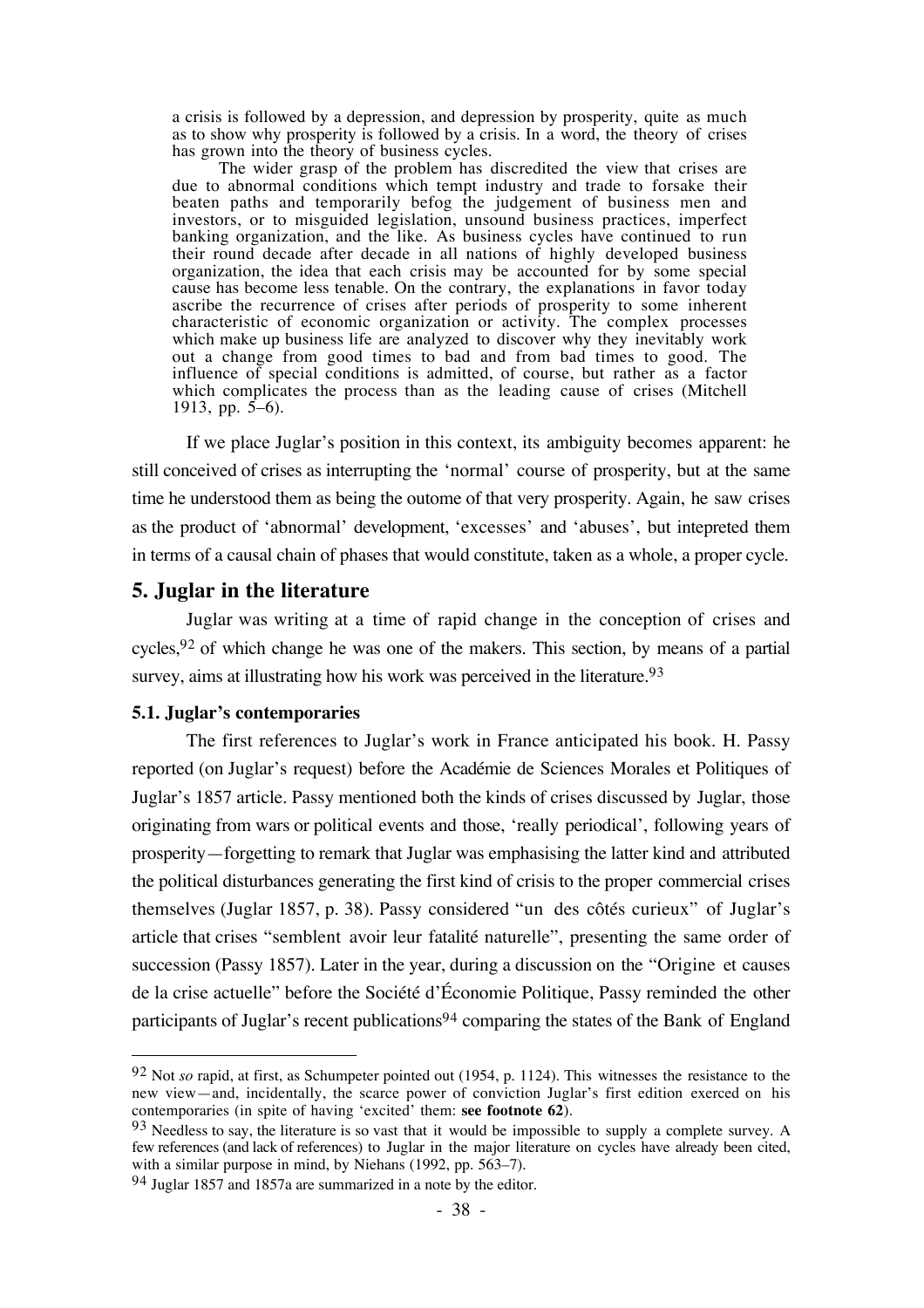and the Banque de France, estimates that the tables there reported "donne la clef du méchanisme des crises, de leur origine, de leur développement, de leur terminaison". Again, in the first place he mentioned as causes of crises agricultural abundance, wars, and political events, and only in the second place he named speculation (Société d'Économie Politique 1857, p. 468). The idea of an endogenous generation of crises thus seems to have struck Passy as rather odd.

Another early quotation of Juglar's articles is due to Levasseur, who referred to Juglar's exposition of the "marche générale des crises commerciales".95 Wolowki's "Rapport verbal" on Juglar's book before the Académie de Sciences Morales et Politiques (1862) does not add anything to his preface to the book itself. De Laveleye cited Juglar as holding the view that crises recur "après un intervalle regulier et par la force mème des choses" (1865, p. 290). He rejected both views: crises return frequently because the many circumstances causing them meet otfen enough, and each crisis has its specific determining cause.

*Des Crises Commerciales* crossed the Channel, and soon it was quoted in a pamphlet —yet only with reference to Juglar's opinion on Peel's 1844 Bank Act: strangely enough, as a few lines below the author referred to the periodicity of crises (Guthrie 1864, p. 4). Juglar's entry in the Block's *Dictionnaire général de la politique* surely made his views more authoritative (on top of the Académie prize, which Juglar kept reminding his readers **[give some quotes!!!**]), as well as the later entries in Say's Dictionnaire des Finances (Juglar and Des Essars 1889) and in Say's and Chailley's *Nouveau Dictionnaire d'Économie Politique* (Juglar 1891, 1900a).

Meanwhile, by 1870 Juglar was considered "one of the ablest French economists" (Anonymous 1870, p. 409), and was elected foreign honorary member of the Statistical Society of London.96 Giffen, in 1877 could state that "That there is ordinarily a cycle in all prices […] may now be considered an established doctrine in Political Economy" (p. 103). He claimed that "Several acknowledged authorities" had written and collected data on this effect, and cited as instances Took and Newmarch, Jevons, Bagehot, and Juglar, "whose able book on *Crises Commerciales* […shows] the universality of the causes at work and their deep root in human nature": p. 104.

Juglar's book was acquired —but not read in its entirety "with the care which it deserves" by Jevons (letter 578 to De Foville, 1 February 1879, in Jevons 1977, vol. 5). De Foville had called Jevons' attention on Juglar's book (ibid., letter 576) mentioning the diagrams and the later updates; Jevons was dissatisfied with Juglar's identification of 1804 as a yer of crisis, which he cited in one of his letters to *The Times* on sun-spots and commercial crises, misquoting the title of Juglar's book as "History of commercial

<sup>95</sup> Levasseur 1858, p. 213 (cited in Levasseur 1905, p. 102)

<sup>96</sup> "Proceedings of the Statistical Society", *Journal of the Statistical Society of London*, 33: 3, September 1870, p. 385.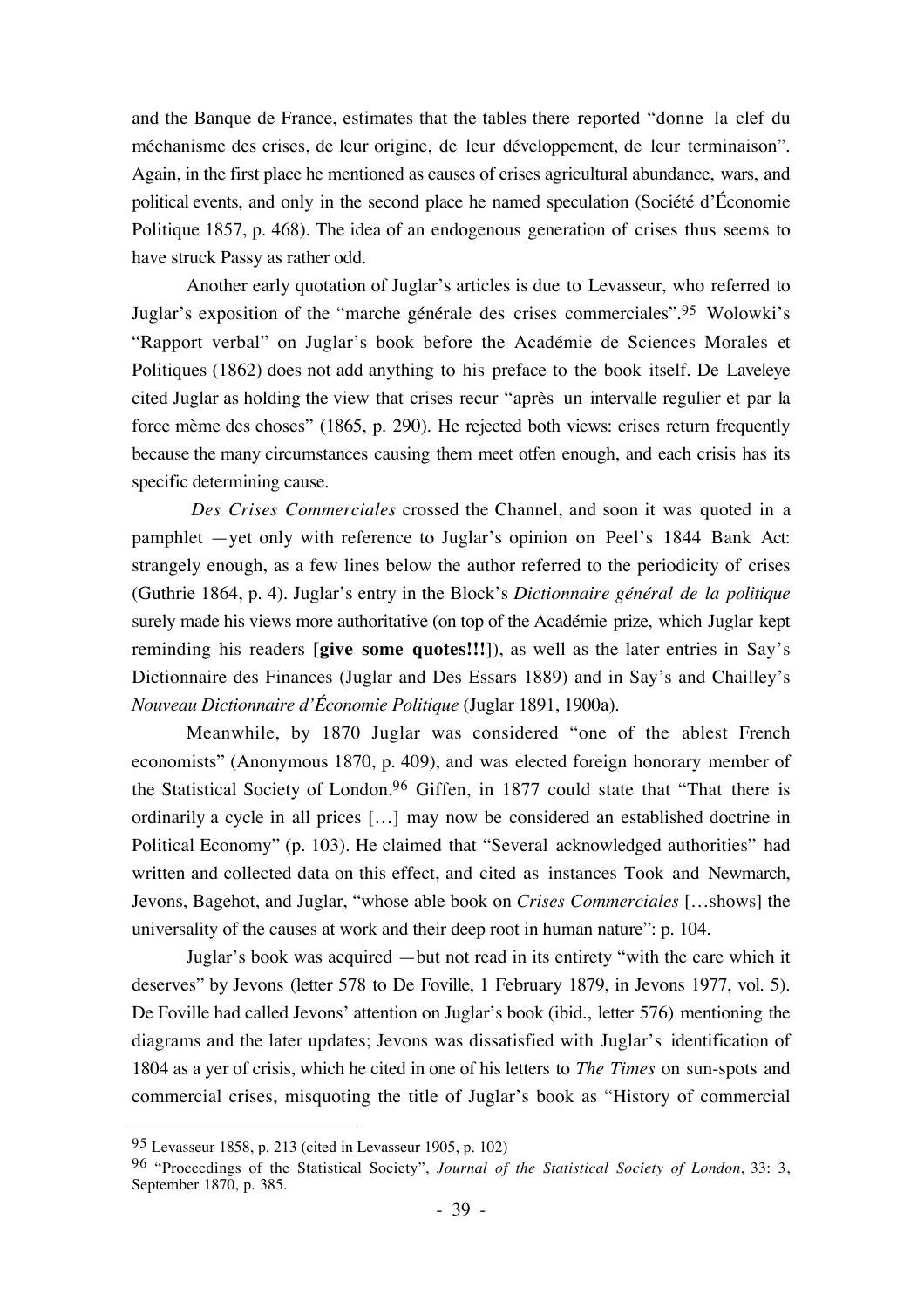crises" (confusing, perhaps, with Wirth 1858), curiously anticipating the title of the American translation (Jevons 1879, letter 598). On a previous occasion Juglar was also mentioned to Jevons by R. Adamson, who considered the book very perfunctory and vague about the periodicity of crises —meaning periodicity in the strict chronological sense (Jevons 1977, vol. IV, pp. 300–1). It is perhaps not surprising that Jevons, having in mind precisely this astronomical meaning of periodicity, did not mention Juglar among his forerunners in the inquiries into the periodical return of crises (1878b).<sup>97</sup>

Discussing the crisis many countries were undergoing at the time, Leroy-Beaulieu recognised two main currents of thought: some authors "n'y veulent voir qu'une de ces secousses périodiques, une des maladies de croissance qui sont comme l'accompagnement et le rançon de tous les progrès et qui, amenées par le cours naturel des choses, ayant un charactère en quelque sorte fatal, disparaissent d'elles-mêmes". The other school thought that this specific crisis was different from the previous ones, and had a character not natural but artificial, attributed to government mismanagement. Juglar, "qui s'est fait de l'étude des crises commerciales une spécialité intéressante et féconde", is listed among the "optimists" (Leroy-Beaulieu 1886, p. 386).

The second edition was presented in 1889 before the Royal Statistical Society (Balfour 1889, p. 520). An anonymous reviewer for the Society's journal pointed out that for Juglar the development of credit and a system of production on a large scale are necessar to each other, so that "the evil attaching to either of the two are intensified by those connected with the other". The summary of Juglar's thesis is quite fair, with the correct emphasis on the "sensitivity" of credit, of the healing action of of the liquidation of "disastrous entanglements", the importance of statistics in the identification of the characteristics of phases, and with the appreciation of Juglar's doubts that a precise period could be identified in contast with Jevons's "perhaps fanciful" "hypothesis of decennial period". The author mildly rebuffs Juglar for not having used Overstone's word 'cycle' (Anonymous 1890). **The book was also reviewed by Levasseur, E., 1890, Académie des Sciences Morales et Politiques, Séances et travaux n.s.:34 (1890, July-December) p. 111 [but I do not possess this].**

Frederiksen in 1892 referred that Juglar was a bit late in predicting the last crisis, as the French conditions were lagging behind a bit, but was right in forecasting the coming upward movement. He qualified him as a "learned specialist of the crises" "who for the last thrity years has made a special study of the above mentioned characteristics" (p. 195; Frederiksen's terminology reflects Juglar's, as he wrote of "expansive" or "speculative periods, crises, and liquidations": p. 189, and title). Similarly, Charles Gide

<sup>&</sup>lt;sup>97</sup> Nor did Boccardo, whose references to Hyde Clarke, Mills, and Danson are however nothing else than an unacknowledged translation of Jevons's *Nature* article: an early case of plagiarism! (*Nature* was probably not a source with which Italian economists were acquainted: indeed, Boccardo got away with it, as Ferrara cited him, and not Jevons, when republishing in 1890 his 1864 piece on crises (pp. 274–5). Compare Boccardo 1879, pp. 134–6 and Jevons 1878b, pp. 222–4).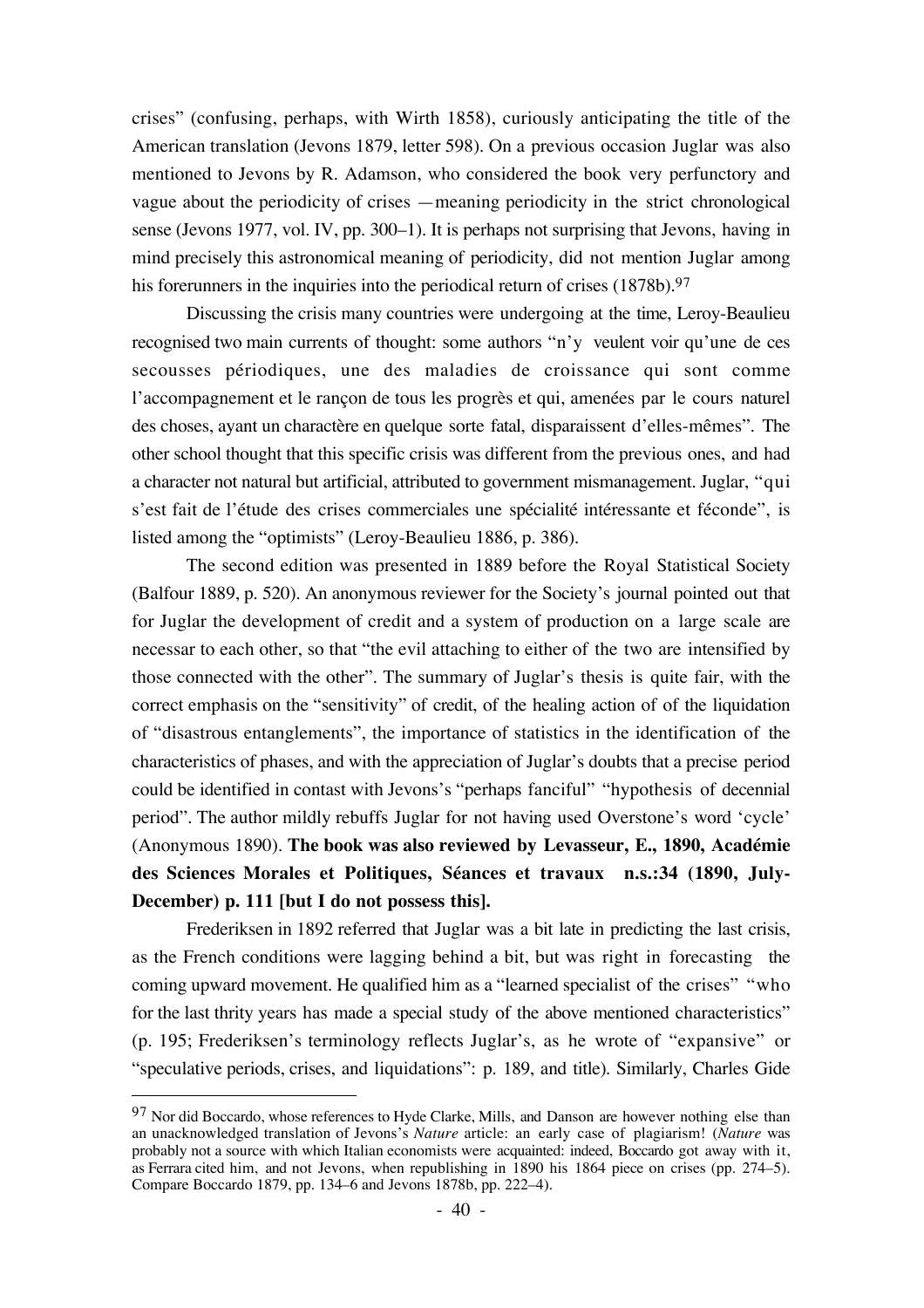noted that Juglar "has made a speciality of predicting economic crises" (1890, p. 611).<sup>98</sup> A. C. Stevens also questioned the accuracy of Juglar's prediction: but he referred to figures in the American translation, which was brought up to date by the editor (1894, pp. 117–8).

In 1893 D'Arcy Thom ("a veteran stock-brocker": Dowrie 1917, p. 717) 'Englished' and heavily abridged Juglar's second edition as *A Brief History of Panics and their Periodical Occurrence in the United States*, which went through three editions (1897, 1916) and a few reprints. If this may have contributed to make Juglar's name known in the US (a reviewer estimated that "Probably no book on business cycles has had a wider circulation in the United States than Mr. Thom's adaptation of Juglar": W. C. M. 1917), it certainly not did him any other service, as all the considerations on periodicity, causation and anything else of interest were eliminated and only a chronicle of panics in the US was kept; and what was left and updated by Thom (16 panics, unequally spread) provided "not much support for the theory of cycles" (H. W. M. 1917, p. 313). Thom even managed to alter the meaning of crises, by using instead the word 'panics'. A review by in the *Journal of Political Economy*, besides complaining of Juglar having reduced commercial panics to banking panics, appropriatedly dealt more with the editor's shortcomings (Miller 1893). Dowrie similarly complained of "the author's thesis that a commercial panic is always a financial panic", which "leads him to treat our whole experience from the banking standpoint and thus to ignore equally important commercial and industrial factors". He added that "the treatment is so scrappy as to be of little value either to the casual reader or to the serious student of our financial history" (1917, p. 717). A brief note in the *Political Quarterly* considered the American edition, whith the interspersed "sentiments of the editor", to be of use at most as "a popular account of the evils of overtrading" (Anonymous 1893). The reviewer of the *Americal Economic Review* harshly criticised Thom's latest additions, which rested "not on study of of business conditions […] but on a misuse of the term 'panic', and on a mistaken notion that panics are 'practically simultaneous' in Europe and America. As so often in this field, the theory is not made to fit the facts, but the facts to fit the theory" (W. C. M. 1917).

Juglar died in 1905. His obituaries, whith abundant references to Juglar's contribution to crises, were naturally full of praise. Levasseur stressed Juglar's division in phases and the incrasing tension cumulating during prosperity due to the exaggerations in credit brought by speculation. He referred that this theory was contested (without, however, giving references), but his phrasing suggests that the objections regarded the lack of strict periodicity (Levasseur 1905). De Foville also focused on the issue of

<sup>98</sup> Juglar's barometer was refined by Des Essars, who inquired into the velocity of circulation and claimed to have verified Juglar's thesis for a period of 85 years. An interesting remark is that Juglar's theory of crises is "aujourd'hui clissique, mais qui n'à pas encore conquis tous les esprits", the difficulty residing in the accidental causes that sometimes alter the timing of crises (Des Essars 1895, p. 148).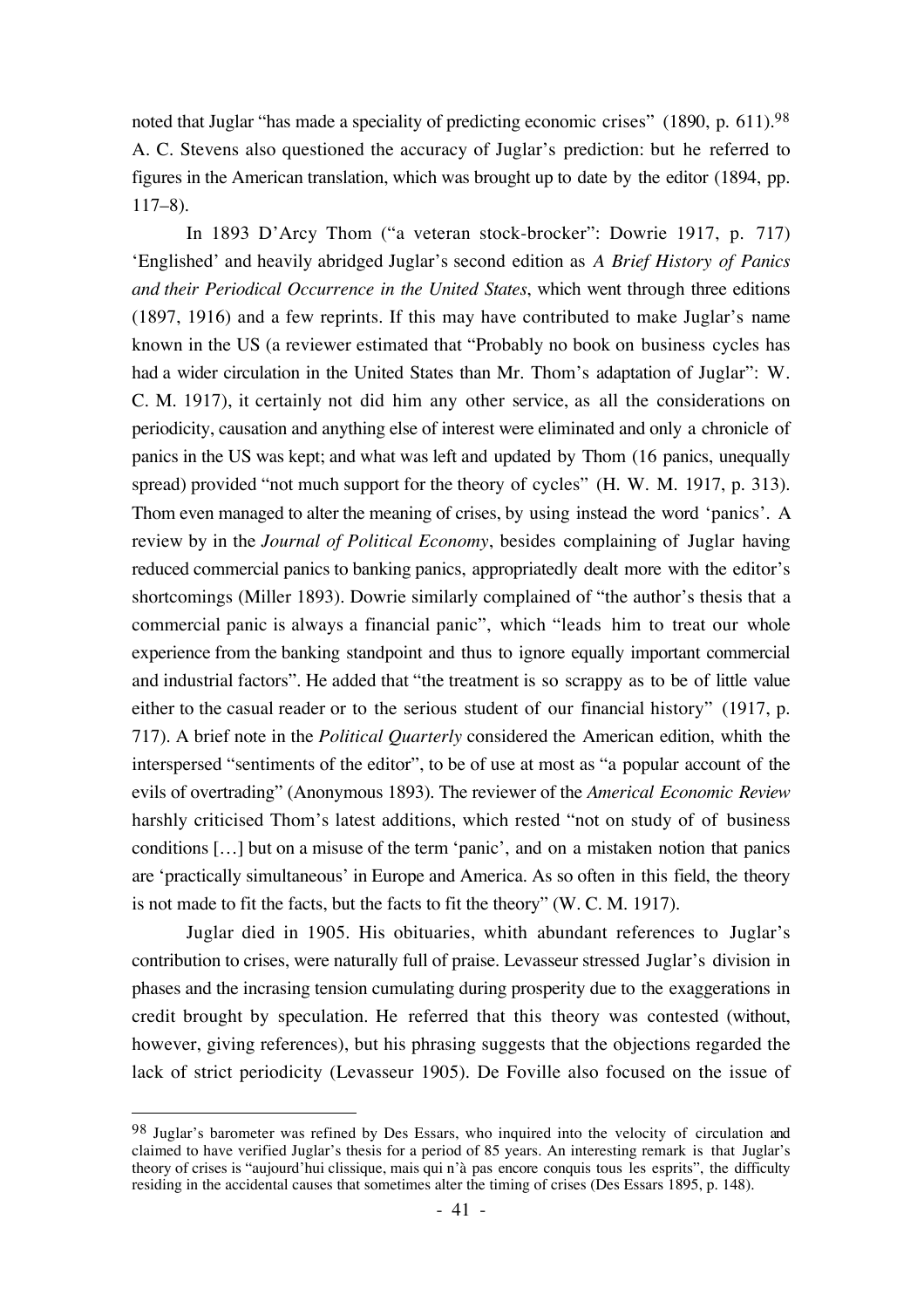periodicity, contrasting Jevons's rigidity with Juglar's flexibility, and on his economic barometer; he gave a fully rendition of Juglar's explanation of the cycle entirely based on the psychological mechanism (De Foville 1905). **There was also a tribute by Beauregard (1908, "Notice sur la vie et les travaux de Clément Juglar",** *Académie des Sciences Morales et Politiques***, Comptes Rendus LXXI, pp. 153–79) which I have not read.**

At the end of Juglar's life, the topic on which the debate seems to have focussed regarded the forecast of crises and the strictness of periodicity (which, of course, would very much facilitate prediction). These were mainly discusses as a matter of realism, rather than being seen as theoretical and methodological issues—while both Jevons and Juglar were fully aware, and indeed openly discussed, their methodological premises, namely, the notion of causality on which the whole approach is built: the former relied on periodical causes (admitting secondary causes to anticipate or delay the event); the latter relied instead on the accumulation of tension and of instability until an occasional cause triggers the crisis. All this, however, disappeared from the rendition of commentators, more worried with the practical aspects relating to prediction. Nor was it taken up by the great theorists of the business cycle, who were shifting the attention from the psychological factors breeding financial instability and feeding destructive panics to other kinds of explanation.99

#### **5.2. The great theorists**

 $\overline{a}$ 

Eugen von Bergmann, in the first full-blown history of crises theories, discussed Juglar in the chapter on the periodicity of crises (1895, pp. 255–60). He began by remarking that Juglar anticipated Mills and Jevons in producing a precise historical and statistical inquiry into crises and their periodicity. Bergmann produced a fair and detailed account of Juglar's thesis using Juglar's own words. He stressed the normality of prosperity, the suddenness of the crisis, the role of the liquidation in the elimination of the impure elements brough into the system by speculation, their concatenation, which can only be understood as part of the overall development of the economy. Bergmann, however, remarked that Juglar did not elaborate on the general principles guiding economic progress, relying on idea of 'normality' of prosperity, so that his description of the succession of phases is somehow incoherent.100 Bergmann appreciated the role of Juglar's distinction between true and occasional causes, stressing how the latter trigger the

<sup>99</sup> As Jevons's view on cycles and sunspots was quickly relegated to the domain of theoretical *curiosa*, and his own view of exceptional events being capable of affecting the duration of the cycle was incorporated anyway in the subsequent theoretical approaches, the expediency of contrasting his views with Juglar's also disappeared. The only interwar reference I have found is in Kuznets 1930, pp. 383–4. The issue of periodicity, without comparison with Jevons, is discussed by Mitchell, who correctly stressed that Juglar did not identify any strict period but only aimed at pointing out the regularity in the alternation of phases (1927, pp. 453–4).

<sup>100</sup> This passages (Bergmann1895, p. 257) is underlined in Spiethoff's copy of the book, consistently with his harsch judgement on Juglar's theory (**see below in this section**).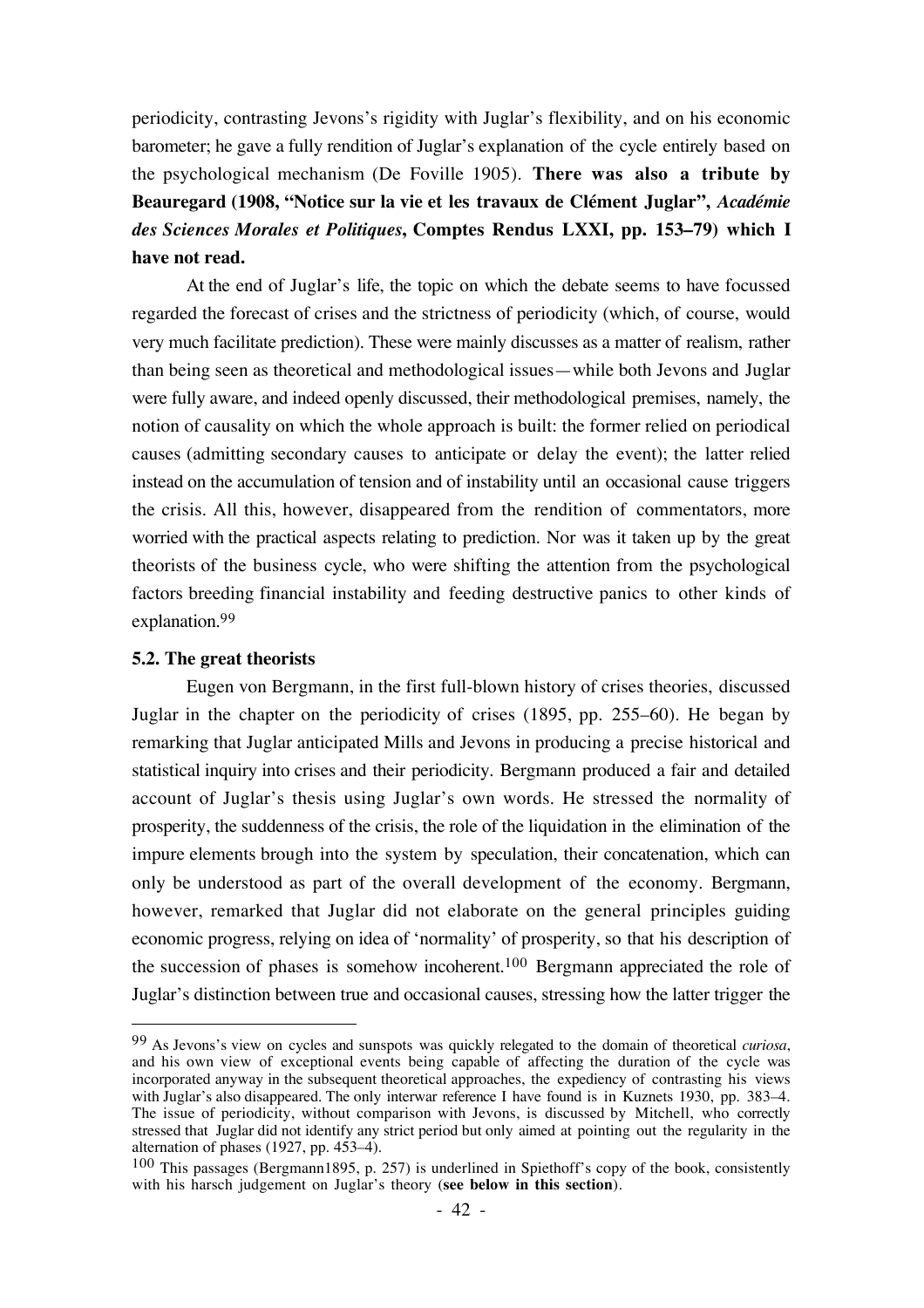crisis as the last drop of water causes the basin to overflow. Finally, he remarked that for Juglar 'periodicity' did not mean strict periodicity, but only the necessity of the repetition of crises in our economic organization.

Bergmann's account was, for decades to come, the last rendition of Juglar's theory (with the exception of Tugan-Baranowsky: see below). Although many scholars inserted a history of doctrine chapter in their treatises on cycles, and a few more volumes on the history of cycle theories have been published, Juglar is generally relegated to a few lines, if at all, with the exception of the great French theorists of the cycle, perhaps because they were confronted with the ghost of Juglar's authority, surely more lively at home than abroad.101 Some authors hardly mentioned Juglar at all: he is missing, for instance, from Mitchell's survey of business cycle theories in the firt edition of his book (1913 —although he referred to some of Juglar's data) and from his entry on Business cycles in the *Encyclopedia of the Social Sciences* (1933; however he praised him in 1927: see below); Juglar is also missing from Pigou's *Industrial Fluctuations* (1927), although Pigou had read Juglar, whom he quoted verbatim in the review of Jones (Pigou 1900, p. 525). Wicksell does not mention him in *Interest and Prices* although, as Niehans observed (1992, p. 565), it would have bee highly pertinent (Wicksell had, however, read Juglar: see below), nor did Haberler in his 1937 survey (he was, however, concerned with the more theoreticall approaches of the XXth century).

Among those who did discuss Juglar, the appreciation of whis work rarely touched theoretical aspects. Commons evaluated Juglar's contribution to a credit cycle by stressing that by credit Juglar is not concerned much with the banks as credit creators but with credits business people accord to each other (Commons, McCracken and Zeuch 1922, p. 261), that he was the first to make credit an endogenous variable,  $102$  and that (in contrast to Hobson, who attributed the *exaggerations* of cycles to the abuse of credit, Juglar blamed on this the cycle itself<sup>103</sup> (Commons 1923, p. 646), thereby touching the thorny problem of the relationship of 'normal' and 'anbormal' causes and effects in the conception of cycles. Juglar is rather cursorily cited in Jones's treatise on crises as one of those (which also include J. S. Mill and J. Mills) who recognised the influence of

<sup>101</sup> Aftalion (1913, but preceded by a series of article in the *Revue d'Economie Politique* in 1908–9) and Lescure (1907) published their treatises on the cycle only a few years after Juglar's death. These writings are not discussed here as they are dealt with in detail, precisely in this perspective, by Dangel-Hagnauer and Raybaut 2005. It is however worth noticing that the reviewer of Lescure's book dealt with the criticism of Juglar: "Some twenty years have now elapsed since the publication of the wellknown works of M. Juglar; and, as Dr. Lescure shows, that recognised authority was inclined to fix his attention too narrowly a single special feature, which was a common or regular accompaniment rather than a cause of the phenomena to which he devoted his attention" (L.L.P. 1907, p. 138).

<sup>102</sup> The passage is cited in **footnote 34** above. Hansen —obviously without having read Juglar first hand, reports the opinio of Commons, McCracken and Zeuch (1927, p. 134)

<sup>103</sup> Curiously, a modern reader of Juglar attributed Hobson's view to Juglar: "The excessive resort to credit instruments often accentuates the prosperous phase, rendering the subsequent crisis even more sudden and more disastrous" (Ducos 1997, p. 346).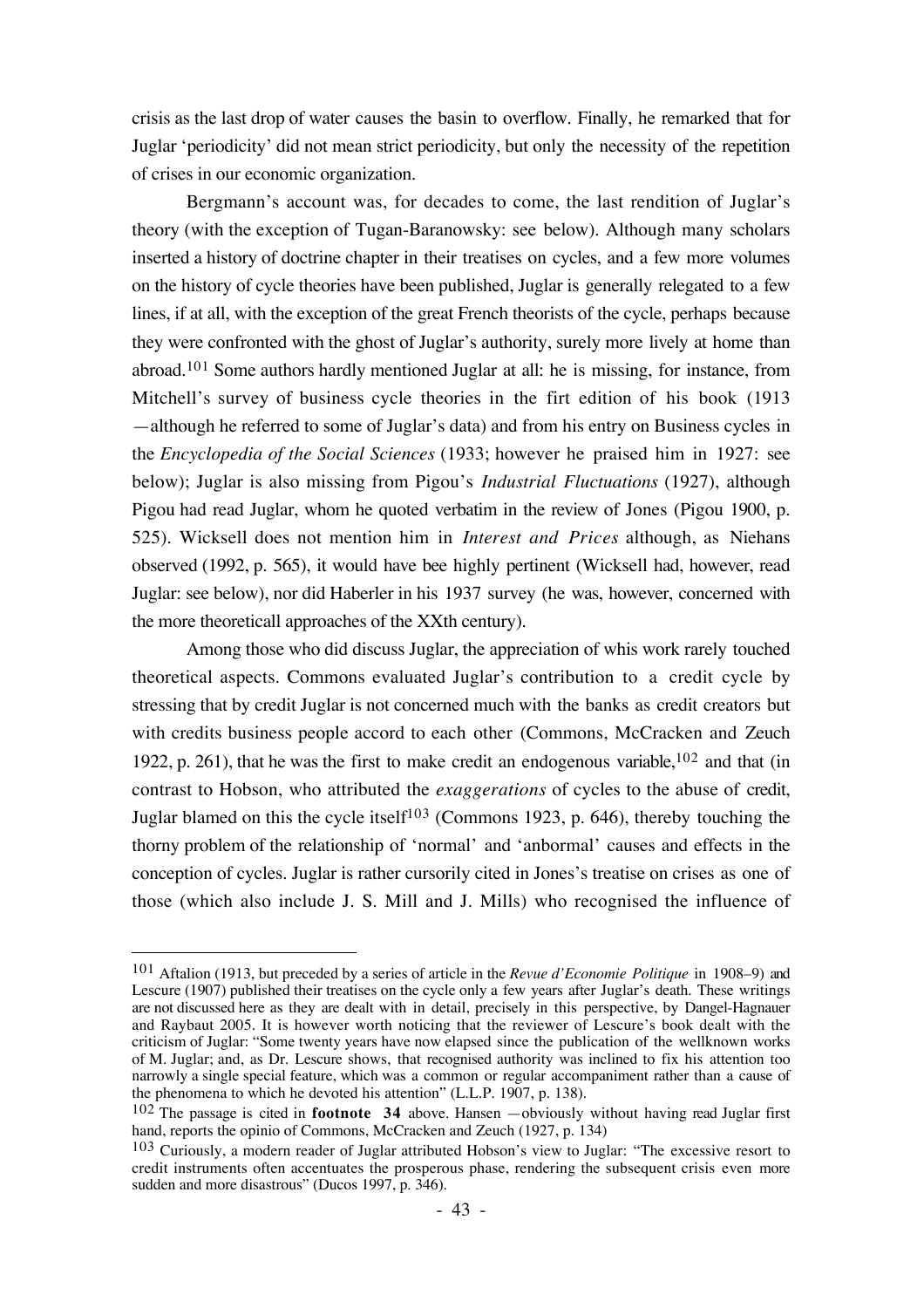psychologial factors on the recurrence of crises (Jones 1900, pp. 135–6), and is listed by Morgenstern among those who discussed the international propagation of business cycles (1943, p. 288). Robertson only mentioned Juglar twice, and rather cursorily, in spite of having qualified his book a "great work" (1915, p. 10n): he criticised him for having looked only at the monetary side of the phenomenon (pp. 9–10) and claimed that his own treatment almost entirely without reference to monetary phenomena relieved him from formally refuting those who, "like Clement Juglar and Mr. Hawtrey, find in monetary influences the sole and siufficient explanation of industrial fluctuations" (p. 211). Similarly Pribram credits Juglar for supplying the fist monetary theory of the cycle (1951, p. 34)—one of the two 'branches' he believes business cycle theory consists of (p. 35).104 Pribram cites the first edition of Juglar's book, but from his summary it is clear that he is referring to the second edition. Tugan-Baranowsky devotes some pages to Juglar's theory, interpreting it as seeing the cause of the crises in the general fluctuations of prices; Tugan, however, notes that although Juglar well describes the gold mouvements associated to price fluctuations, he fails to explain what the cause of these fluctuations is (1913, pp. 241–4).105 On Juglar's historical part of the otherwise "excellent work" Tugan remarked that it "is very poor and in places is a literal translation of M. Wirth's book just as the latter book is, in place, a translation of Tooke" (1914, Engl. transl. p. 759n). **[this would be interesting to verify!!]**

Not only Juglar's theoretical contributions were scarcely cited, but some authors emphasised the theoretical poverty of *Des Crises commerciales*. H. L. Moore gave it recognition as a "classic work on commercial crises", where the author "established the universality of crises, their periodic return and their general resemblance", but also stressed that Juglar "did not succeed in determining the general cause of crises. Indeed, he found considerable satisfaction in the exclusively empirical character of his work" (Moore 1908, pp. 28–29). Spiethoff was more drastic: he argued that Juglar is completely oblivious of the theoretical developments of his time, in particular of the advances in the theory of overproduction, and leaves his readers in the fog rather than giving them any additional understanding of the economic process. He approaches crises from the viewpoint of a writer in credit, banking and financial aspects rather than as an economist.106

<sup>104</sup> For a discussion of whether Juglar's theory is a purely monetary one see Pellissier 2000, pp. 278–9. <sup>105</sup> In the previous, German edition of his book, Tugan only mentioned Juglar as having observed that the periodical fluctuations of industry are associated with the periodical fluctuations of prices without, however, discussing Juglar's theory (1901, p. 249).

<sup>106</sup> "Ihm fehlt jede Einsicht in die eigentümlich kapitalistische Grundlage des Jahrhunderte und in die kaptalistische Wirtachaftsweise überhaupt. Er macht den Eindruck eines Nachtwandlers, und der Leser sceheidet von seinem Werk mehr mit dem Gefühl, vor einem verschleierten Bilde gestanden, als volkswirtschaftliche Erkenntnis erfahren zu haben. Das reiche Schrifttum über die Uebererzeugung ist kaum für ihn vorhanden. Seine Denkweise ist viel mehr die der Schriftsteller der engeren Krisenerscheinung aus dem Bereich des Kredit-, Bank- und Börsenwesens als die der volkswirtschaftlichen Denker, die der Uebererzeugnung nachgegangen sind" (Spiethoff 1925, p. 61).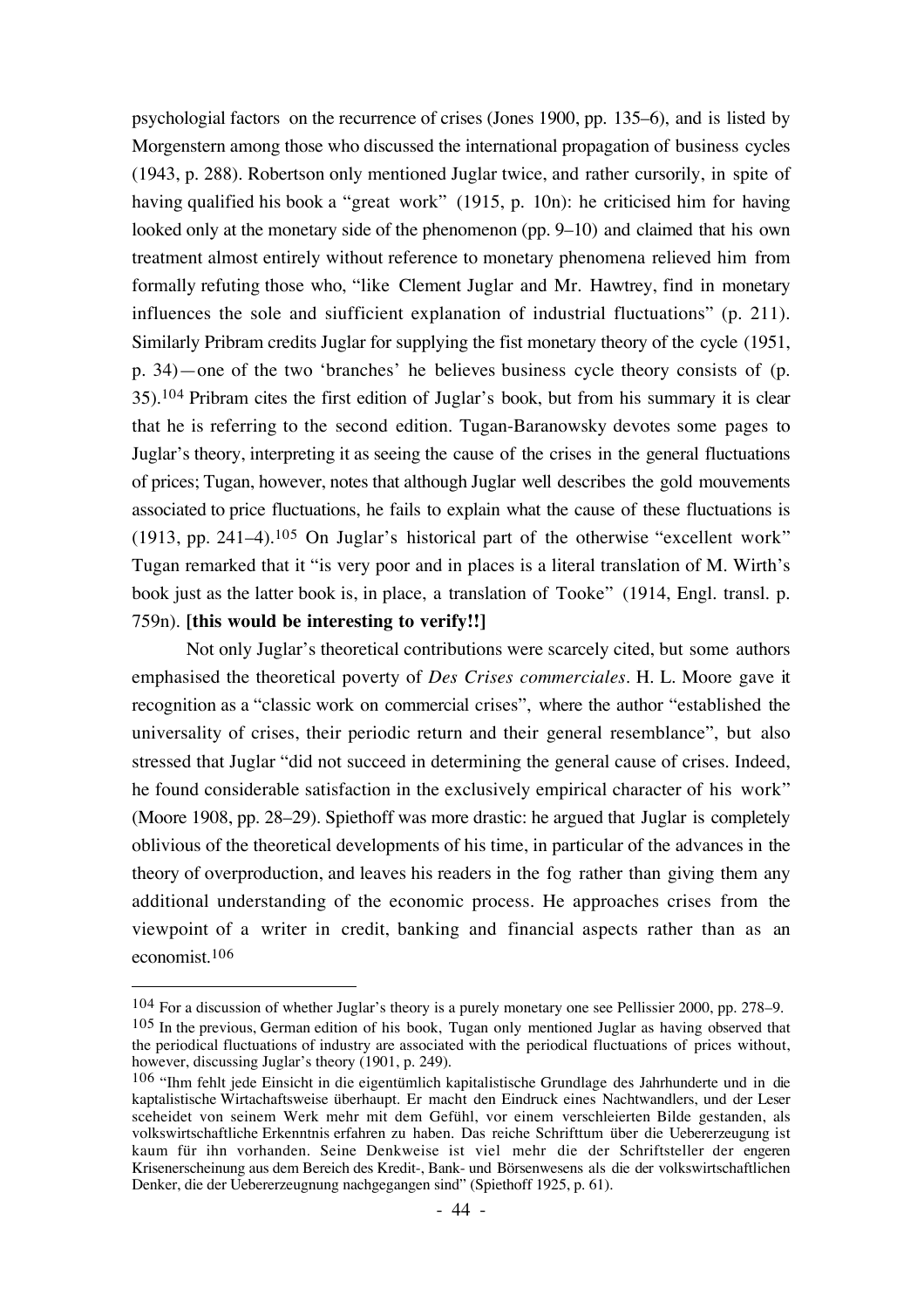A point that raised some interest among commentators and later theorists was Juglar's notion of 'crisis'. Fisher accepted it (1911a, p. 65n). Jones, in the survey of definitions of crises with which he opened his book, cited a passage from Juglar's entry in Say's Dictionary according to which "crisis is the touchstone which reveals the solidity of commercial houses"; this view was grouped with the authors (Wagner 1866, p. 526 and White 1882, p. 523 **[check pages of both!**]) emphasising the stoppage of business transactions leading to widespread inability to meet reciprocal obligations (Jones 1900, pp. 3–4, referring to Juglar 1900a).

Supino pointed out that Juglar's definition of crisis as the stoppage of price rises reveal the emphasis on phenomena related to circulation—which, however, he thought to be secondary only (Supino 1907, p. 47).<sup>107</sup> Wicksell in a footnote also criticised Juglar's definition of crisis as the moment where prices stop increasing as not capturing "the inner nature of crises", as the fluctuations in the general price level are not absolute but reflect the standard of measurement (Wicksell [1907], Engl. transl. p. 337n). Juglar's definition was also criticised (again as a footnote matter) by Minnie England: "Juglar says the crisis is the fall of prices (cf. also Laughlin's ed. of Mill, p. 338). The fall of prices, however, is an effect, rather than a cause. It is true, though, that the fall of prices will make many readjustments necessary and probably cause some failures" (England 1913, p. 346). Persons refers to Juglar's definition as one of the instances of prices having been taken as a first approximation for a business barometer (1916, p. 751).

Mitchell questioned not much Juglar's definition of crisis, but his emphasis on crises, which prevented him from recognising the typical 3-4 years cycle simply because the events associated with some of the turning points are not as dramatic as the major crises. This rebuff, however, regards books on crises generally, not only Juglar's (Mitchell 1927, p. 453).

Some authors, especially in the early years, used the data gathered by Juglar. Pareto (1897, pp. 16–20) extensively cited Juglar's figures on crises years, maxima and minima of circulation, reserves and portfolios, and Juglar's and Des Essars's data on velocity of circulation, which he accompanied with generous comments on the scientificity of Juglar's method. Further references can be found in Supino (1907), Fisher (1911, p. 304), Mitchell (1913) and England (1913a, p. 716).

Most of the references to Juglar, however, regard his pioneering role as a business cycle theorist. Aftalion affirms that "On sait aujourd'hui, grâce sourtout à Juglar, que la crise est seulement un des moments d'un cycle entier qui se déroule périodiquement, le moment il est vrai le plus douloureux" (1913, vol. 1, p. vi). Vogel expounded Juglar's

<sup>&</sup>lt;sup>107</sup> Apart from a few references to Juglar's data, omission to cite Juglar's argument is quite revealing in the light of Supino being well read in the French, German and British literature on cycles and crises.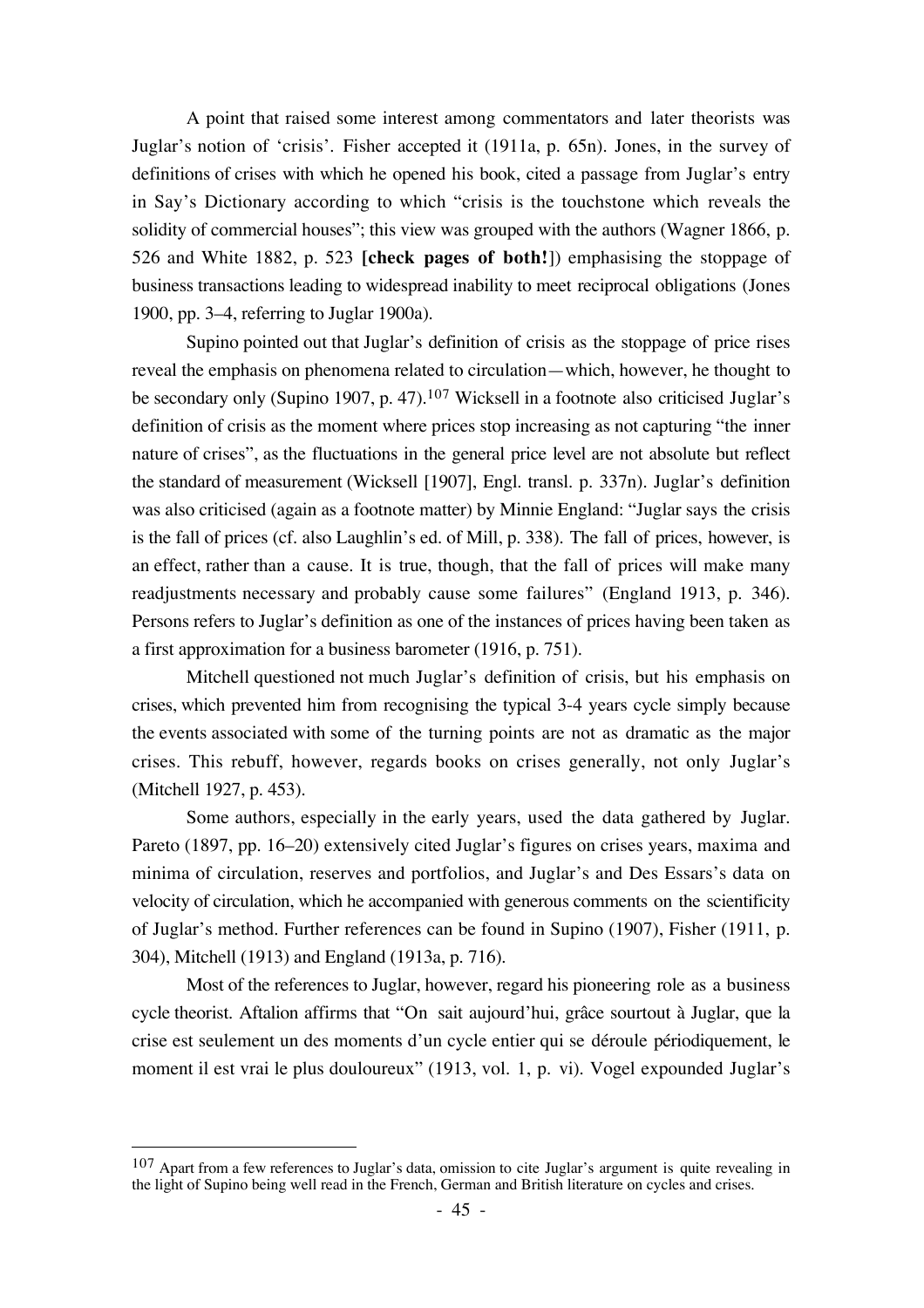approach together with those of the German historical school.<sup>108</sup> He states that Juglar was the first to recognise the fluctuating behaviour of the economic system as the main problem, and in particular inquired on the problem of its periodicity. Vogel found particularly interesting that Juglar's historical and statistical inquiry, especially on price movements, led him to find in prosperity the starting point and the main cause of crises  $(1917, p. 127)$ .<sup>109</sup> Lutz cites Juglar as the first cycle theorist who preceded their analysis with empirical investigations (Lutz 1932, Engl. transl. p. 231). Spiethoff referred to Juglar as the initiator of the new research programme on cycles (1925, p.  $61^{110}$ ), and as the one who recognized the business cycle "as a concept capable of replacing the former concepts of 'crisis' and 'overproduction' (1953, p. 77). Mitchell qualified Juglar as "The most distinguished pioneer in work of this sort", one of those making progress "toward more exact observation and description of the phenomena"; *Des Crises Commerciales* is considered a "grat 'book of facts'", marking a "a critical turning point in the study" (1927, pp. 10-11 and 452–3). In the same year, Hansen reports Schumpeter's view (Schumpeter 1914, pp. 2–3 and 6–7) that "Juglar was the first to see clearly that the crisis is merely a phase of a process. He saw that the expansion was the cause of the depression" (Hansen 1927, p. 134n). Hansen cites 1860 as the year of publication of Juglar's first edition; he probably took it from Mitchell (as Schumpeter did not give any references). This mistake is repeated all over in the literature,  $111$  even by Schumpeter (see below) indicating that Juglar was cited second hand (at least so far as the first edition was concerned), probably from authors who had not read the  $1862$  book in the first place!<sup>112</sup> A. H. Cole, for instance, credits Juglar with having first (with jevons) renounced the idea that crises were quixotic events and having advanced instead they are related, and with

<sup>108</sup> Niehans also considered Juglar's method as being akin to that of the German historical school: 1992, p. 551.

<sup>&</sup>lt;sup>109</sup> This position is extraordinarily similar to Schumpeter's (see section 5.3). The very short summary of Juglar's position, in contrast to the detailed discussion of most other theories, may suggest that Vogel actually relied on Schumpeter for his judgement.

<sup>110</sup> The passage is also cited by Persons (who obviously had not read Juglar first hand) in his survey of business cycle theories (1926, p. 98). On Spiethoff's qualifications see **footnote 106**).

<sup>111</sup> For instance Milgate 1987, p. 1037 (Milgate questioned the claim to priority reminding that other authors deserve to be credited for having inquired into the periodical character of crises: Ovestone, Wade, Amasa Walker, Sismondi, Rodbertus and Marx).

<sup>112</sup> Hansen further cited Juglar second hand in other writings: the passage "since the boom is, as Juglar pointed out, the progenitor of the depression" is obviously a bad quote from Schumpeter rather than from Juglar himself (Hansen; Francis M. Boddy; John K. Langum 1936, p. 56); the alleged Juglar quotation is cited again in Hansen's piece on Schumpeter's contribution to business cycle theory (Hansen 1951, p. 131). Another example of second-hand reading is the unscholarly, but otherwise insightful, book on business cycles by Tvede. It is apparent that he has not read Juglar and only paraphrased (without citing) Schumpeter's view (and even boxed, under the title of "Juglar's achievement", Schumpeter's reasons for evaluationg Juglar highly: see the quotation at the end of section 5.3), but (out of his understanding of dynamics, rather than of Juglar's writings) managed to infer that Juglar must have understood that the cycle "could be a phenomenon that could take place even if nothing happened to initiate it"—which almost correctly translates Juglar's observations on instability and the last drop of water—, which is what instead the grat classical economists failed to appreciate in spite of having "found many traces of inherent instability" (Tvede 2001, pp. 64–7).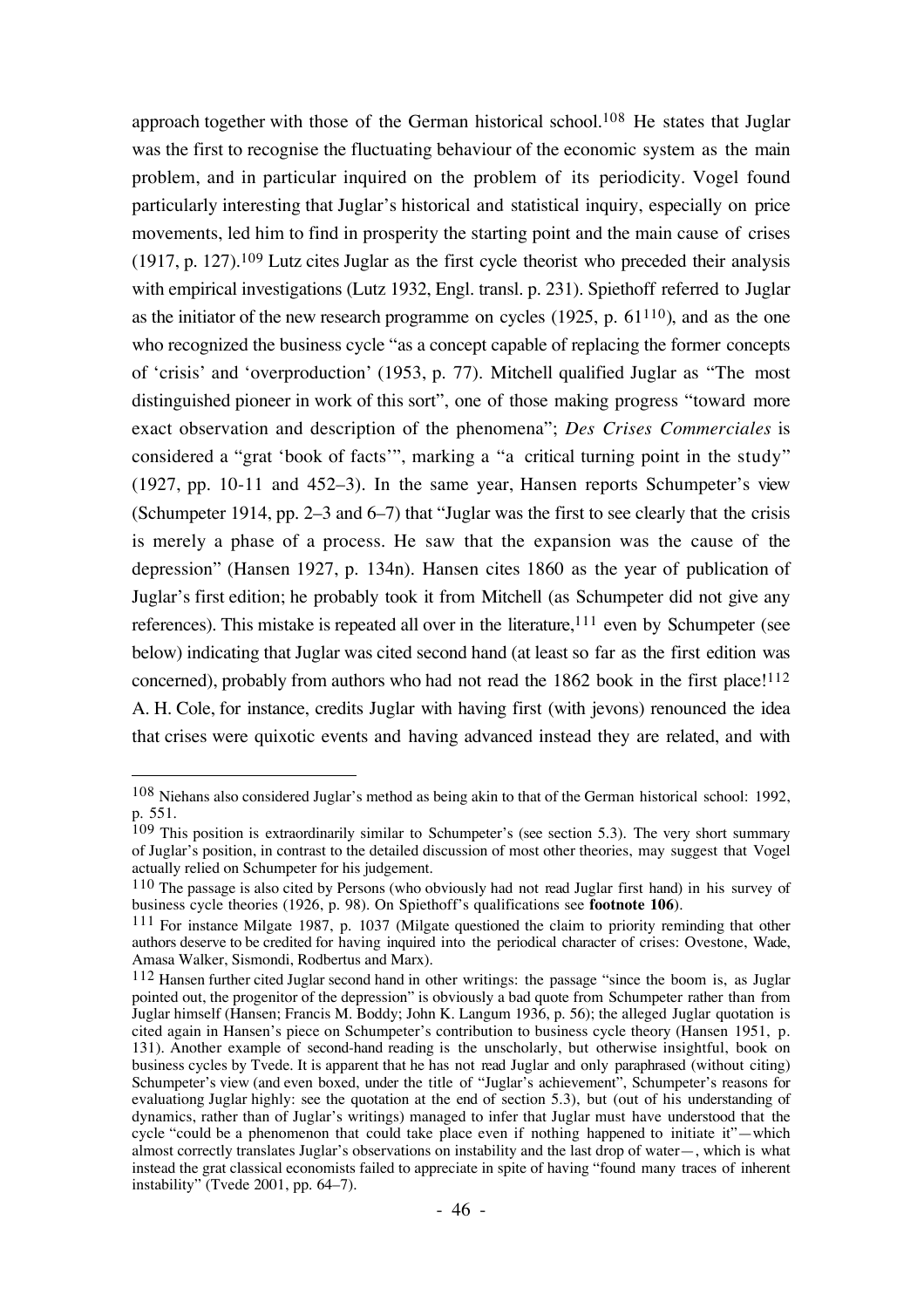having demonstrated the existence of cycles in banking statistics in France and England. Yet the wrong publication year is cited (1860), and the United States are missing from the title (Cole 1957, pp. 336 and 379). More accurate in his references, but far too bold in his claim, is Guitton: "On doit reconnaître en Clément Juglar (1857) celui qui le premier a mis à jour l'idée de la périodicité des crises, et fut le premier observateur et le premier collecteur des phénomènes sujet è crise" (Guitton 1951, p. 24; but see p. 87 for a timid correction); Guitton also credits Juglar for having discovered the "disparité créditéconomie", for having "le premier dégagé une disparité simplifiée de laquelle il se servait pour annoncer la crises ou la reprise", and for having formulated the first "cycle qui s'engendrerait par lui-même" (p. 276).

Hutchison dedicated to Juglar's "great work" a few pages of his *Review of Economic Doctrines*, focussing more on context than on the specific doctrine. He noted that Juglar "attempted only the most obvious of generalizations, for example about the movement of prices, and therefore expounded no compact explanatory formula about what determines what, which could become a centre of debate. Perhaps partly for this reason his work has never seemed to receive mch attention from English and American economists". He concludes that "by the massive and definitive character of his pioneering work, Clement Juglar deserves pride of place" in a review of the doctrnes on the periodicity and inevitability of economic crises; but also reminds that this idea had already been advanced by many writers, citing a number of those referred to in section 3.2 above (Hutchison 1953, pp. 370–3).

#### **5.3. Schumpeter**

 $\overline{a}$ 

Schumpeter is certainly the person to whom Juglar ows his fame today: by attributing to him the merit of having almost single-handedly pioneered the transition from crises to cycle, by considering him one of the best economists of all times, and especially by eponymously linking his name to the 'middle' cycle,<sup>113, 114</sup> Schumpeter not only saved him from oblivion but raised him to a rank Juglar surely does not deserve.

In 1914 ………**to be completed ……** Schumpeter already expounded his view that Juglar's work on cycles was the greatet achievement in the field (followed by Mitchell 1913), which he condensed as follows: "Juglar then recognized the essence of the

<sup>113</sup> It may be noted that Haberler anticipated Schumpeter (albeit not in print) in denoting the 10 years cycle as 'Juglar's': "Perhaps I ought to have made it clearer that I am dealing in this memorandum with the ordinary business cycle—not with seasonal variations or with the so-called long waves. I agree, that as my investigation progresses, I shall be forced to take into consideration also those other cyclical movements. But I believe that the ordinary business cycle, "the Juglar cycle" is a fairly obvious phenomenon—much more so, in fact, than the long waves—so that it might be promissing [sic] to attack the problem from this end" (letter to J. Akerman, 5 September 1934, carbon copies in League of Nations Archives, file 10B/12653/12653 (Jacket 1), and in Haberler Papers, Hoover Institution, Box 66, file Correspondence/Memoranda 1934–35).

<sup>114</sup> Most of the appearances of Juglar's name in the electronic databases of economic publications after the second world war refer to the 'Juglar cycle' or the 'Juglars'.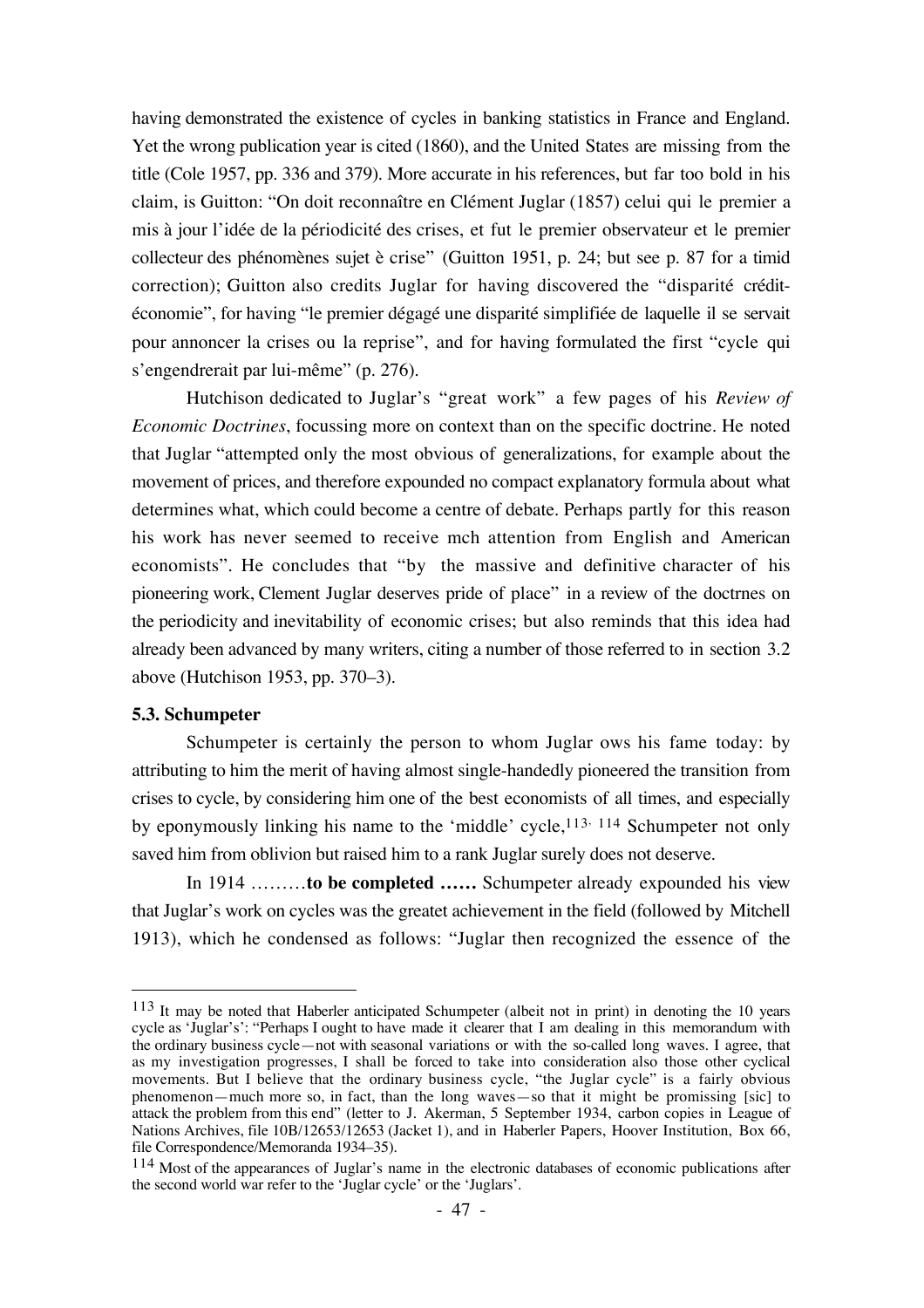problem and expressed the decisive sentence: The only cause of depression is prosperity" (Schumpeter 1914, p. 7)

In 1927, Schumpeter described Juglar's contribution as follows:

Then came the great impulse due to the genius of Clement Juglar. He, first, by showing that crises are only elements of a much wider and deeper cyclical movement, unearthed the real problem; he, second, succeeded in *describing* empirically this cyclical movement; and, third, he contributed substantially towards its *explanation.* (1927, p. 287)

Juglar's substantial contribution towards the explanation of the cycle lies, according to Schumpeter, in the formulation "la cause unique de la dépression c'est la prospérité", <sup>115</sup> that is, in the idea that the roots of the depression lie not in exogenous disturbances but in a "reaction of business life to the situationcreated by the boom, or, ore precisely, as the movement of business life towards a new state of equilibrium conforming to the dat created by the boom" (ibid., p. 294). Schumpeter is here already adding something to Juglar's own formulation, and taking something away: the crisis has disappeared and the emphasis has shifted to a downward movement, which is initiated as a 'reaction of business life' to the previous state. In Juglar the crisis is a reaction (the term only appeared in 1889, p. xvi), but in a more 'passive' sense: it is not 'business life' that 'adapts' to a a new state of things, and there is no new configuration of data created by the boom, but it is a just system collapsing under the weigh of excessive credit.<sup>116</sup>

In "The Analysis of Economic Change", Schumpeter's claim for Juglar was more modest, and surely more accurate thanks to the lack of claims to priority and regarding causation: "In the sixties of the past century, Juglar definitely established the existence of wave-like movements which pervade economic life within the institutional framework of capitalist society" (1935, p. 2). In his *Business Cycle*, Schumpeter maintained that

the great advance beyond this view of the subject [focusing on individual crises] came about as the result of the efforts of many authors, but is primarily associated with the name of Clément Juglar, who was the first to have a clear perception of how theory, statistics, and history ought to cooperate in our field. His great merit is that he pushed the crisis into the background and that he discovered below it another, much more fundamental, phenomenon, the mechanism of alternating prosperities and liquidations, the latter of which, as

<sup>115</sup> In spite of searches through both Juglar's edition, the passage was not found (Niehans 1992, p. 554). It is rather curious that, contrary to the 1914 reference cited above, the passage now seems to be an actual citation, in French—but not in Juglar's terminology, for hes has never used the word 'dépression' in this sense; also the expression 'cause unique' is not in line with Juglar's approach on causation (**see section 2.1**).

<sup>116</sup> Schumpeter seems to be projecting his own understanding of the cycle into "Juglar's formula". But there is a substantial difference: while Juglar considers the prosperity, at least in its early phases, as a stable and equilibrium process eventually broken by the cumulation of excesses that gradually take place due to speculation, in Schumpeter's view the instability is brought in by the innovative behaviour of some entrepreneurs *at the beginning of prosperity*, while the depression is a process of adaptation to the new configuration of the system created by the innovations. The interpretation in terms of the stability properties of the system is therefore precisely the opposite.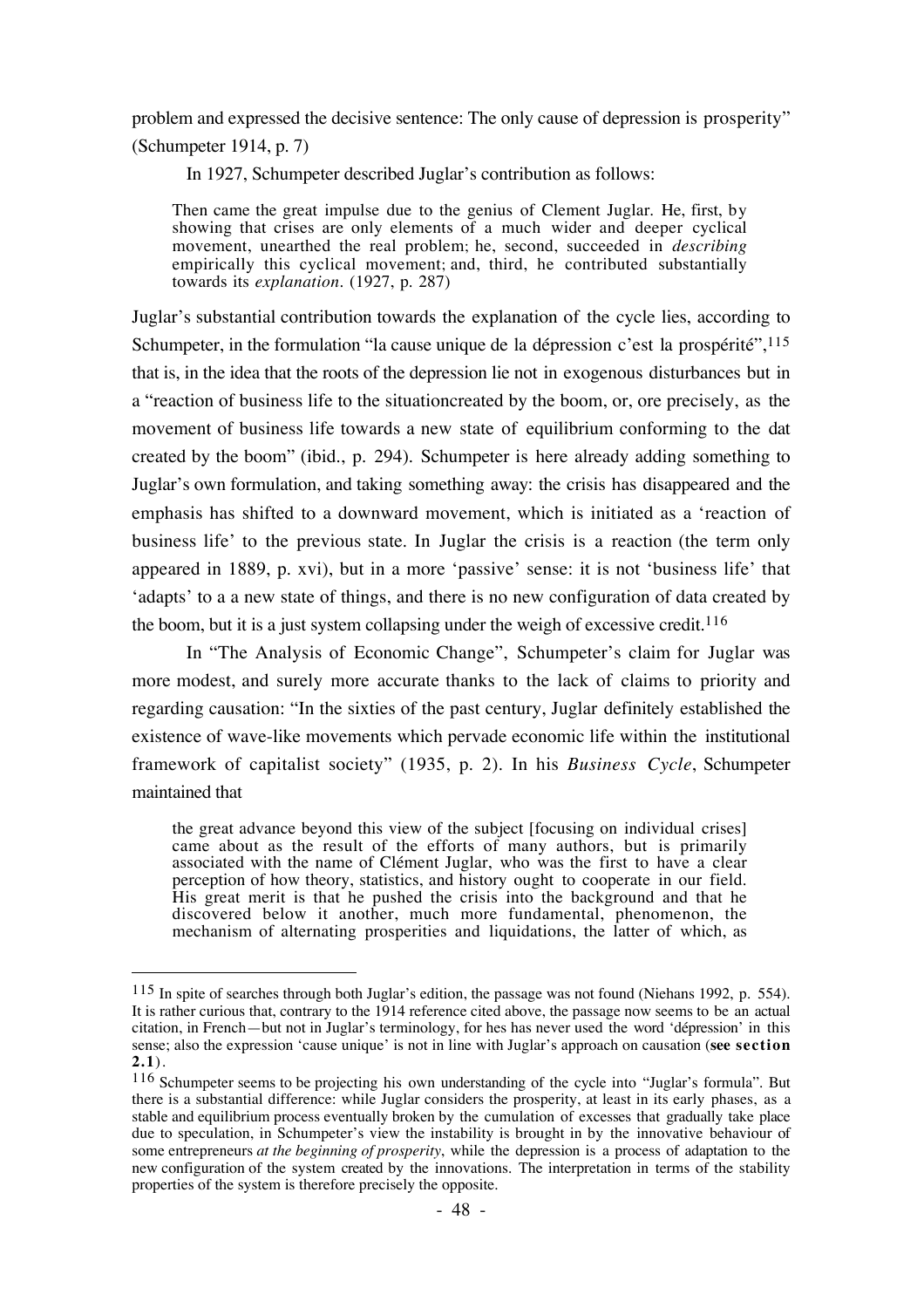pointed out in another place, he interpreted to be a reaction of the economic system to the events of the former. (Schumpeter 1939, pp. 162–3).

previously, Schumpeter wrote in a note that "With Juglar's formula that prosperity is the *cause unique* of depression practically all 'theories' agree": p. 139n.<sup>117</sup> Juglar (as well as the next generation of cycle theoriests) is criticised for having seen only one cycle, to which schumpeter gave Juglar's name, while the system actually undergoes waves of different length.

In his tribute to Mitchell, Schumpeter again emphasised Juglar's pioneering role in the passage from crises to cycles:

There was of course a forerunner to all these authors, Clement Juglar—the great outsider who may be said to have created modern business-cycle analysis. So far as Mitchell is concerned, Juglar was his forerunner in theory as well as in method. Not only did he write a "great book of facts" which spurned contemporaneous theory and made clear the necessity of passing from "crises" to "cycle", but he also indicated with truly Mitchellian reserve important principles of interpretation which he believed to rise directly from observation and which culminated in the famous dictum: the only cause of depression is prosperity, or, if I read this sentence aright, depression is the reaction to what happens in prosperity. This seems to me to be the first, though partial, formulation of the theory that every phase of the economic process engenders the next phase and that, in particular, stresses which accumulate in the system during prosperity lead to recession (which in turn creates the conditions for a new spell of prosperity). Mitchell, who independently adopted a similar schema, did not hesitate to call it a "theory" (see *e.g. Business Cycles*, p. 583, or Burns' resume, *op. cit.*, p. 26**),** and this is exactly what it is if we take the term in its proper—that is, instrumental—sense: a schema that must derive justification, if at all, "in an independent effort to use it in interpreting the ceaseless ebb and flow of economic activity." (Schumpeter 1950, p. 149)

Schumpeter's final, and more effective, glorification of Juglar came in his *History of Economic Analysis*. After reminding that scores of authors before Juglar "displayed symptoms of a vague awareness" that crises are incidents or phases of a larger process, Schumpeter credits Juglar for the "decisive performance" of definitel ousting 'crises' for 'cycles'. Juglar is described as ranking, "as to talent and command of scientific method, among the greatest economists of all times".118

This evaluation rests upon three facts. To begin with, he was the first to use time-series materials (mainly prices, interests rates, and central bank balances) systematically and with the clear purpose in mind of analysing a definite phenomenon. Since this is the fundamental method of modern business cycle analysis, he can be justly called its ancestor. Secondly, having discovered the cycle of roughly ten years' duration that was most obvious in his material—it was he who discovered the continent; islands near it several writers had

<sup>117</sup> Schumpeter added a footnote with references to Juglar's early writings on population and on the discounts of the Bank of France, and surprisingly cites the wrong publication year for the first edition of Juglar's book, 1860 instead of 1862, probably having in mind the prize-winning document presented before the Académie. Schumpeter also suggested to take note of Mitchell's and Spiethoff's laudatory remarks on Juglar. But while Mitchell was indeed full of (belated!) admiration for Juglar's achievement, Spiethoff's view, although he recognised the pioneering role of Juglar, was quite negative as to his specific theoretic contribution (see the passage cite in **footnote 106**, on the same page indicated by Schumpeter).

<sup>118</sup> For a comment see Niehans 1992, p. 567.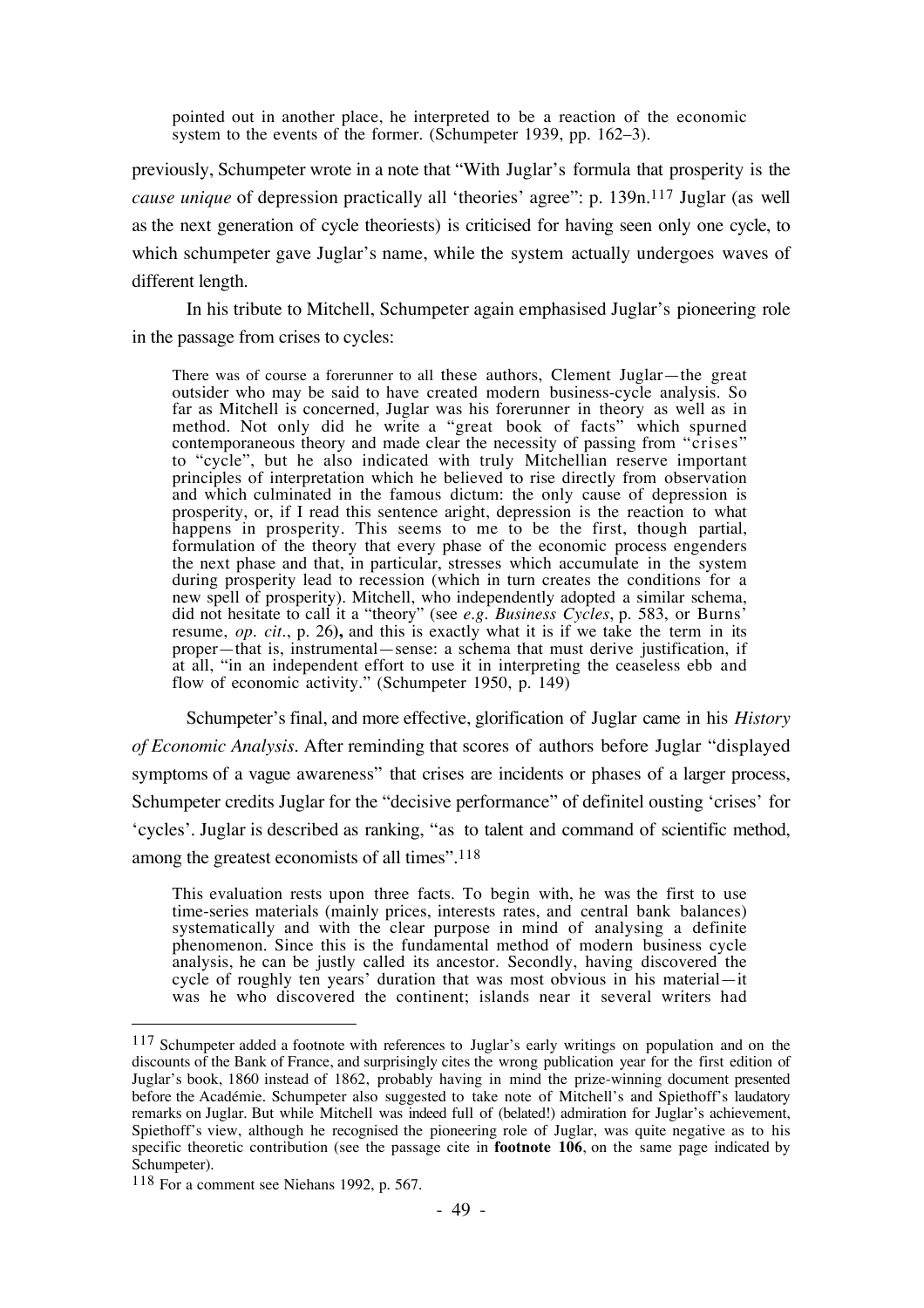discovered before—he proceded to develop a morphologyy of it in terms of 'phases' (upgrade, 'explosion', liquidation). Though Tooke and Overstone had done the same thing, the modem morphology of cycles dates from Juglar. And so does, in the same sense, 'periodicity.' This morphology of a 'periodic' process is what he meant when he proudly claimed to have discovered the 'law of crises' without any preconceived theory or hypothesis. Third, he went on to try his hand at explanation. The grand feature about this is the almost ideal way in which 'facts' and 'theory' are made to intertwine. In themselves, most of his suggestions concerning the factors that bring about the downturn (loss of cash by banks, failure of new buying) do not amount to a great deal. But allimportant, was his diagnosis of the nature of depression, which he expressed with epigrammatic force in the famous sentence: 'the only cause of depression is prosperity.' This means that depressions are nothing but adaptations of the economic system to the situations created by the preceding prosperities and that, in consequence, the basic problem of cycle analysis reduces to the question what is it that causes prosperities—to which he failed, however, to give any satisfactory answer. (Schumpeter 1954, pp. 1123–4).

Schumpeter could not restrain from stressing again that Juglar failed to perceive cycles of different lengths, but maintained that "Juglar's merit is hardly diminished by these develoments [Kitchin's and Kondratieff's]—in fact, they only serve to enhance his historical position" (p. 1124n). Earlier on, However, Schumpeter had noted (criticising Tooke and Overstone on the same grounds) that some of their contemporaries (in particular Hyde Clarke, 1847, and Langton, 1848) recognized a multiplicity of simultaneously occurring waves (p. 743n).

## **6. Conclusion: fame surpassing influence**

 $\overline{a}$ 

Doubtlessly Schumpeter was instrumental in Juglar's claim to fame. Yet this claim is based on rather flimsy foundations.<sup>119</sup> Juglar was indeed the first to use time-series with the specific aim of inquirying into the cycle, but this can hardly be defined a marriage of theory and facts,as theory was completely missing (not only from the premises, but also from the results) from Juglar's first edition, and to a great extent also from the second, as Juglar himself proudly claimed, Moore and Spiethoff immediately recognised, and modern commentators emphasise. Moreover, the time-series considered in the first edition scarcely contain any reference to prices, contrary to what Schumpetr indicates (which suggests that Schumpeter only looked at the second edition).120 As to the morphology of the cycle, Juglar did indeed suggest a more useful characterization than did Overstone and Longfield, but a three-phases cycle<sup>121</sup> reflects the theoretical gap in his

<sup>119</sup> Pelleissier 2000 reaches instead the opposite conclusion: he admits that, taken one by one, the statistical and historical methods have considerable shortcomings and that the theory is insufficient, but highly evaluates the novelty of their combination.

 $120$  On p. 51 of the first edition there is a comparison of the prices of various imported goods before and after the 1816 crisis, and a table with prices of corn, 6 data in the period 1800–1818; a handful of data for imported goods for 1824, 1825 and 1826 is given on p. 59, and again on p. 75 data are added for 1845–7, commented in 7 lines on p. 77 and again on p. 80; for more data for 1836 and 1836 are on p. 228. More extensive the tables on pp. 141 and 217, comparing crises years and the price of corn and other cereals. The bulk of data concerns banking statistics ov various kinds. Also in 1889 banking statistics provide the main part of the data presented by Juglar, but are compemented with graphics detailing the maxima and minima of prices of a dozen goods from 1858 to 1887 (1889, pp. 78–79).

<sup>121</sup> Which, as seen in Section 3.2., was not a novelty (see in particular **footnote 50**).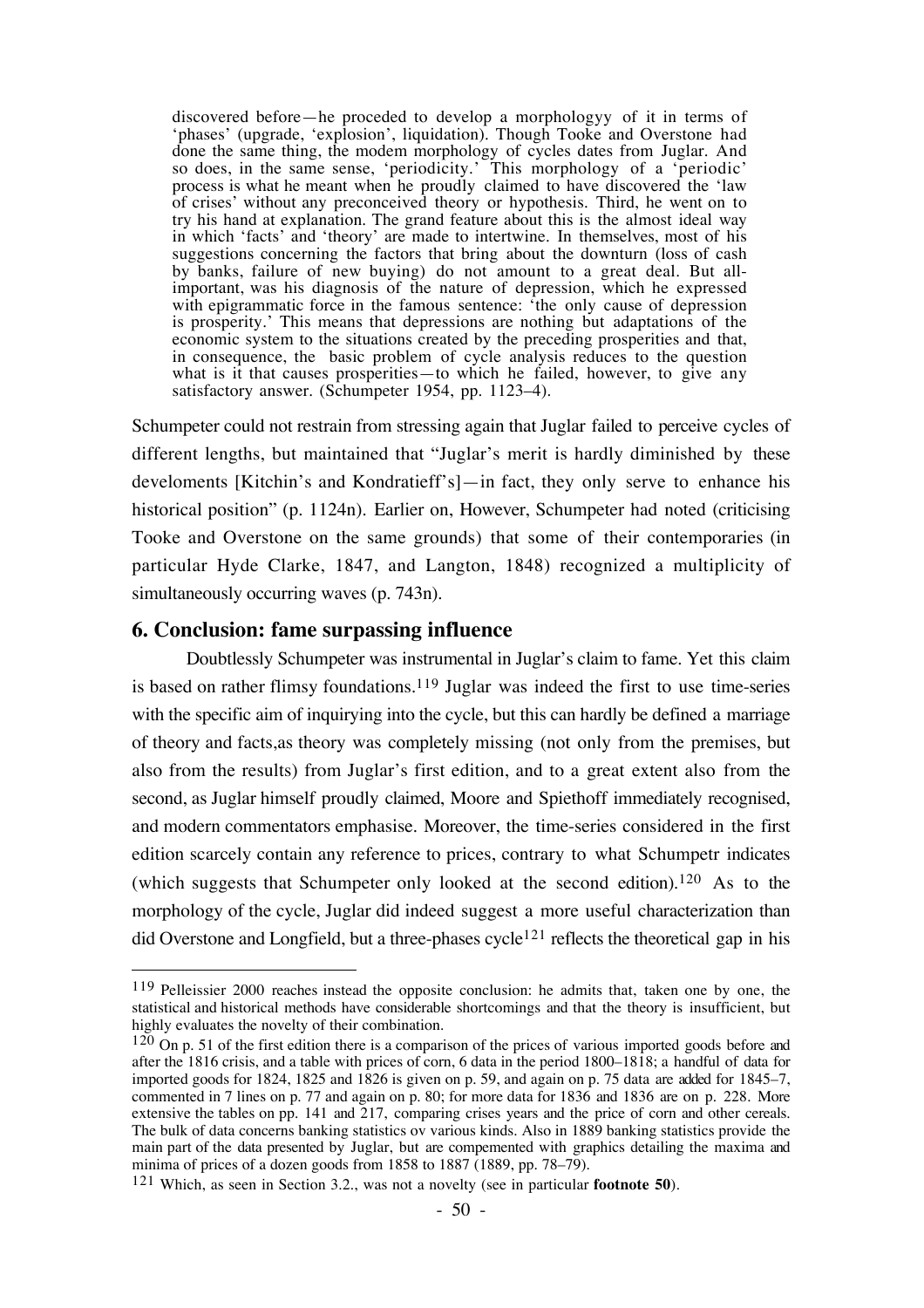construction (as Schumpeter recognised) and needed to be completed by later writers (the more useful 4-phases cycle was suggested by Mills in 1867). The morphological characterization is not yet fully coupled, in Juglar's writings, with a precise analytical counterpart, as the prosperity remained fully unexplained in Juglar 1862, and still largely unexplained in 1889; in 1862 even the increasing tension on which the whole mechanism of crises relies is not rendered analytrically but is only based on the public's "fureure". Schumpeter also recognises that previous to Juglar there were other endogenous (or at least, semi-endogenous) interpretations of the cycle; and Juglar's own attempt (fully explicit only in the second edition) did not deliver the promise. Finally, the idea that crises are the by-product of prosperity was rather common at the time, and can hardly be seen as a novelty. Indeed, in Juglar's construction there are scarcely any ideas that were new when he was writing. Although this is not to say that he knew of them, or should have known, the elevation of Juglar to the role assigned to him by Schumpeter is surely hyperbolic. It has been conjectured that when Schumpeter synthetized Juglar's contribution in the dictum 'the only cause of depression is prosperity' he was projecting his own view into the man he elected as the first of his forerunners (Niehans, pp. 554–5**)**; I add the further conjecture that Schumpeter based his reading on the second edition, and he projected it back another 27 years as if the first edition already carriede all the ingredients of the second. But it was not, and in these three decades, numerous articles contributed to fill the gaps left by Juglar, in all the countries subject to business fluctuations.

Juglar's original contribution marked nevertheless an advancement with respect to previous writers. Apart from having "very much excited" his contemporaries (as Ferrara remarked: 1864, p. 274), apparently for the weigh of the evidence he supplied, Juglar compiled in a single book a weath of arguments that were previously scattered in publications of a temporary nature (pamphlets, which probably circulated widely at the time but are now difficult to find even in important libraries) or in non-professional journals devoted to a number of arguments, or in financial and commercial publications. And he contributed (before Jevons, but less effectively than him, and at any rate after Evans and Wirth) to promote the use of statistical and historical methods in business cycle analysis. I see, however, his most important contribution in the explicit setting of some of the *problems* of business cycle theory: in particular, the necessity of identifying causal links between successive phases. The same problems were indeed discussed by others before him, and some had even provided better articulated and more complete answers than he did, but had not always expounded the problem as cleary as Juglar.

Juglar's influence, however, did not very much extend beyond France, and even there Juglar was only paid a formal tribute by true theorists, who tackled the problem in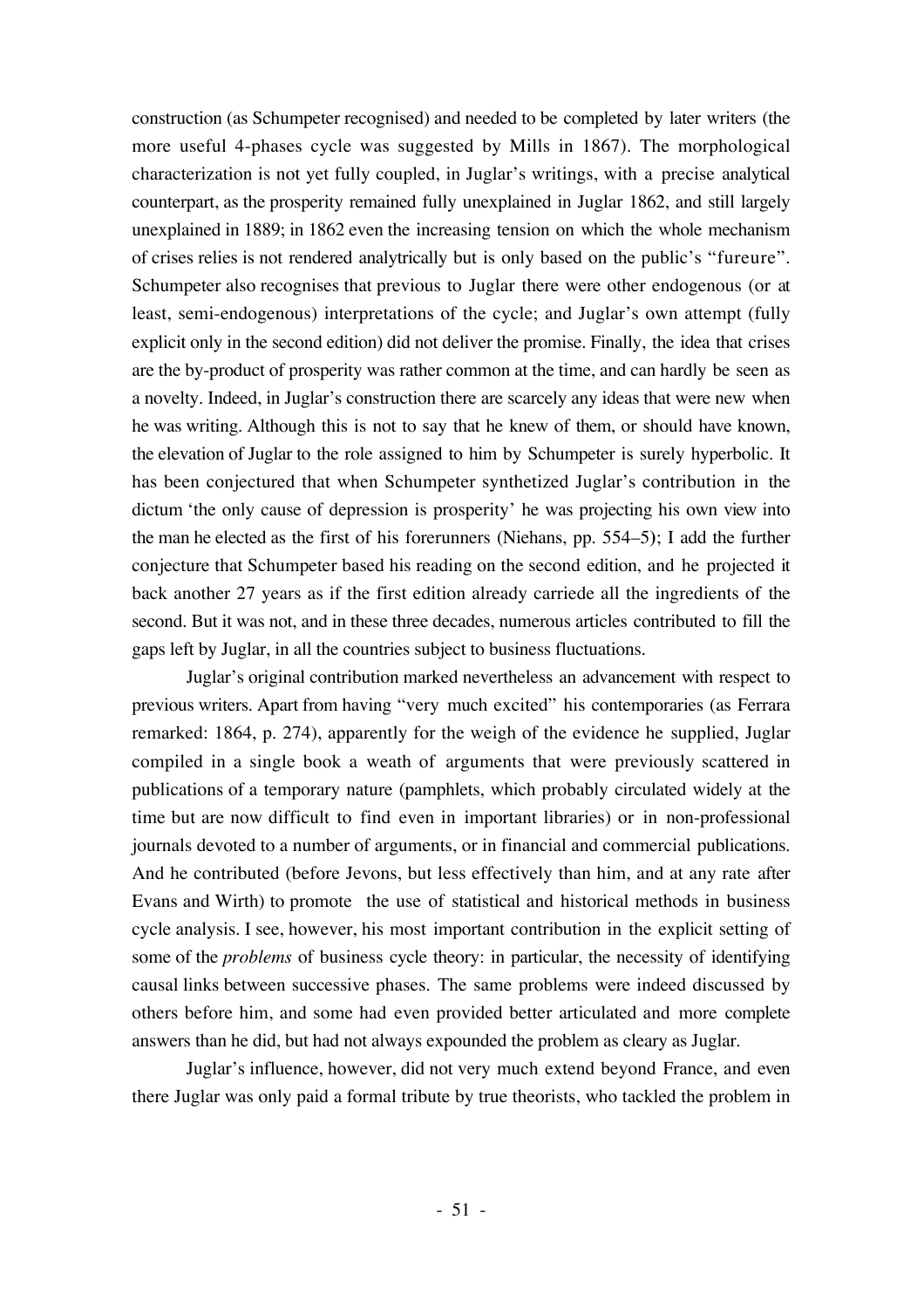the terms of the requirements of current theory.<sup>122</sup> This is precisely the limit of Juglar's contribution: by lacking a specific theoretical perspective and having renounced to deal with the main theoretical problem concerning crises, namely their relationship to equilibrium, he could not be influential except on some marginal points (such as the definition of 'crisis', which for a while was discussed) and by further spreading, refining and supporting the very broad—but already commonplace— picture.

## **References**

Académie des Sciences Morales et Politiques

1860 [Prix Bordin. Section d'économie politique et statistique], *Académie des Sciences Morales et Politiques, Séances et Travaux*, p. 186.

Anonymous

1816 "Commercial distress of the country", *Edinburgh Review*, XXVII, December, pp. 373–91.

Anonymous [R. McCulloch]

1826 "Commercial Revulsions", *Edinburgh Review* XLIV, June, pp. 70–93.

Anonymous [Malthus]

1826 "[Review of] Thoughts and Details on the High and Low Prices of the last Thrity Years, by Thomas Tooke", *Quarterly Review XXIX*, April, pp. 214–39.

Anonymous (Condy Raguet?)

1829 [Untitled report from "Philadelphia, May 9, 1829"], *The Free Trade Advocate and Journal of Political Economy* 1: 9, 9 May, pp. 303–4.

Anonymous [Members of the New York Press]

1857 *A Brief Popular Account of All Financial Panics and Commercial Revulsions in the United States from 1690 to 1857*, New York: Haney.

Anonymous ['A Political Economist']

1864 "Alleged commercial decades or cycles", *The Economist*, 19 November and 24 December, pp. 1428–9. and 1577–8.

Anonymous

 $\overline{a}$ 

1870 "The food consumption in Paris", in *Journal of the Statistical Society of London*, 33: 3, September, pp. 408–411 (abstracted from *The Economist* of 17 September 1870).

<sup>122</sup> Niehans also maintains that Juglar's theoretical influence was limited, because the attention of economists was focussing on the stock of capital goods already at the time of Juglar's writing (1992, p. 563), while he believes the influence on empirical business-cycle research to have been decisive (p. 565). See also Hutchison's considerations cited at the end of Section 5.2.

The fact that a few of the analytical ingredients that can be found in his writings seem to reappear in the literature does not disprove the judgement that his influence was, in practice, scarce: business cycles is indeed one of the fields where ideas, especially so far as specific analytical ingredients are concerned, circulate widely and keep returning, sometimes picked up from more or less obscure sources and sometimes reinvented anew.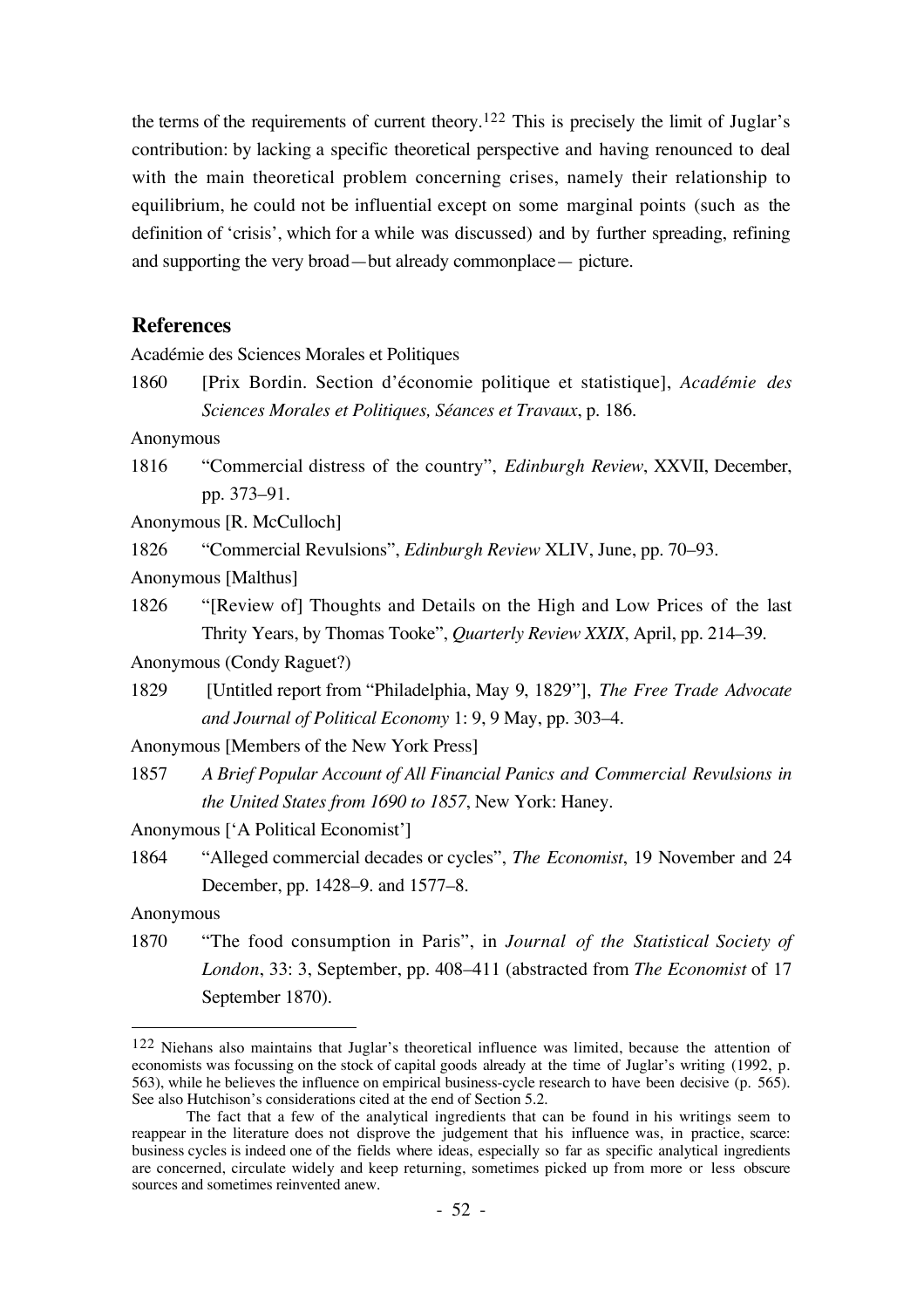#### Anonymous

1886 "Depression of trade and prices of commodities", *Bankers' Magazine* (London) XLVI, June, pp. 465–71.

#### Anonymous

1890 "*Des Crises Commerciales et de leur retour périodique en France, an Angleterre et aux États-Unis*, by Clément Juglar", *Journal of the Royal Statistical Society* 53: 1, March, pp. 153–63.

## Anonymous

1893 "Book Notes", *Political Science Quarterly* 8:3, September, pp. 577–88.

Arnon, A.

1991 *Thomas Tooke: Pioneer on monetary theory*, Aldershot: Elgar.

Balfour, D. M.

1848 "The present commercial crisis", *Hunt's Merchant Magazine* XVIII, May.

Balfour, T. G.

- 1889 "Opening address" *Journal of the Royal Statistical Society*, 52: 4, December, pp. 517–34.
- Bell, G. M.
- 1850 "History of English Panics", *Hunt's Merchant Magazine*, XXIII:VI, December, p. 605.

von Bergmann, E.

1895 *Die Wirtschaftskrisen: Geschichte der nationalökonomischen Krisentheorien*, Stuttgart: W. Kohlhammer.

Besomi, D.

- 2006 "'Marxism gone mad': Tugan-Baranovsky on crises, their possibility and periodicity", *Review of Political Economy* 18:2, April.
- [in preparation] "Tendency to equilibrium, the possibility of crisis, and the history of business cycle theories".

*Bankers' Magazine*

- 1848 [note appended to Lawson 1848a], *Bankers' Magazine* (London) VIII, p. 420. Boccardo, G.
- 1879 *Trattato teoretico-pratico di Economia Politica*, Torino: Roux e Favale (6th ed). Briaune, M.
- 1840 *Des crises commerciales. De leur causes et de leur remèdes*, Paris: Bouchard-Huzard (reprinted New York: Burt Franklin, 1971).

Carrington, R. C.

1863 *Observations of the spots on the sun from November 9th, 1853, to March 24th, 1861*, London: Williams & Norgate.

Clarke, H.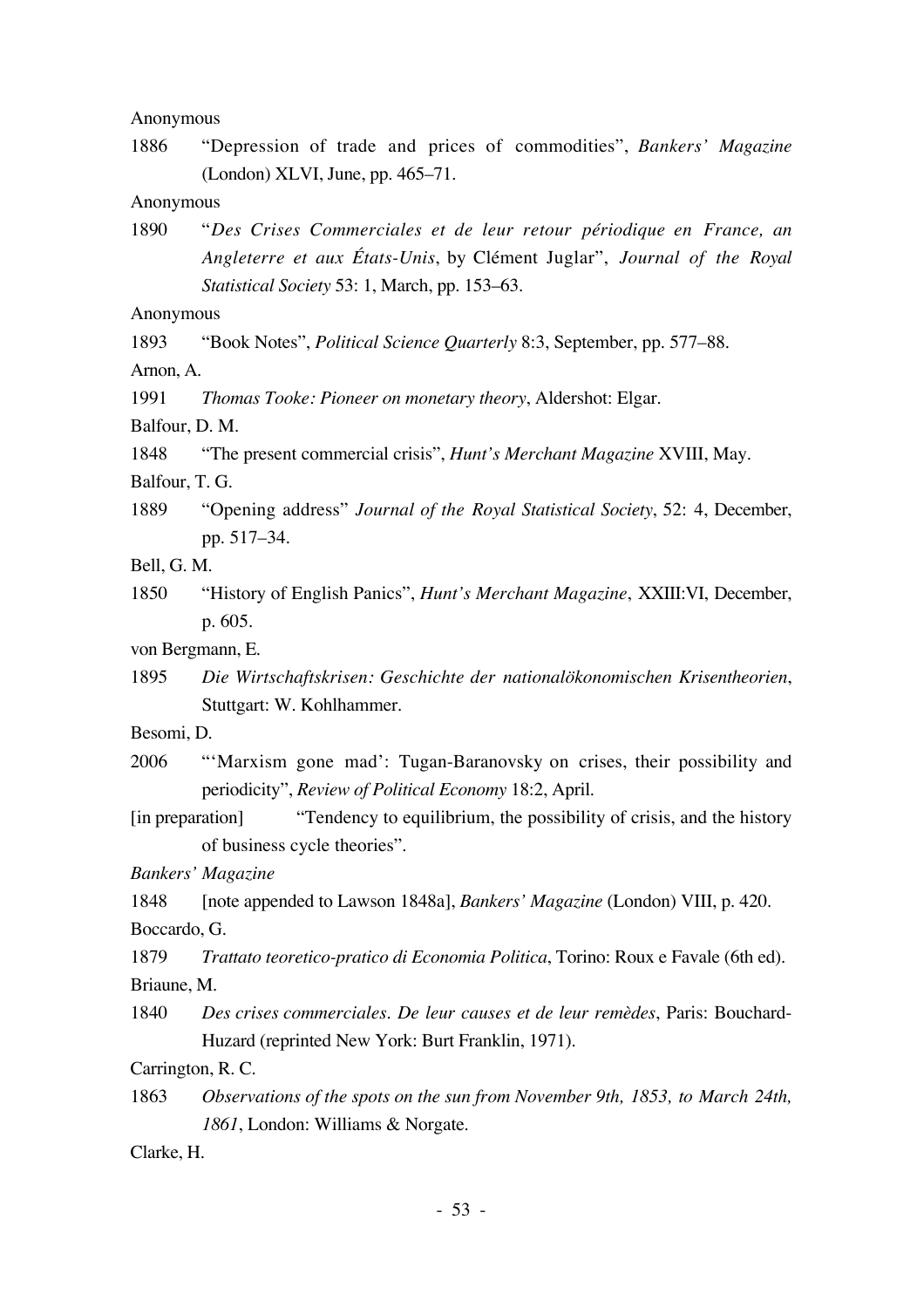- 1838 "On the mathematical law of the cycle", The Railway Magazine and the Annals of Science V, November, pp. 378–80.
- 1847 "Physical economy —A preliminary inquiry into the physical laws governing the periods of famine and panic", *Railway Register* (reprinted in F. Louca,- Francisco and J. Reijnders, eds., *The foundations of long wave theory: Models and methodology*. Volume 1. Cheltenham: Elgar, 1999).

## Cobden, R.

1859 "Translator's Preface" to M. Chevalier, *On th Probable Fall in the Value of Gold, the Commercial and Social Consequences which May Ensue, and the Measures which it invites*, Manchester: Alexr. Ireland; London: Smith; Edinburgh: Black

Collison Black, R. D.

- 1992 "Dr. Kondratieff and Mr. Hyde Clarke", *Research in the History of Economic Thought and Methodology* 9, pp. 35–58.
- Commons, J. R.
- 1923 "Hobson's 'Economics of Unemployment'", *American Economic Review* 13: 4, December, pp. 638–47.

Commons, J. R., McCracken, H. L. and Zeuch, W. E.

- 1922 "Secular trends and business cycles: A classification of theories", *Review of Economic Statistics* 4:4, October, pp. 244–63.
- Cole, A. H.
- 1957 "Conspectus for a History of Economic and Business Literature", *Journal of Economic History* 17:3, September, pp. 333–88.

Coquelin, C.

- 1848 "Les Crises Commerciales et la Liberté des Banques", *Revue des Deux Mondes* XXVI, 1 November, pp. 445–70. Abridged as Coquelin 1850.
- 1850 "Restrictions on banking the cause of commercial crises", *Bankers' Magazine* X, pp. 219–27 and 308–13.
- 1852 "Crises Commerciales", *Dictionnaire de l'Économie Politique*, ed. by Ch. Coquelin et Guillaumin, Paris: Guillaumin

Cory, I. P.

- 1842 *Competition : its abuse one of the chief causes of the present distress among the trading, manufacturing, and commercial classes: with suggestions for remedying it*, London : Painter.
- Dangel-Hagnauer, C. and Raybaut, A.
- 2005 "Clément Juglar's Legacy to the French Business Cycle Theorists of the Early Twentieth Century", paper presented at the IX ESHET conference in Stirling, June.

Danson, J. T.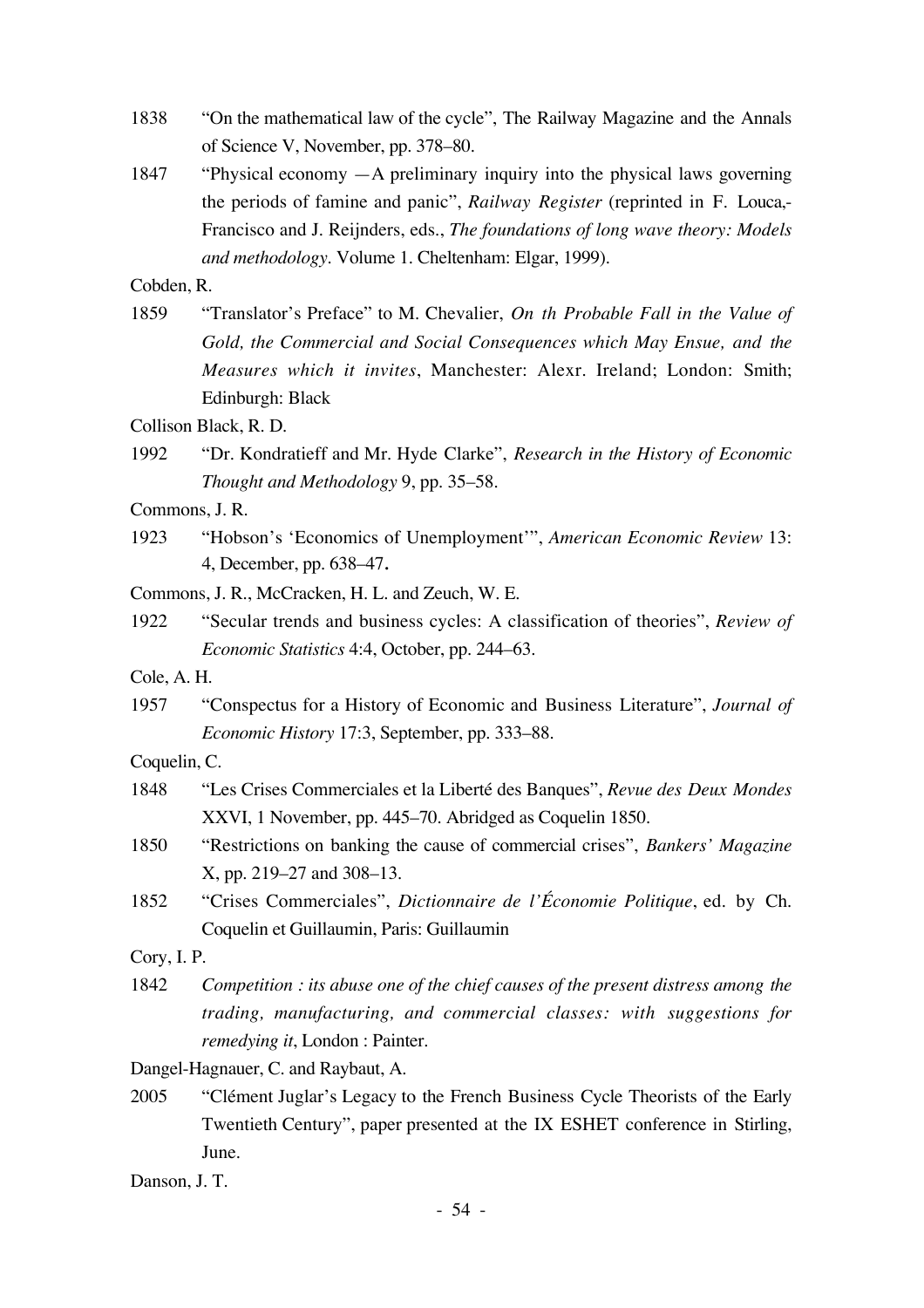1848 "A Contribution towards an Investigation of the changes which have taken place in the condition of the people of the United Kingdom during the eight years extending from the harvest of 1889 to the harvest of 1847; and An Attempt to develope the connexion (if any), between the changes observed and the variations occurring during the same period in the prices of the most necessary articles of food", *Journal of the Statistical Society of London* 11:2, May, pp. 101–40.

De Foville, A.

1905 "Clément Juglar", *Economic Journal* 15, June, pp. 293–8.

De Laveleye, E.

1865 *Le marché monetaire et ses crises depuis cinquante ans*, Paris: Guillaumin.

De Molinari, G.

1847 "La Crise financière et commerciale en Engleterre", *Journal des Écononomistes* 1ère série, XVII, Juin, pp. 274–84.

Della Bona, G.

1888 *Delle crisi economiche*, Torino: Bocca.

Des Essars, P.

1895 "La vitesse de la circulation", *Journal de la Société de Statistique de Paris*, April, pp. 143–51.

Dowrie, G. W.

1917 "[Minor notice on Juglar's *Brief History of Panics*]", *American Historical Review* 22:3, April, pp. 716–7.

Ducos, G.

1997 "Juglar, Clément (1819–1905)", in D. Glasner, *Business Cycles and Depressions. An Encyclopedia*, New York and London: Garland, pp. 345–7.

Dupriez, L. H.

1951 *Des Mouvements économiques généraux*, Louvain: Institut de Recherches Économiques et Sociales.

England, M. T.

- 1913 "Economic Crises", *Journal of Political Economy* 21: 4, April, pp. 345–54.
- 1913a "An Analysis of the Crisis Cycle", *Journal of Political Economy* 21:8, October, pp. 712-34.

Evans, D. M.

1859 *The history of commercial crises, 1857-58 and the stock exchange panic of 1859*, London: Groombridge (New York: Kelly, 1969).

Ferrara, F.

1864 "Delle crisi economiche", Preface to vol. IV of *Biblioteca dell'Economista* (second series); as reprinted in *Esame storico-critico di economisti e dottrine economiche del secolo XVIIIe prima metà del XIX. Raccolta delle prefazioni dettate dal ProfessoreFrancesco Ferrara*, vol. 2, Torino: UTET, 1890.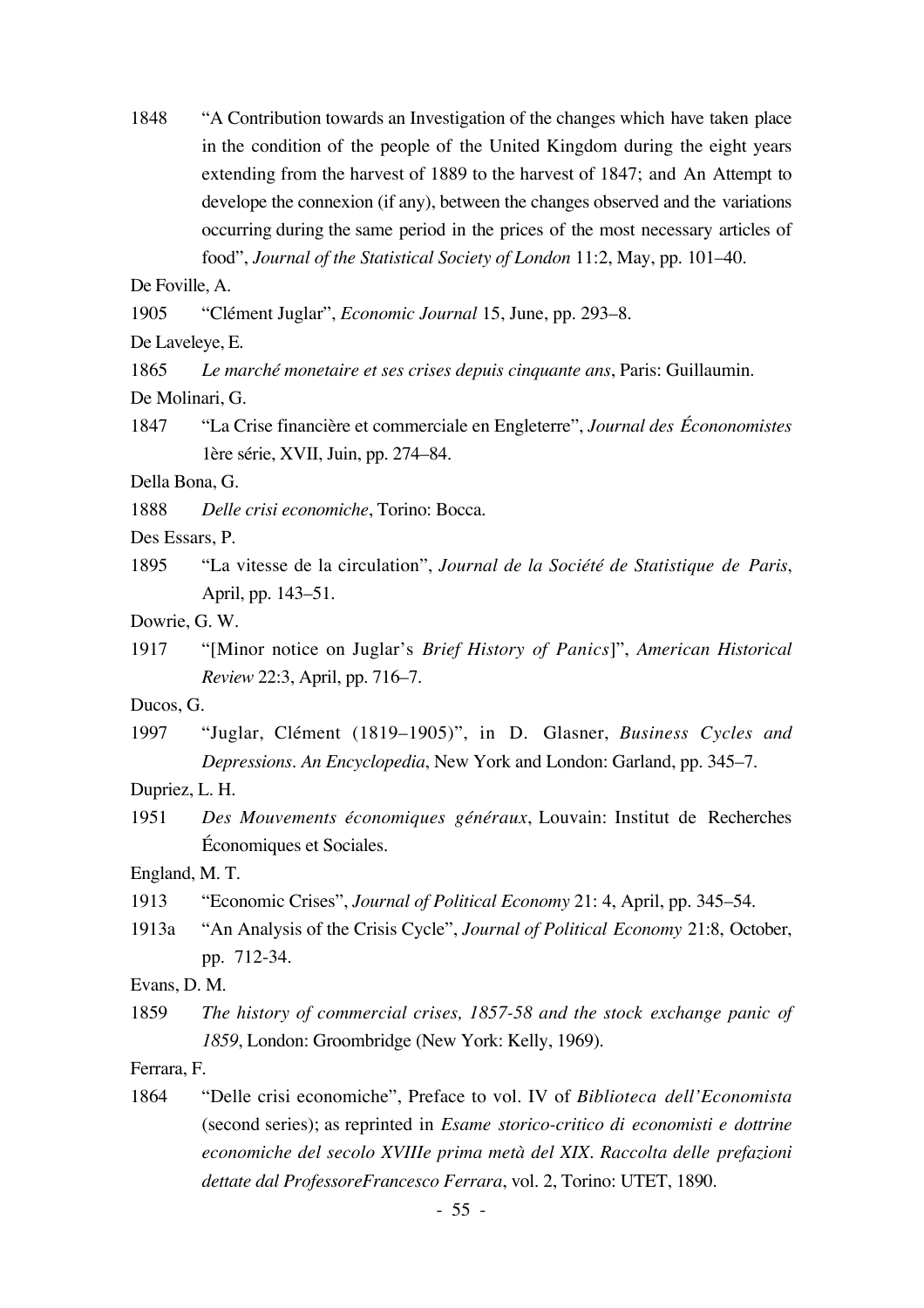Fisher, I.

- 1911 "'The Equation of Exchange,' 1896-1910", *American Economic Review* 1: 2, June, pp. 296–305.
- 1911 *The Purchasing Power of Money*, New York: Macmillan.

Foxwell, H. S.

- 1884 "Appendix on the Theory of Cycles" to Jevons 1884, pp. 361–2.
- 1886 *Irregularity of employment and fluctuations of prices*, Edinburgh: Co-operative Printing Company.

Fredericksen, N. C.

1892 "Periodicity of Crises, Liquidations, and Expanding Periods", *Bankers' Magazine* LIII, January-June, pp. 189–98.

Frobert, L., and Hamouda, O.

2005 "L'influence de l'école anatomo-clinique sur la première 'vision' du cycle économique chez Clément Juglar 1846–1862", paper presented at the IX ESHET conference, Stirling, June 2005.

Garnier, J.

1959 "Crises commerciales", *Dictionnaire universel théorique et pratique du commerce et de la navigation*, Paris: Guillaumin.

Gide, C.

1890 "The Economic Schools and the Teaching of Political Economy in France", Political Science Quarterly 5: 4, December, pp. 603–35.

Giffen, R.

- 1877 *Stock exchange securities: An essay on the general causes of fluctuations in their price*, London: George Bell and Sons.
- 1885 "Trade Depression and Low Prices", *Contemporary Review* XLVII, June, pp. 800–22.

Groenewegen, P.

2001 " Joseph Clément Juglar (1819-1905): From Physician to Analyst of Business Cycles", in P. Groenewegen (ed.), *Physicians and Political Economy. Six Studies of the Work of Doctor-Economists*, London and New York: Routledge.

Guitton, H.

1951 *Les fluctuations économiques*, Paris: Recuiel Sirey

Guthrie, W.

1864 "Introduction" to G. Guthrie, *Bank Monopoly the Cause of Commercial Crises*, Edinburgh: Blackwood.

Hagemann, H.

2002 *Business Cycle Theory. Selected Texts 1860–1939*, voll. I–IV, London: Pickering & Chatto

Hansen, A. H.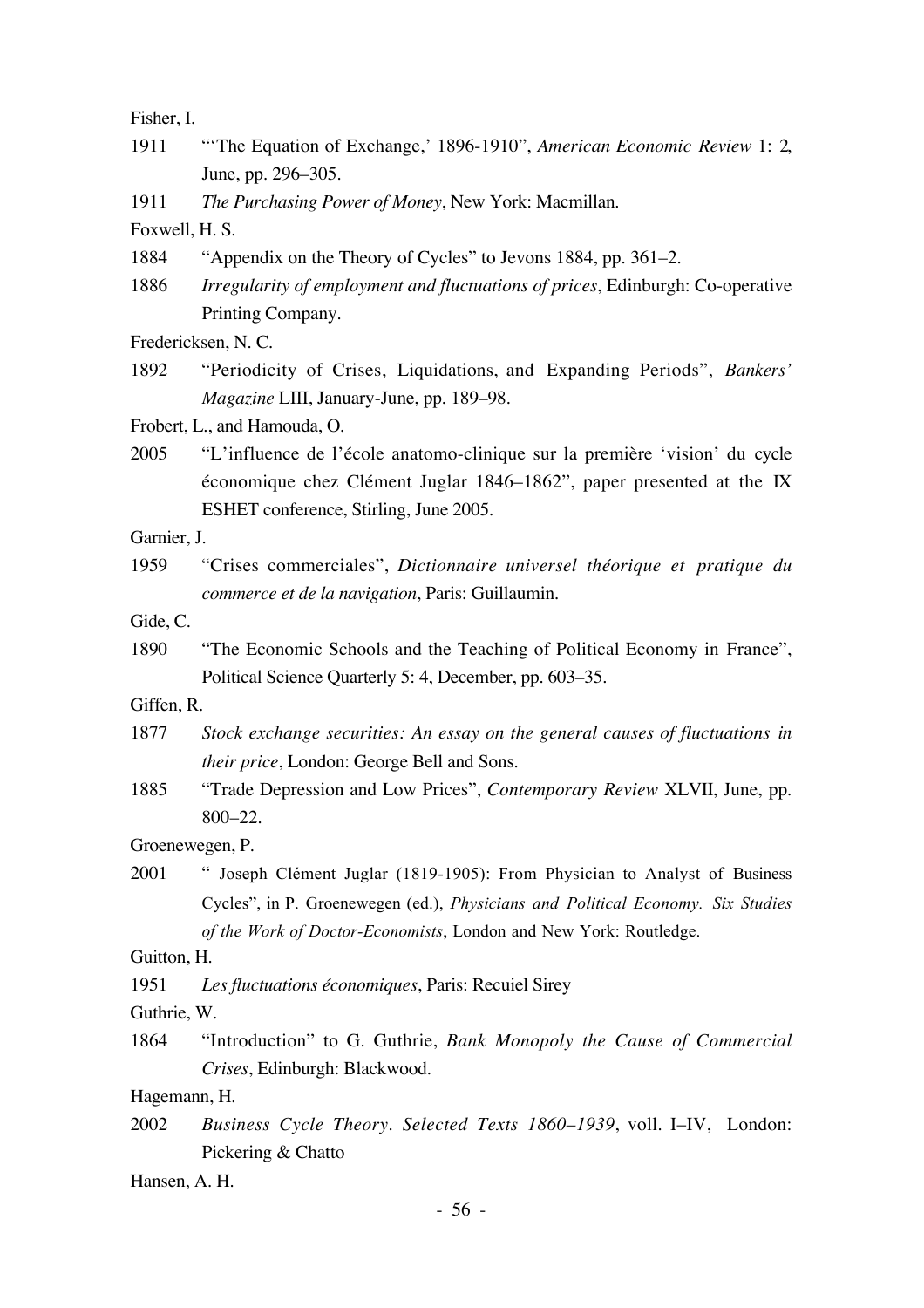- 1927 Business-cycle theory. Its development and present status, Boston: Ginn.
- 1951 "Schumpeter's Contribution to Business Cycle Theory", *Review of Economics and Statistics* 33: 2, May, pp. 129–32.

Hansen, A. H.; Boddy, F. M.; and Langum, J. K.

1936 "Recent Trends in Business-Cycle Literature", *Review of Economic Statistics*, 18:2, May, pp. 53–61.

Hardy, A.

1849 "Maladie", in J.-P. Beaude, *Dictionnaire de Médicine Usuelle*, Paris: Didier.

Hare, R.

1852 "Do banks increase loanable capital?", *Hunt's Merchant's Magazine* XXVI: VI, June, pp. 702–6.

Henderson, J. P.

1992 "Astronomy, Astrology, and Business Cycles: Hyde Clarke's Contribution", *Research in the History of Economic Thought and Methodology* 9, pp. 1–34.

Herschel, W.

1801 "Observations tending to investigate the nature of the sun in order to find the causes or symptoms of its variable emission of light and heat", *Philosophical Transactions* XCI, pp. 265–318.

Hutchison, T. W.

1953 *A Review of Economic Doctrines 1870–1929*, Oxford: Clarendon Press.

H. W. M.

1917 "[Review of] *A Brief History of Panics and their Periodical Occurrence in the United States*. By Clement Juglar; De Courcy W. Thom." *Journal of the Royal Statistical Society* 80:2, March, pp. 312–3.

Jevons, W. S.

- 1869 "Inaugural Address As President of The Manchester Statistical Society on the Work of the Society In Connection with The Questions Of The Day, read November 10th, 1869; in *Methods of social reform: and other papers*, London: Macmillan, 1883.
- 1878 "Commercial crises and sun-spots", Pt. 1, *Nature*, vol. XIX, 14 November, pp. 33–37. Reprinted in Jevons 1884, pp. 221–35.
- [1875] "The solar period and the price of corn". Paper presented before the British Association for the Advancement of Science; in Jevons 1884, pp. 194–205.
- 1879 "Sun-spots and commercial crises", *The Times*, 19 April 1879; reprinted in Jevons 1977, vol.
- 1884 *Investigations in currency and finance*, ed. by H. S. Foxwell, London: Macmillan.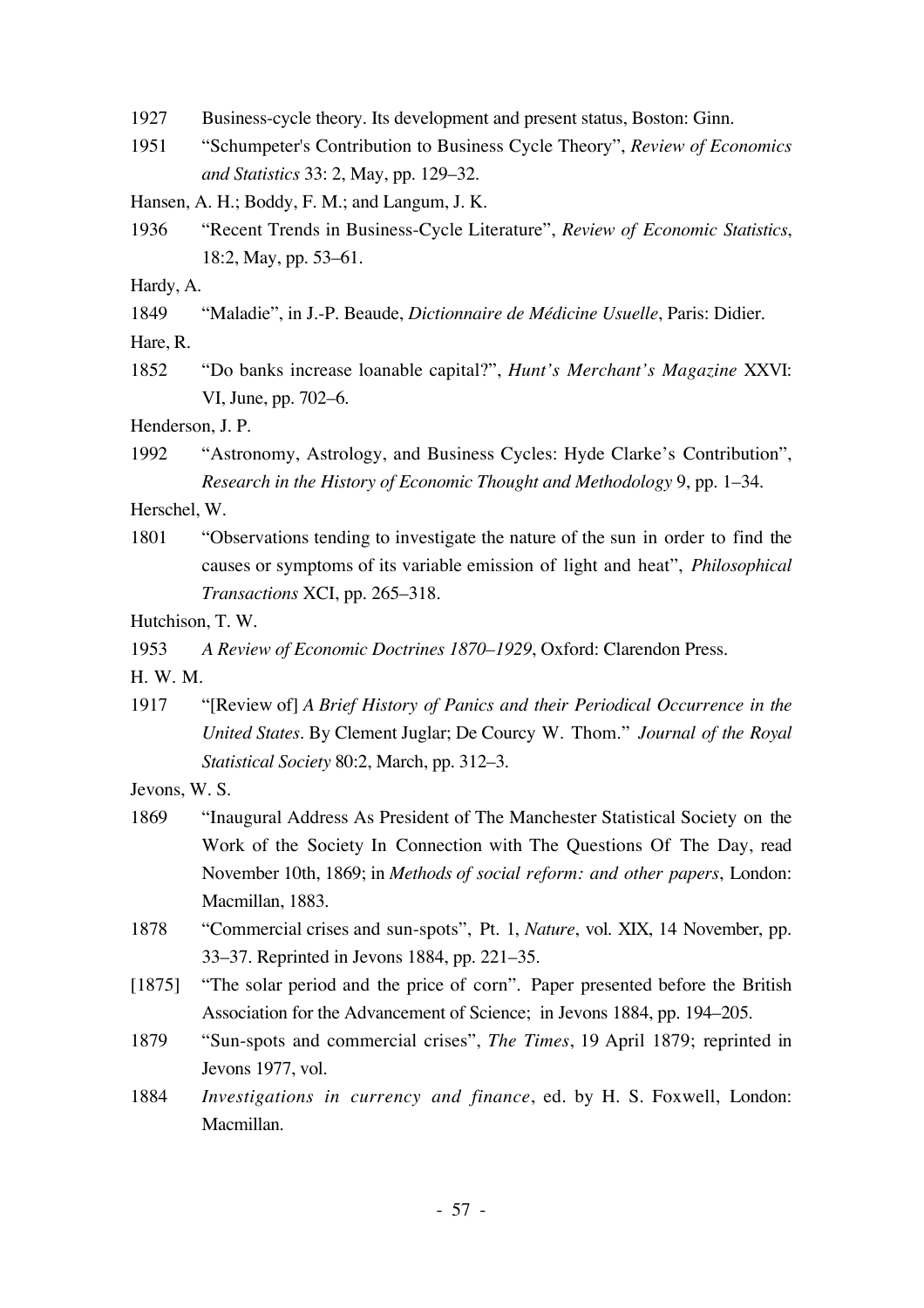1977 *Papers and correspondence of William Stanley Jevons*. Vol.4, *Correspondence, 1873–1878*; Vol.5, *Correspondence, 1879–1882*. Edited by R.D. Collison Black, London: Macmillan.

Jones, E. D.

1900 *Economic Crises*, New York and London: Macmillan.

Juglar, C.

- 1852 "De la population en France de 1725 à nos jours (1849)" *Journal des Economistes* 31,: 129, 15 Janvier, pp. 75–80, and vol. 32: 133-134, May–June 1852, pp. 54-77.
- 1857 "Des crises commerciales et monetaires de 1800 à 1857", *Journal des Économistes*, XIV, April and May, pp. 35–60 and 255–67.
- 1857a "Situation comparée de la Banque de France et de la Banque d'Angleterre d'après les compte-rendus officiels pendant les crises commerciales depuis 1799", *Journal des Économistes*, Tome 16, 2ème Série, 4ème Année, No. 47 du 15.12.1857, pp. 262-265
- 1862 *Des Crises Commerciales et de leur retour périodique en France, an Angleterre et aux États-Unis*, Paris: Guillaumin.
- 1863 "Crises Commerciales", in M Block, *Dictionnaire général de la Politique*, Strasbourg: Berger-Levrault (cited from the reprint: Strasburg: Imprimerie de Veuve Berger-Levrault, 1863).
- 1882 "Tableaux graphiques des crises commerciales et de leurs retours périodiques d'après les bilans de la Banque de France", Académie des Sciences Morales et Politiques, Séances et travaux n.s.:17, January–June. Offprint: Paris: Piccard, 1882.
- 1889 *Des Crises Commerciales et de leur retour périodique en France, en Angleterre et aux États-Unis*, 2nd edition, Paris: Alcan (Reprinted New York: Kelly, 1967).
- 1891 "Crises commerciales", *Nouveau Dictionnaire d'Économie Politique*, de L. Say and J. Chailley. Paris: Guillaumin.
- 1893 *A Brief History of Panics and their Periodical Occurrence in the United States*. Ed. by DeCourcy W. Thom, New York: Ptnam (2nd ed. 1897, 3rd. ed. 1916. The latter reprinted by Kelly, New York, 1966, 1989, and Burlington: Fraser, 1993).
- 1900 "Les crises commerciales et finanicères et les crises économiques générales", Paris: Imprimerie Paul Dupont
- 1900a "Crises commerciales", *Nouveau Dictionnaire d'Économie Politique*, de L. Say and J. Chailley. Paris: Guillaumin (2nd edition), pp. 641-651.

Juglar, C. et P. des Essart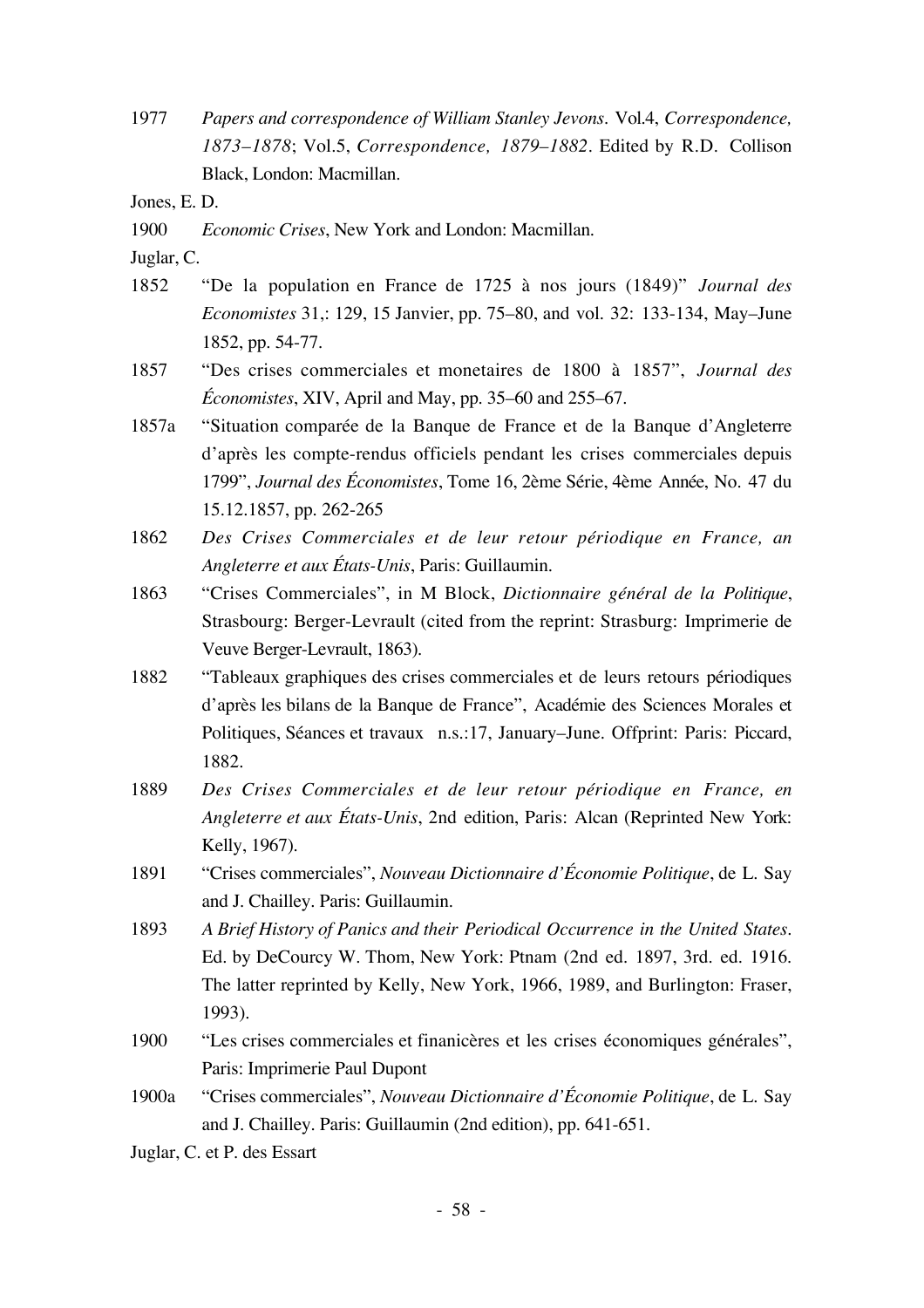- 1889 "Crises financières et commerciales", *Dictionnaire des Finances*, ed. by L. Say, Paris-Nancy: Berger-levrault, pp. 1348–55.
- Keynes, J. M.
- 1936 "William Stanley Jevons", *Journal of the Royal Statistical Society* XCIX: III, pp. 516–48 (in *The Collected Writings of J. M. Keyne*s, vol. X, London: Macmillan, 1972, pp. 109–60).

## Kuznets, S.

1930 "Equilibrium economics and Business cycles theory", *Quarterly Journal of Economics* 44: 3) May, pp. 381–415.

#### Lagasquie, A.

1849 "Causes", in J.-P. Beaude, *Dictionnaire de Médicine Usuelle*, Paris: Didier, p. 313.

### Lawson, J. A.

- 1848 *On commercial panics: a paper read before the Dublin Statistical Society*, Dublin.
- 1848a "The Cause of Commercial Panics", *Bankers' Magazine* (London) VIII, pp. 415–20.
- 1848b "The Cause of Commercial Panics", *Hunt's Merchants' Magazine* XIX, p. 282.

Leroy-Beaulieu, P.

1886 "La Baisse des Prix et la Crise Commerciale dans le Monde; Causes Alléguées, remèdes proposés", *Revue des Deux Mondes*, 1886, LVI:3, 15 May, pp. 383–418

Levasseur, E.

1858 *La question de l'or*, Paris.

1840 "Banking and currency", *Dublin University Magazine* 15, pp. 1-15, 218-33; 16, pp. 371-89, 611-20.

Marcy, G.

1946 "La théorie des crises chez les socialistes français au XIX<sup>e</sup> siècle", in *Mélanges économiques dédiés à M. le Professeur Gonnard*, Paris: Librairie Générale de Droit et de Jurisprudence, pp. 261–74.

Marshall, A.

1887 "Remedies for fluctuations of general prices", *Contemporary Review*, March (eprinted in *Memorials of Alfred Marshall*, London: Macmillan, 1925, pp. 188–211).

Marx, K., and Engels, F.

1967 *Werke*, vol 29, Berlin: Dietz.

<sup>1905</sup> "Clément Juglar", *Bulletin de l'Institut International de Statistique*, pp. 101–4. Longfield, S. M.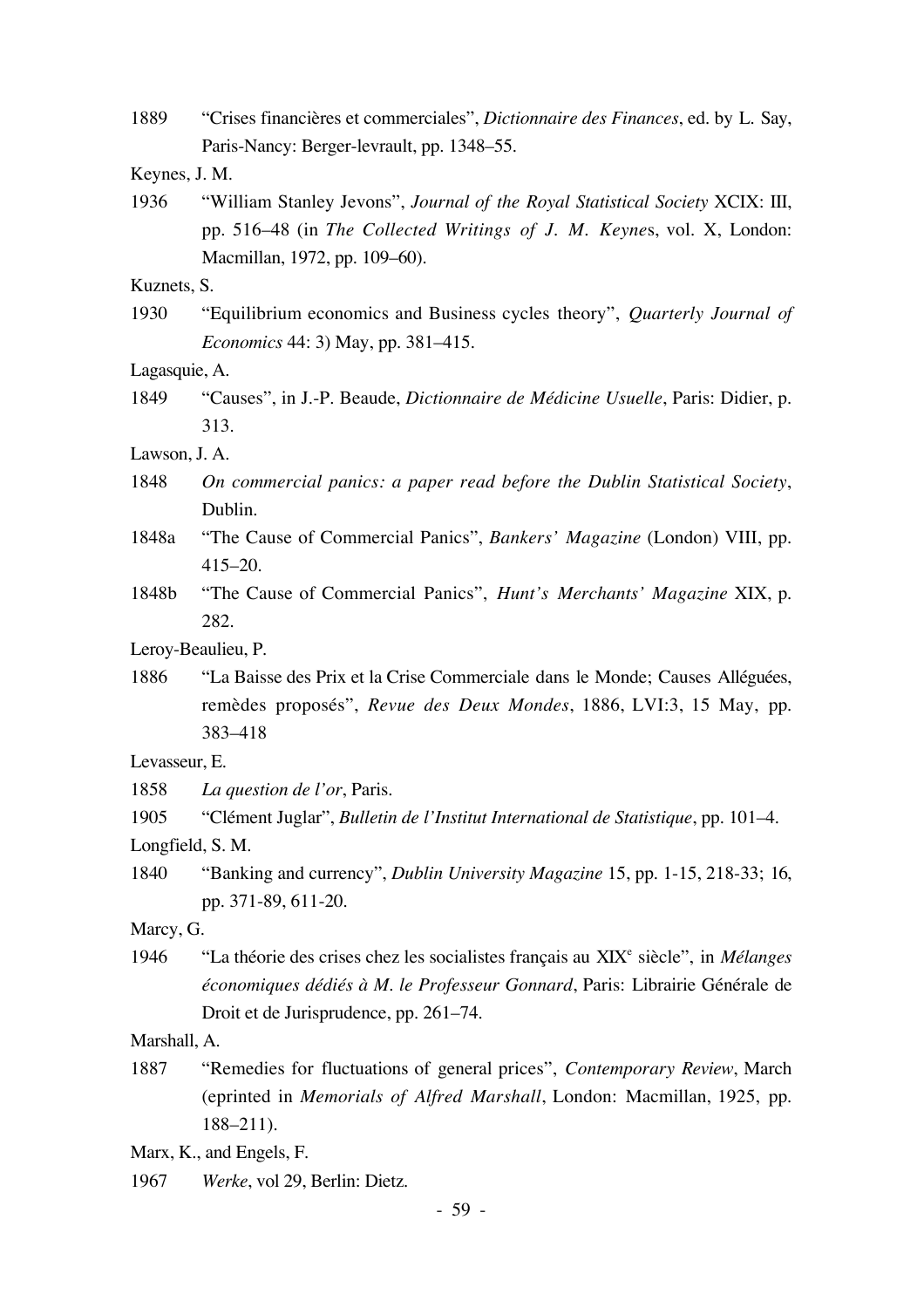Milgate, M.

1987 "Juglar, Clémont" (sic), *New Palgrave*, London: Macmillan.

Mill, J. S.

- 1826 "Paper currency and commercial distress", in J. St. Mill, *Collected Works*, edited by J. M. Robson, vol. IV, Toronto: University of Toronto Press, and London: Routledge, 1967, pp. 71–123.
- 1844 *Essays on some unsettled questions of political economy*, London.In J. St. Mill, *Collected Works* vol. IV, Toronto: University of Toronto Press, and London: Routledge, 1967

Mills, J.

1868 "On credit cycles and the origin of commercial panics", *Transactions of the Manchester Statistical Society*, Session 1867-68, pp. 5-40.

Miller, A. C.

1893 "A Brief History of Panics, by Clement Juglar [and other books]", *Journal of Political Economy* 1: 4, September, pp. 616-621.

Miller, H. E.

1927 *Banking theories in the United States before 1860*, Cambridge: Harvard University Press.

Mitchell, W. C.

- 1913 *Business Cycles*, Berkeley: University of California Press (pt. III reprinted as "Business cycles and their causes", 1941).
- 1927 *Business cycles. The problem and its settings*, New York: NBER.
- 1927a "The inter-relation of monetary practices, economic theory and business cycles" [section discarded from the last draft of Mitchell 1927], in W. C. Mitchell, *Types of economic theory. From mercantilism to institutionalism*. Vol. II, ed. by J. Dorfman, New York: Kelly, 1969, pp. 831–36.

Moore, H. L.

1908 "The Statistical Complement of Pure Economics", *Quarterly Journal of Economics* 23: 1, November, pp. 1–33.

Morgenstern, O.

1943 "On the International Spread of Business Cycles", *Journal of Political Economy* 51: 4, August, pp. 287–309.

Morgan, M. S.

1990 *The history of econometric ideas*, Cambridge: Cambridge University Press. Niehans, J.

1992 "Juglar's Credit Cycles", *History of Political Economy* 24(3), Fall, pp. 545–69. Pareto, V.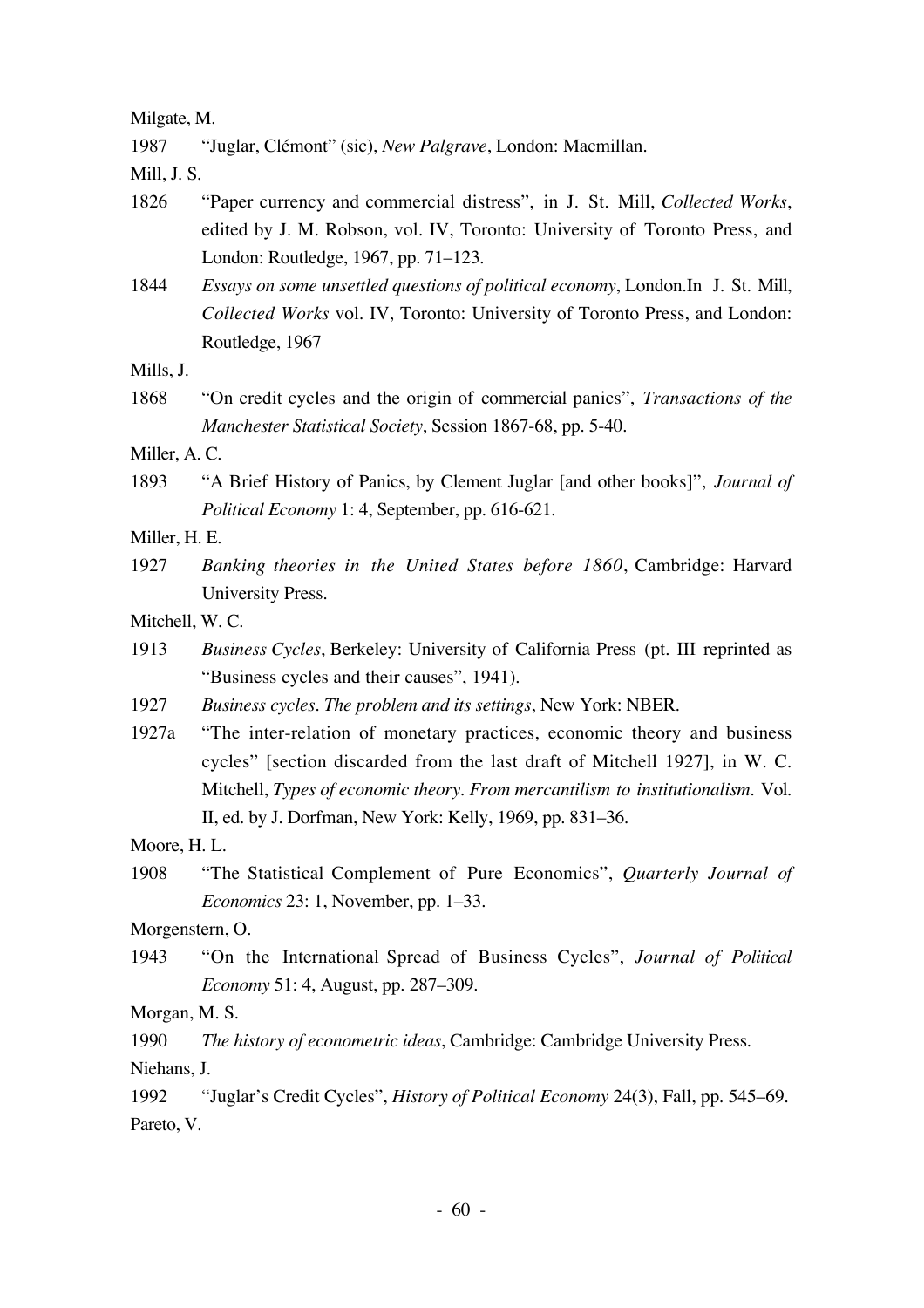1897 "Les Crises économiques", in *Cours d'économie Politique* (Engl. translation as "Economic crises" in M. Boianowsky, *Business Cycle Theories*, vol. VIII, London: Pickering & Chatto, 2005, pp. 5–22.

Peart, S. J.

1996 "*Ignorant* speculation *immoral* risks: Macheats, Turpins, and the commercial classes in Nineteenth-Century theories of economic fluctuations", *Manchester School* 64:2, June, pp. 135–52.

Pellissier, D.

2000 "Clément Juglar: héritage et actualité de sa théorie des cycles", *Les traditions économiques françaises 1848–1939*, ed. par P. Dockès, L. Frobert, G. Klotz, J. P. Poitier et A. Tiran, CNRS éditions, Paris, pp. 273–85.

Persons, W. M.

- 1916 "Construction of a Business Barometer Based upon Annual Data", *American Economic Review* 6: 4, December, pp. 739–69..
- 1926 "Theories of Business Fluctuations", *The Quarterly Journal of Economics* 41: 1, November, pp. 94–128.

Petty, W.

1662 *Treatise of taxes & contributions*, London. In C. H. Hull, *The economic writings of Sir William Petty*, Cambridge: Cambridge University Press, 1899.

Pigou, A. C.

- 1900 "E. D. Jones, *Economic Crises*", *Economic Journal* 10, December, pp. 523–6.
- 1927 *Industrial Fluctuations*, London: Macmillan.

Raguet, C.

1829 "On the principles of banking", *Free Trade Advocate* II:1, 4 July, pp. 1–8. Rantoul

1836 [Speech in the Massachussetts House of Representatives, 22 March.]

Robertson, D. H.

1915 *A study of industrial fluctuations. An enquiry into the character and causes of the so-called cyclical movement of trade*, London: King.

Say, H.

- 1847 "La Crise Financière et la Banque de France", *Journal des Écononomistes* XVI, January, pp. 193–207.
- 1855 "La Crise Financière", *Journal des Écononomistes* 2ème série, VIII, November, pp. 215–22.

Say, J.-B.

1803 *Traité d'économie politique ou Simple exposition de la manière dont se forment, se distribuent et se consomment les richesses*, Paris: De Chapelet

Schumpeter, J. A.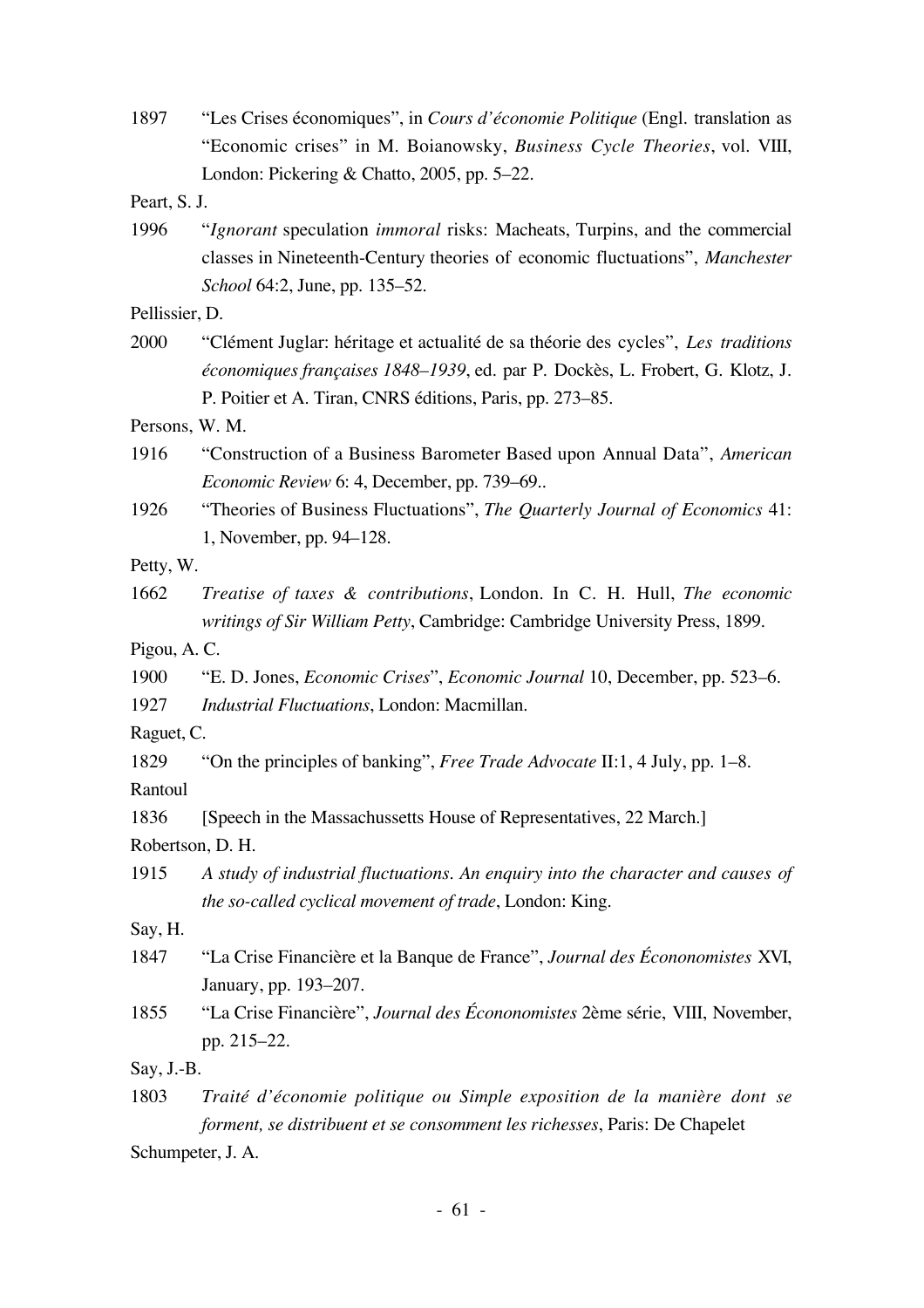- 1914 "Die Wellenbewegung des Wirtschaftslebens", *Archiv für Sozialwissenschaft und Sozialpolitik*, 39, pp. 1–32.
- 1927 "The Explanation of the Business Cycle", *Economica* 0: 21, December, pp. 286–311.
- 1935 "The Analysis of Economic Change", *Review of Economic Statistics* 17:4, May, pp. 2–10.
- 1939 *Business cycles. A theoretical, historical, and statistical analysis of the capitalist process*, New York: McGraw Hill.
- 1950 "Wesley Clair Mitchell (1874–1948)", *Quarterly Journal of Economics* 64:1, February, pp. 139–55.
- 1954 *History of Economic Analysis*, London: Allen & Unwin.

Secret Committee on Commercial Distress

- 1848 *First Report from the Secret Committee on Commercial Distress; with the minutes of Evidence*, London: House of Commons, 8 June 1848
- 1848a *Report from the Secret Committee of the House of Lords appointed to inquire into the Causes of the Distress which has for some Time prevailed among the Commercial Classes, and how far it has been affected by the Laws for regulating the issue of Bank Notes payable on Demand*, London: House of Commons, 28 July 1848.
- Société d'Économie Politique
- 1854 "Influence des banques sur l'entrainement des capitaux et sur les crises. Réunion du 6 juin 1854", *Journal des Économistes*, 2ème série, vol. 11, June, pp. 429–32.
- 1857 "Origine et causes de la crise actuelle. Réunion du 5 décembre 1857", *Journal des Économistes*, 2ème Série, vol. 16, December, pp. 465–73.

Spiethoff, A.

- 1925 "Krisen", in *Handwörterbuch der Staatswissenschaften*, 4th ed., Jena (partial English translation as Spiethoff 1953).
- 1953 "Business cycles", *International Economic Papers* 3, pp. 75–171 (partial English translation of Spiethoff 1925, with a new introduction, omitting parts of Pt. IV and the whole of Pt. V).

Stevens, A. C.

1894 "Analysis of the phenomena of the panic in the United States in 1893", *Quarterly Journal of Economics* 8: 2, January, pp. 117–48

Tooke, T.

- 1823 Thoughts and details on the high and low prices of the last thirty years, London: Murray.
- 1838–57 A history of prices and of the state of the circulation from 1792 to 1856, London: Longman (volumes 5 and 6 in collaboration with William Newmarch).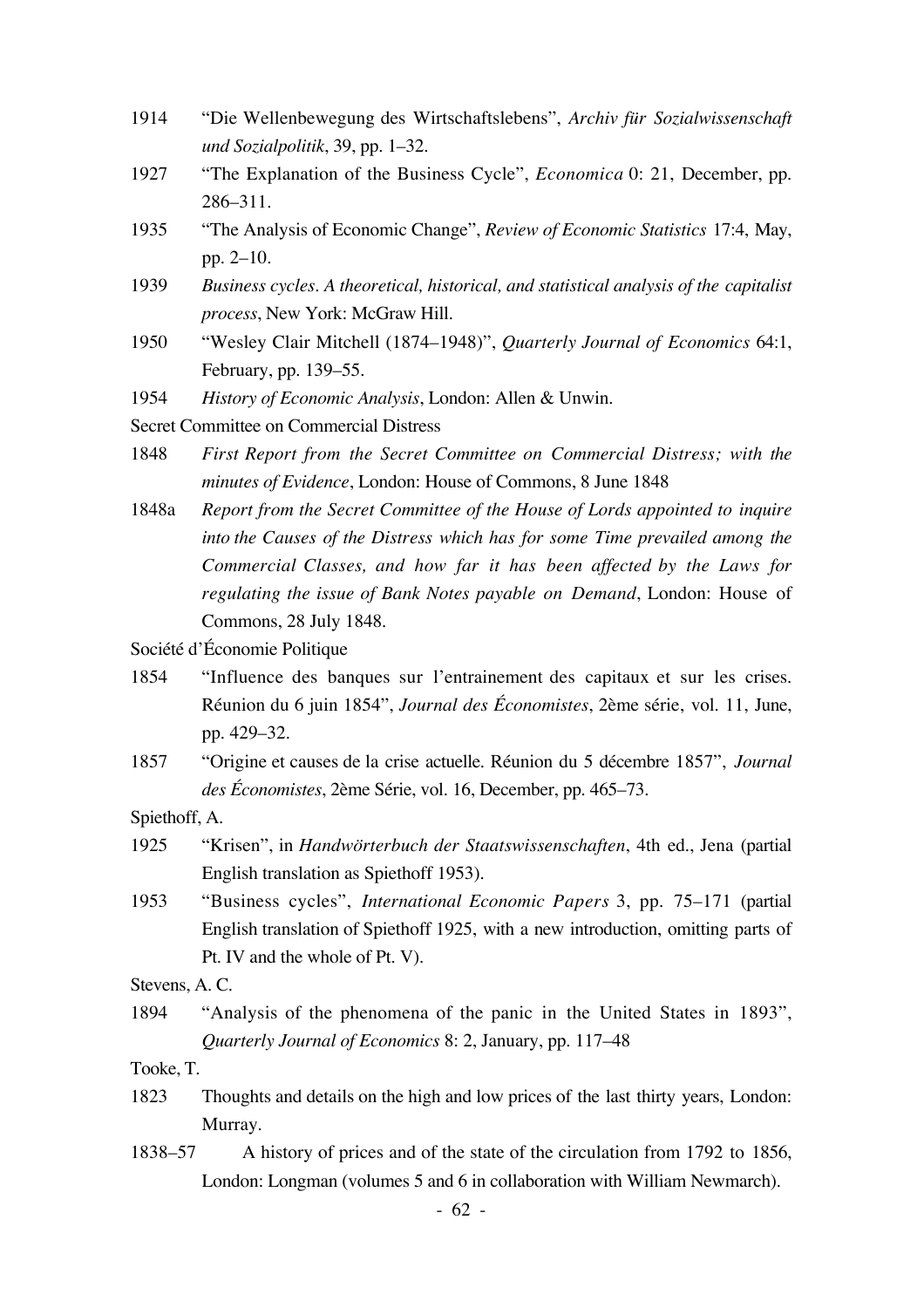1844 *An inquiry into the currency principle; The connection of the Currency with Prices and the expediency of a separation of issue from banking*, London: Longman etc. (Reprinted Routledge/Thoemmes Press, 1996).

Tugan-Baranowsky, M. I.

- 1901 *Studien zur Theorie und Geschichte der Handelskrisen in England*, Jena.
- 1913 *Les crises industrielles en Angleterre*, Paris: Giard & Brière.
- 1914 *Periodicheskiye promyshlennyie krizisy*, St. Peterburg, 3rd edition. Partial English translation: "Periodic industrial crises. A history of British crises", *Annals of the Ukranian Academy of Arts and Sciences in the United States* III 3, 1954, pp.745–802.

Tvede, L.

2001 *Business Cycles from John Law to the Internet Crash*, London: Routledge.

Vogel, E. H.

1917 *Die Theorie des volkswirtschaftlichen Entwicklungsprozesses und das Krisenproblem*, Wien: Hölder.

Wade, J.

1833 *History of the middle and working classes*, London (2nd ed.: London, 1834).

Wagner, A.

1866 "Krisen", in Rentzsch, *Handwörterbuch der Volkswirtschaftslehre*. Leipzig : G. Mayer, pp. 525–37.

Walker, A. – Stansfield, H.

1860 "Monetary panics. Correspondence between Hon Amasa Walker, of Massachussets, and Homer Stansfield, Esq., of Burley, England", *Bankers' Magazine* (New York) New Series XIV:7, January, pp. 497–509

Wasserrab, K.

1889 *Preise und Krisen*, Stuttgard: Gottaschen.

W.C.M.

1917 [Notice on Juglar's *Brief History of Panics*], American Economic Review, 7: 1, March, p. 129.

White, H.

1882 "Commercial crises", in John J. Lalor, *Cyclopaedia of political science, political economy, and of the political history of the United States, by the best American and European writers*, New York: C. E. Merrill & Co.

Wicksell, K.

[1907] "Eine neue Krisentheorie" [manuscript (Lundt)] (Engl. transl as "A new theory of crises", ed. by H. Hagemann, in *Structural Change and Economic Dynamics* 12, 2001, pp. 335–42).

Williams, J. H.